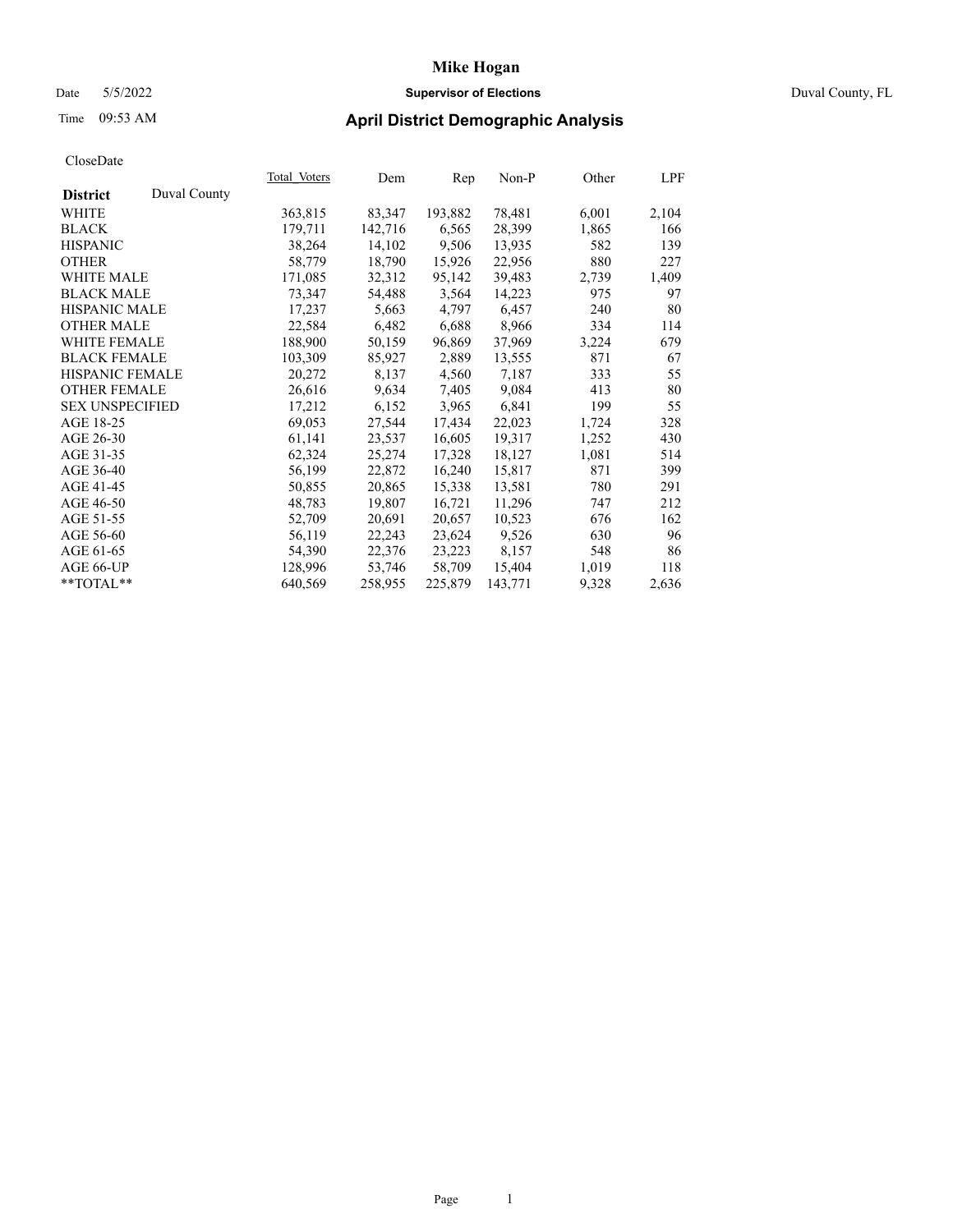### Date 5/5/2022 **Supervisor of Elections** Duval County, FL

# Time 09:53 AM **April District Demographic Analysis**

| Total Voters            | Dem    | Rep    | $Non-P$ | Other | LPF            |
|-------------------------|--------|--------|---------|-------|----------------|
| City Council District 1 |        |        |         |       |                |
| 20,262                  | 4,848  | 10,475 | 4,496   | 330   | 113            |
| 13,969                  | 10,702 | 579    | 2,503   | 169   | 16             |
| 3,627                   | 1,415  | 811    | 1,336   | 55    | 10             |
| 3,954                   | 1,368  | 958    | 1,559   | 53    | 16             |
| 9,468                   | 1,858  | 5,104  | 2,286   | 146   | 74             |
| 5,573                   | 3,994  | 294    | 1,188   | 89    | 8              |
| 1,599                   | 585    | 397    | 582     | 27    | 8              |
| 1,407                   | 435    | 401    | 545     | 16    | 10             |
| 10,541                  | 2,926  | 5,240  | 2,158   | 180   | 37             |
| 8,091                   | 6,486  | 268    | 1,251   | 78    | 8              |
| 1,944                   | 790    | 400    | 725     | 27    | $\overline{2}$ |
| 1,812                   | 729    | 434    | 614     | 30    | 5              |
| 1,376                   | 530    | 285    | 544     | 14    | 3              |
| 4,973                   | 2,199  | 993    | 1,644   | 114   | 23             |
| 4,230                   | 1,828  | 868    | 1,438   | 77    | 19             |
| 4,228                   | 1,946  | 945    | 1,241   | 69    | 27             |
| 3,750                   | 1,638  | 892    | 1,129   | 67    | 24             |
| 3,183                   | 1,432  | 777    | 901     | 58    | 15             |
| 3,105                   | 1,401  | 933    | 703     | 52    | 16             |
| 3,396                   | 1,521  | 1,146  | 668     | 49    | 12             |
| 3,589                   | 1,541  | 1,360  | 648     | 37    | 3              |
| 3,453                   | 1,517  | 1,359  | 534     | 37    | 6              |
| 7,905                   | 3,310  | 3,550  | 988     | 47    | 10             |
| 41,812                  | 18,333 | 12,823 | 9,894   | 607   | 155            |
|                         |        |        |         |       |                |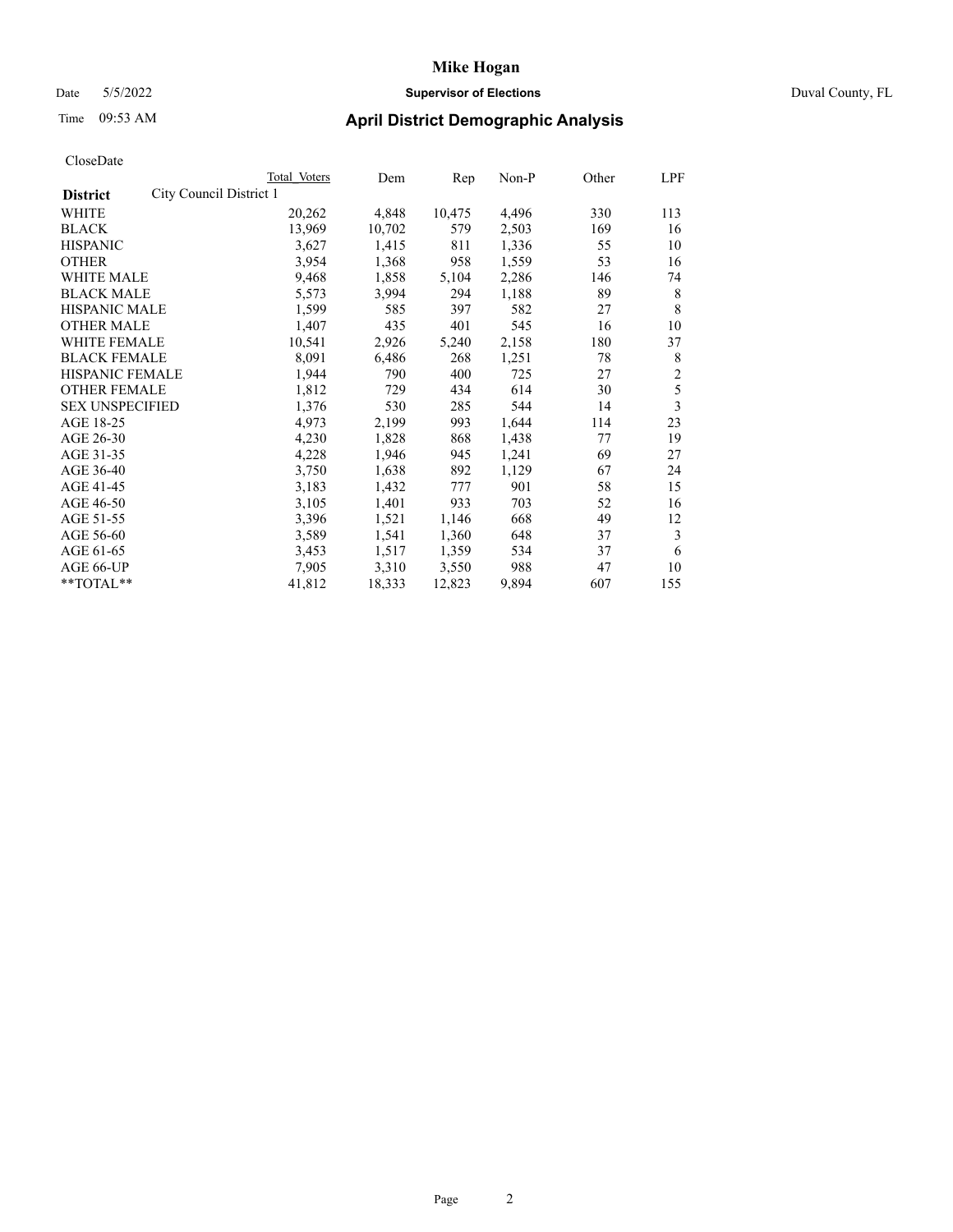### Date 5/5/2022 **Supervisor of Elections** Duval County, FL

# Time 09:53 AM **April District Demographic Analysis**

|                                            | <b>Total Voters</b> | Dem    | Rep    | $Non-P$ | Other | LPF            |
|--------------------------------------------|---------------------|--------|--------|---------|-------|----------------|
| City Council District 2<br><b>District</b> |                     |        |        |         |       |                |
| WHITE                                      | 33,188              | 5,972  | 19,930 | 6,576   | 527   | 183            |
| <b>BLACK</b>                               | 9,303               | 6,941  | 461    | 1,750   | 139   | 12             |
| <b>HISPANIC</b>                            | 3,288               | 1,104  | 953    | 1,184   | 41    | 6              |
| <b>OTHER</b>                               | 4,961               | 1,322  | 1,661  | 1,894   | 63    | 21             |
| <b>WHITE MALE</b>                          | 15,912              | 2,390  | 9,766  | 3,387   | 251   | 118            |
| <b>BLACK MALE</b>                          | 4,155               | 2,830  | 269    | 971     | 73    | 12             |
| <b>HISPANIC MALE</b>                       | 1,496               | 427    | 493    | 552     | 20    | 4              |
| <b>OTHER MALE</b>                          | 1,978               | 488    | 710    | 748     | 24    | 8              |
| WHITE FEMALE                               | 16,921              | 3,521  | 9,968  | 3,097   | 272   | 63             |
| <b>BLACK FEMALE</b>                        | 5,009               | 4,015  | 186    | 743     | 65    | $\mathbf{0}$   |
| <b>HISPANIC FEMALE</b>                     | 1,722               | 654    | 448    | 598     | 20    | $\overline{2}$ |
| <b>OTHER FEMALE</b>                        | 2,296               | 700    | 779    | 775     | 32    | 10             |
| <b>SEX UNSPECIFIED</b>                     | 1,251               | 314    | 386    | 533     | 13    | 5              |
| AGE 18-25                                  | 5,164               | 1,619  | 1,712  | 1,663   | 141   | 29             |
| AGE 26-30                                  | 4,325               | 1,291  | 1,510  | 1,382   | 111   | 31             |
| AGE 31-35                                  | 4,856               | 1,441  | 1,837  | 1,456   | 83    | 39             |
| AGE 36-40                                  | 4,504               | 1,397  | 1,669  | 1,332   | 56    | 50             |
| AGE 41-45                                  | 4,395               | 1,343  | 1,740  | 1,209   | 75    | 28             |
| AGE 46-50                                  | 4,156               | 1,344  | 1,805  | 926     | 61    | 20             |
| AGE 51-55                                  | 4,431               | 1,315  | 2,172  | 878     | 58    | 8              |
| AGE 56-60                                  | 4,808               | 1,412  | 2,583  | 750     | 58    | 5              |
| AGE 61-65                                  | 4,391               | 1,300  | 2,382  | 655     | 50    | 4              |
| AGE 66-UP                                  | 9,710               | 2,877  | 5,595  | 1,153   | 77    | 8              |
| $*$ $TOTAL**$                              | 50,740              | 15,339 | 23,005 | 11,404  | 770   | 222            |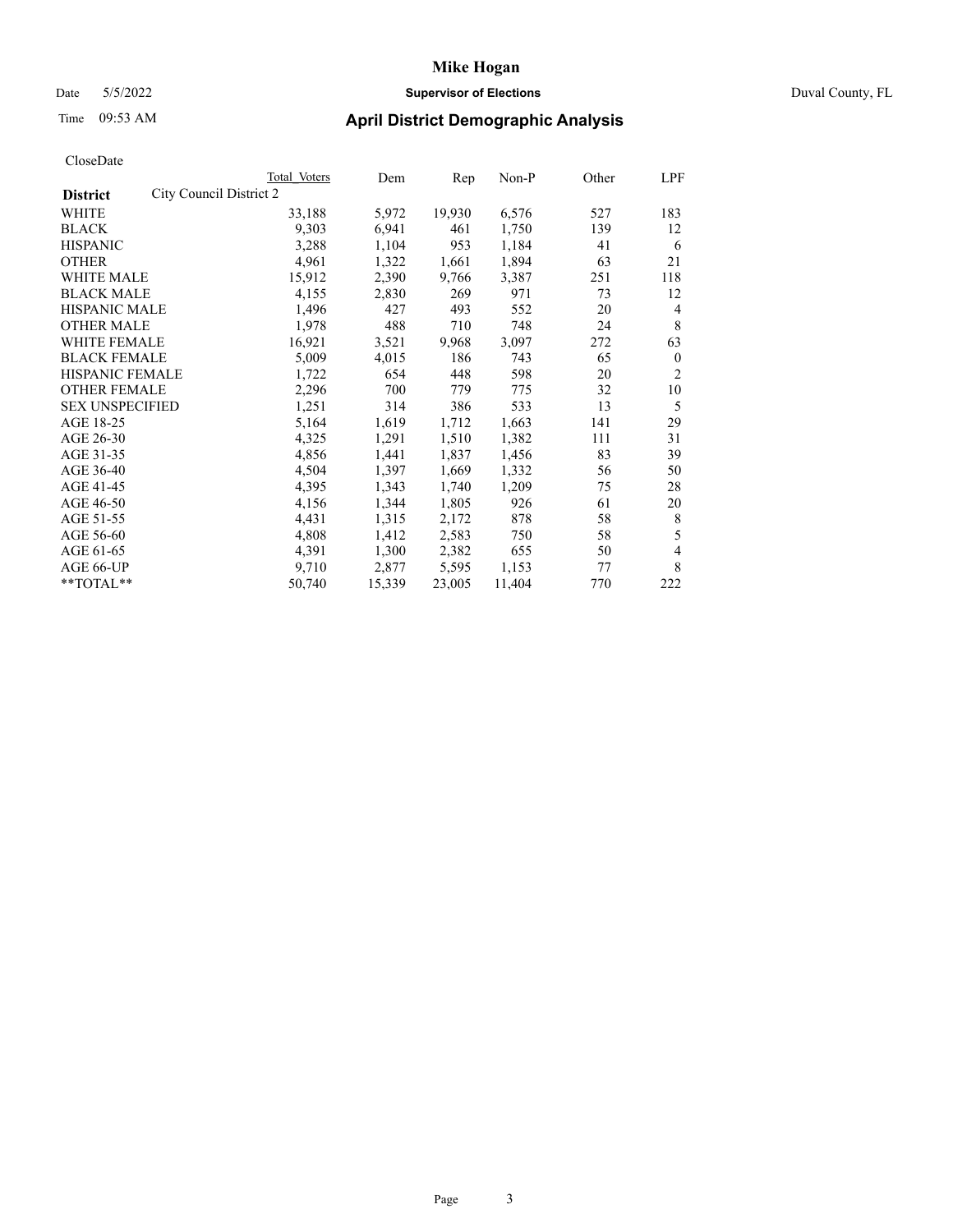# Date 5/5/2022 **Supervisor of Elections** Duval County, FL

# Time 09:53 AM **April District Demographic Analysis**

|                                            | Total Voters | Dem    | Rep    | Non-P  | Other | LPF |
|--------------------------------------------|--------------|--------|--------|--------|-------|-----|
| City Council District 3<br><b>District</b> |              |        |        |        |       |     |
| WHITE                                      | 34,039       | 7,170  | 17,931 | 8,170  | 574   | 194 |
| <b>BLACK</b>                               | 5,166        | 3,681  | 275    | 1,144  | 62    | 4   |
| <b>HISPANIC</b>                            | 3,406        | 1,136  | 981    | 1,215  | 60    | 14  |
| <b>OTHER</b>                               | 6,726        | 1,850  | 2,068  | 2,704  | 88    | 16  |
| WHITE MALE                                 | 16,040       | 2,644  | 8,939  | 4,053  | 265   | 139 |
| <b>BLACK MALE</b>                          | 2,404        | 1,595  | 161    | 603    | 42    | 3   |
| <b>HISPANIC MALE</b>                       | 1,548        | 446    | 481    | 584    | 28    | 9   |
| <b>OTHER MALE</b>                          | 2,719        | 676    | 880    | 1,117  | 38    | 8   |
| WHITE FEMALE                               | 17,630       | 4,443  | 8,832  | 4,001  | 300   | 54  |
| <b>BLACK FEMALE</b>                        | 2,675        | 2,032  | 107    | 515    | 20    | 1   |
| <b>HISPANIC FEMALE</b>                     | 1,800        | 670    | 489    | 607    | 31    | 3   |
| <b>OTHER FEMALE</b>                        | 3,146        | 967    | 988    | 1,147  | 38    | 6   |
| <b>SEX UNSPECIFIED</b>                     | 1,375        | 364    | 378    | 606    | 22    | 5   |
| AGE 18-25                                  | 5,855        | 1,850  | 1,875  | 1,924  | 174   | 32  |
| AGE 26-30                                  | 4,969        | 1,441  | 1,672  | 1,715  | 101   | 40  |
| AGE 31-35                                  | 4,627        | 1,300  | 1,687  | 1,515  | 86    | 39  |
| AGE 36-40                                  | 4,271        | 1,172  | 1,584  | 1,409  | 67    | 39  |
| AGE 41-45                                  | 4,075        | 1,099  | 1,588  | 1,311  | 61    | 16  |
| AGE 46-50                                  | 3,829        | 1,074  | 1,617  | 1,062  | 59    | 17  |
| AGE 51-55                                  | 4,071        | 1,086  | 1,994  | 936    | 40    | 15  |
| AGE 56-60                                  | 4,231        | 1,086  | 2,161  | 922    | 51    | 11  |
| AGE 61-65                                  | 3,937        | 1,091  | 1,949  | 832    | 55    | 10  |
| AGE 66-UP                                  | 9,472        | 2,638  | 5,128  | 1,607  | 90    | 9   |
| **TOTAL**                                  | 49,337       | 13,837 | 21,255 | 13,233 | 784   | 228 |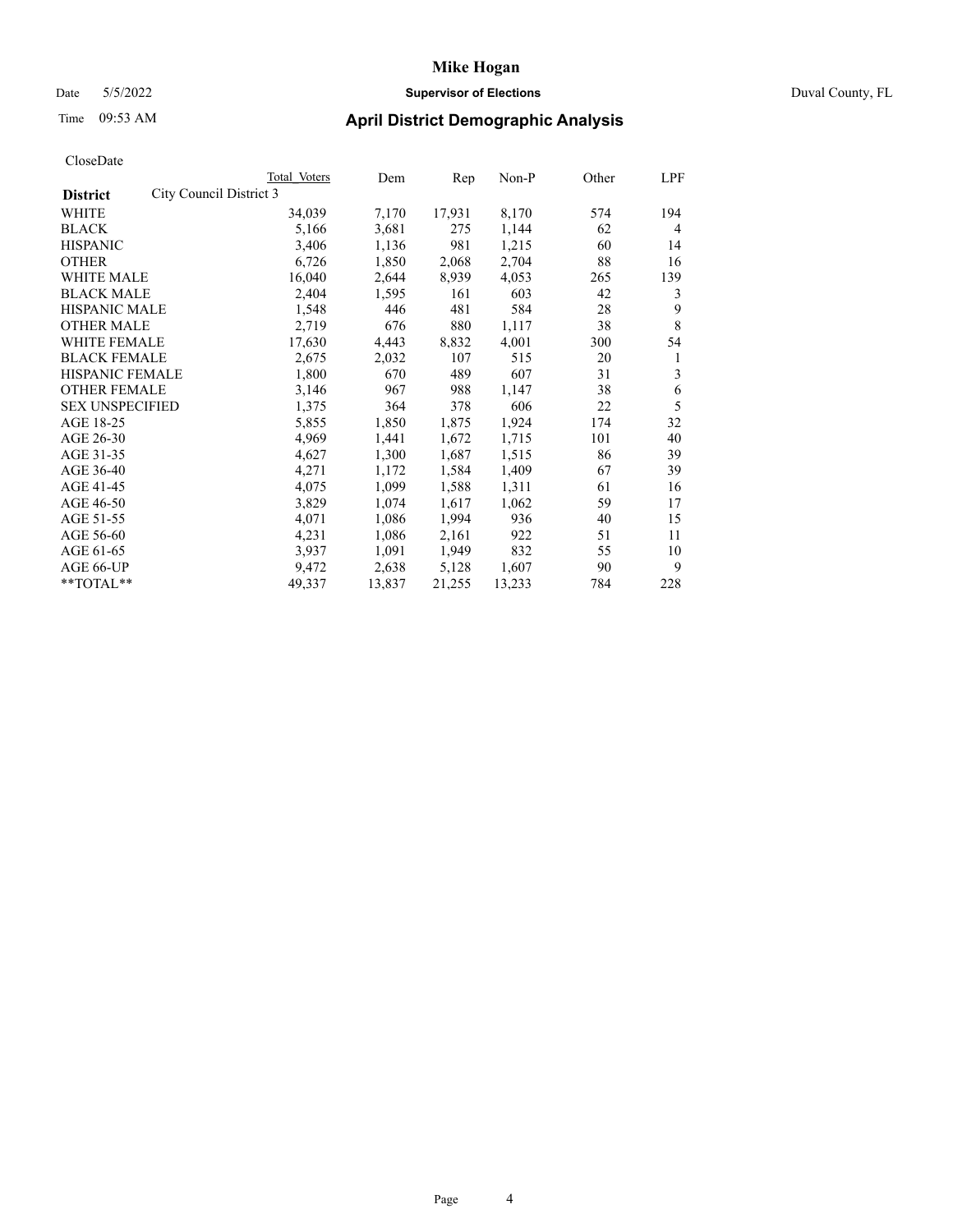### Date 5/5/2022 **Supervisor of Elections** Duval County, FL

# Time 09:53 AM **April District Demographic Analysis**

| Total Voters            | Dem    | Rep    | $Non-P$ | Other | LPF            |
|-------------------------|--------|--------|---------|-------|----------------|
| City Council District 4 |        |        |         |       |                |
| 24,113                  | 5,579  | 12,380 | 5,583   | 418   | 153            |
| 7,065                   | 5,286  | 302    | 1,371   | 98    | 8              |
| 3,745                   | 1,409  | 838    | 1,432   | 55    | 11             |
| 5,018                   | 1,507  | 1,347  | 2,087   | 63    | 14             |
| 11,328                  | 2,185  | 6,065  | 2,787   | 191   | 100            |
| 2,796                   | 1,917  | 163    | 667     | 42    | 7              |
| 1,649                   | 544    | 414    | 669     | 18    | 4              |
| 1,970                   | 530    | 572    | 831     | 29    | 8              |
| 12,480                  | 3,324  | 6,179  | 2,699   | 227   | 51             |
| 4,137                   | 3,276  | 134    | 672     | 54    | 1              |
| 2,015                   | 836    | 406    | 729     | 37    | 7              |
| 2,265                   | 783    | 618    | 832     | 29    | 3              |
| 1,300                   | 386    | 316    | 586     | 7     | 5              |
| 4,537                   | 1,629  | 1,184  | 1,582   | 114   | 28             |
| 4,449                   | 1,529  | 1,242  | 1,541   | 104   | 33             |
| 4,068                   | 1,425  | 1,185  | 1,340   | 83    | 35             |
| 3,385                   | 1,144  | 1,063  | 1,090   | 68    | 20             |
| 3,060                   | 1,102  | 944    | 947     | 47    | 20             |
| 2,907                   | 1,002  | 1,060  | 780     | 47    | 18             |
| 3,131                   | 1,033  | 1,280  | 766     | 42    | 10             |
| 3,383                   | 1,101  | 1,540  | 701     | 34    | 7              |
| 3,351                   | 1,089  | 1,601  | 613     | 37    | 11             |
| 7,670                   | 2,727  | 3,768  | 1,113   | 58    | $\overline{4}$ |
| 39,941                  | 13,781 | 14,867 | 10,473  | 634   | 186            |
|                         |        |        |         |       |                |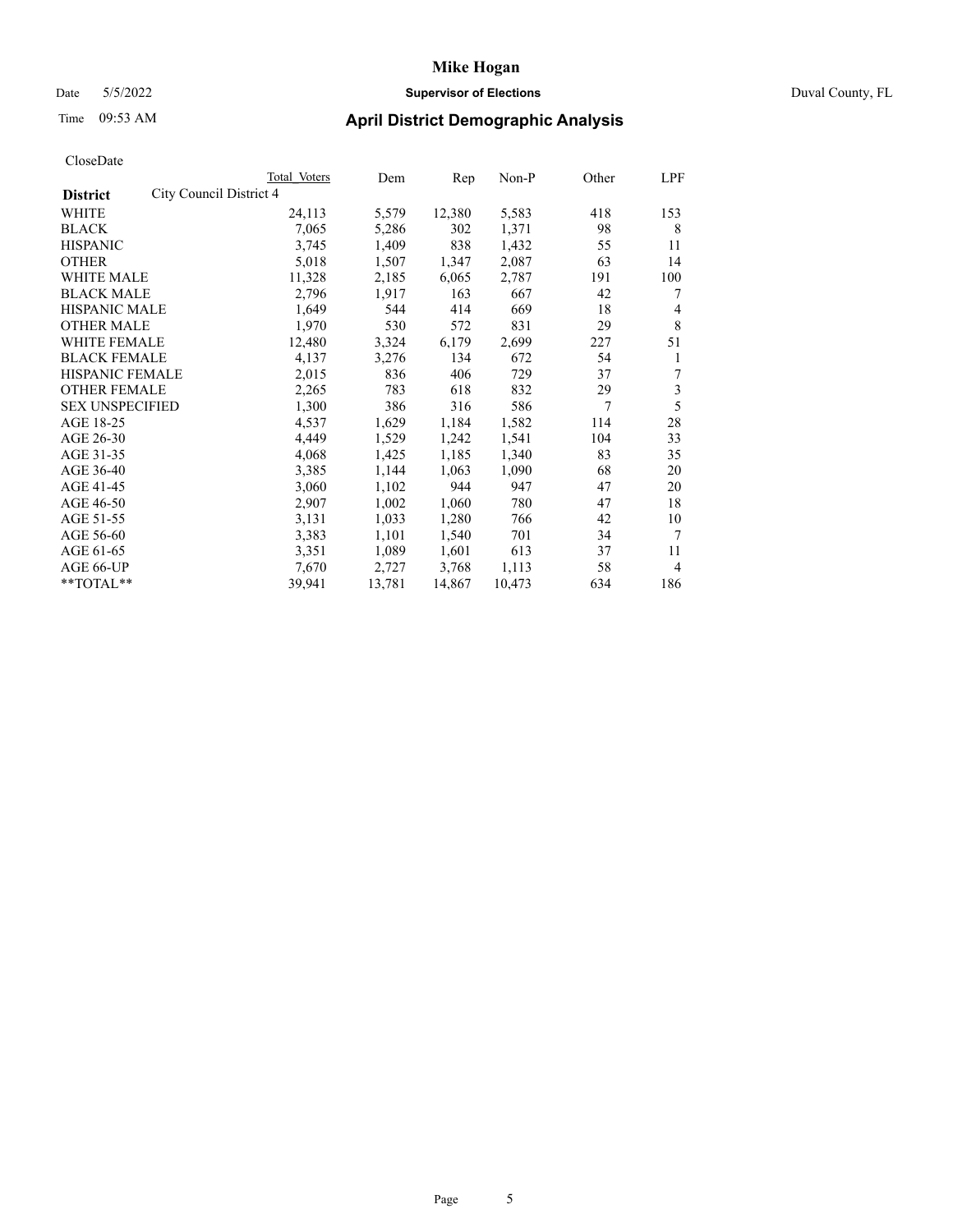### Date 5/5/2022 **Supervisor of Elections** Duval County, FL

# Time 09:53 AM **April District Demographic Analysis**

| Total Voters | Dem                     | Rep    | $Non-P$ | Other | LPF            |
|--------------|-------------------------|--------|---------|-------|----------------|
|              |                         |        |         |       |                |
| 30,282       | 8,332                   | 15,127 | 6,190   | 444   | 189            |
| 7,055        | 5,311                   | 315    | 1,338   | 80    | 11             |
| 3,008        | 1,180                   | 747    | 1,040   | 36    | 5              |
| 4,149        | 1,215                   | 1,260  | 1,593   | 65    | 16             |
| 13,945       | 3,259                   | 7,286  | 3,091   | 183   | 126            |
| 2,918        | 2,044                   | 168    | 662     | 39    | 5              |
| 1,366        | 497                     | 382    | 471     | 14    | $\overline{c}$ |
| 1,662        | 444                     | 569    | 625     | 18    | 6              |
| 15,994       | 4,972                   | 7,699  | 3,004   | 259   | 60             |
| 4,023        | 3,183                   | 138    | 656     | 40    | 6              |
| 1,560        | 653                     | 346    | 537     | 21    | 3              |
| 1,786        | 597                     | 532    | 619     | 31    | 7              |
| 1,240        | 389                     | 329    | 496     | 20    | 6              |
| 4,113        | 1,488                   | 1,174  | 1,312   | 119   | 20             |
| 4,056        | 1,445                   | 1,197  | 1,295   | 84    | 35             |
| 4,366        | 1,665                   | 1,310  | 1,266   | 77    | 48             |
| 3,836        | 1,405                   | 1,209  | 1,130   | 53    | 39             |
| 3,308        | 1,149                   | 1,136  | 953     | 47    | 23             |
| 3,153        | 1,046                   | 1,206  | 835     | 47    | 19             |
| 3,515        | 1,192                   | 1,518  | 757     | 35    | 13             |
| 3,744        | 1,288                   | 1,693  | 712     | 43    | 8              |
| 3,930        | 1,409                   | 1,864  | 606     | 45    | 6              |
| 10,473       | 3,951                   | 5,142  | 1,295   | 75    | 10             |
| 44,494       | 16,038                  | 17,449 | 10,161  | 625   | 221            |
|              | City Council District 5 |        |         |       |                |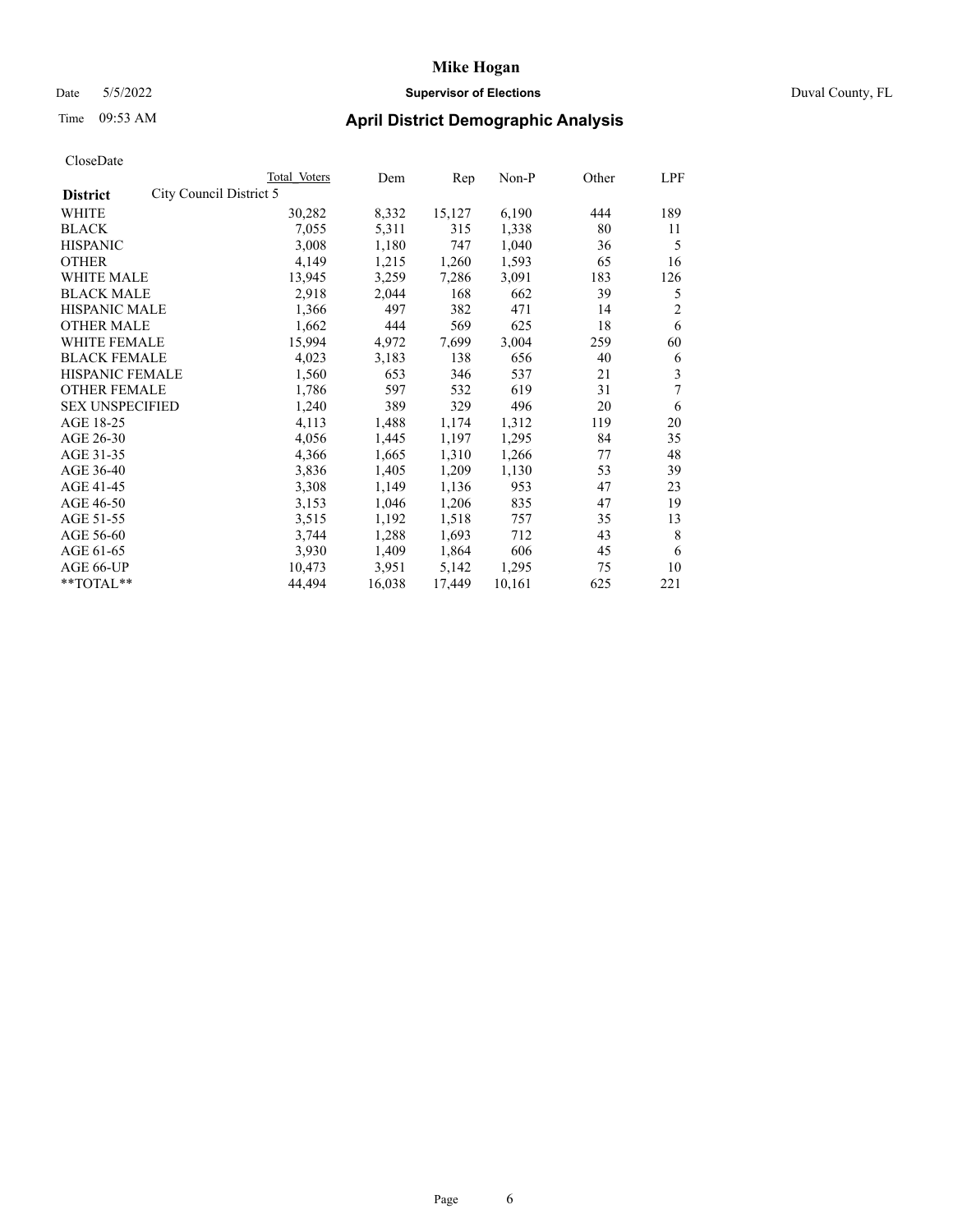## Date 5/5/2022 **Supervisor of Elections** Duval County, FL

# Time 09:53 AM **April District Demographic Analysis**

| Total Voters            | Dem    | Rep    | $Non-P$ | Other | LPF            |
|-------------------------|--------|--------|---------|-------|----------------|
| City Council District 6 |        |        |         |       |                |
| 40,296                  | 8,478  | 23,000 | 8,018   | 587   | 213            |
| 3,812                   | 2,705  | 241    | 794     | 69    | 3              |
| 3,110                   | 1,001  | 1,017  | 1,043   | 39    | 10             |
| 4,489                   | 1,204  | 1,458  | 1,736   | 70    | 21             |
| 18,910                  | 3,200  | 11,251 | 4,068   | 248   | 143            |
| 1,705                   | 1,096  | 147    | 422     | 40    | $\mathbf{0}$   |
| 1,399                   | 399    | 491    | 486     | 15    | 8              |
| 1,800                   | 426    | 602    | 739     | 25    | 8              |
| 21,056                  | 5,207  | 11,566 | 3,877   | 337   | 69             |
| 2,065                   | 1,582  | 92     | 359     | 29    | 3              |
| 1,659                   | 587    | 513    | 534     | 23    | $\overline{2}$ |
| 2,082                   | 658    | 683    | 695     | 35    | 11             |
| 1,031                   | 233    | 371    | 411     | 13    | 3              |
| 4,897                   | 1,263  | 1,966  | 1,515   | 130   | 23             |
| 3,956                   | 1,011  | 1,659  | 1,164   | 91    | 31             |
| 4,327                   | 1,153  | 1,780  | 1,266   | 73    | 55             |
| 4,293                   | 1,126  | 1,804  | 1,271   | 60    | 32             |
| 3,915                   | 1,016  | 1,631  | 1,165   | 70    | 33             |
| 3,869                   | 919    | 1,879  | 985     | 63    | 23             |
| 4,451                   | 1,012  | 2,405  | 947     | 71    | 16             |
| 4,796                   | 1,091  | 2,775  | 868     | 52    | 10             |
| 4,621                   | 1,210  | 2,619  | 747     | 37    | 8              |
| 12,582                  | 3,587  | 7,198  | 1,663   | 118   | 16             |
| 51,707                  | 13,388 | 25,716 | 11,591  | 765   | 247            |
|                         |        |        |         |       |                |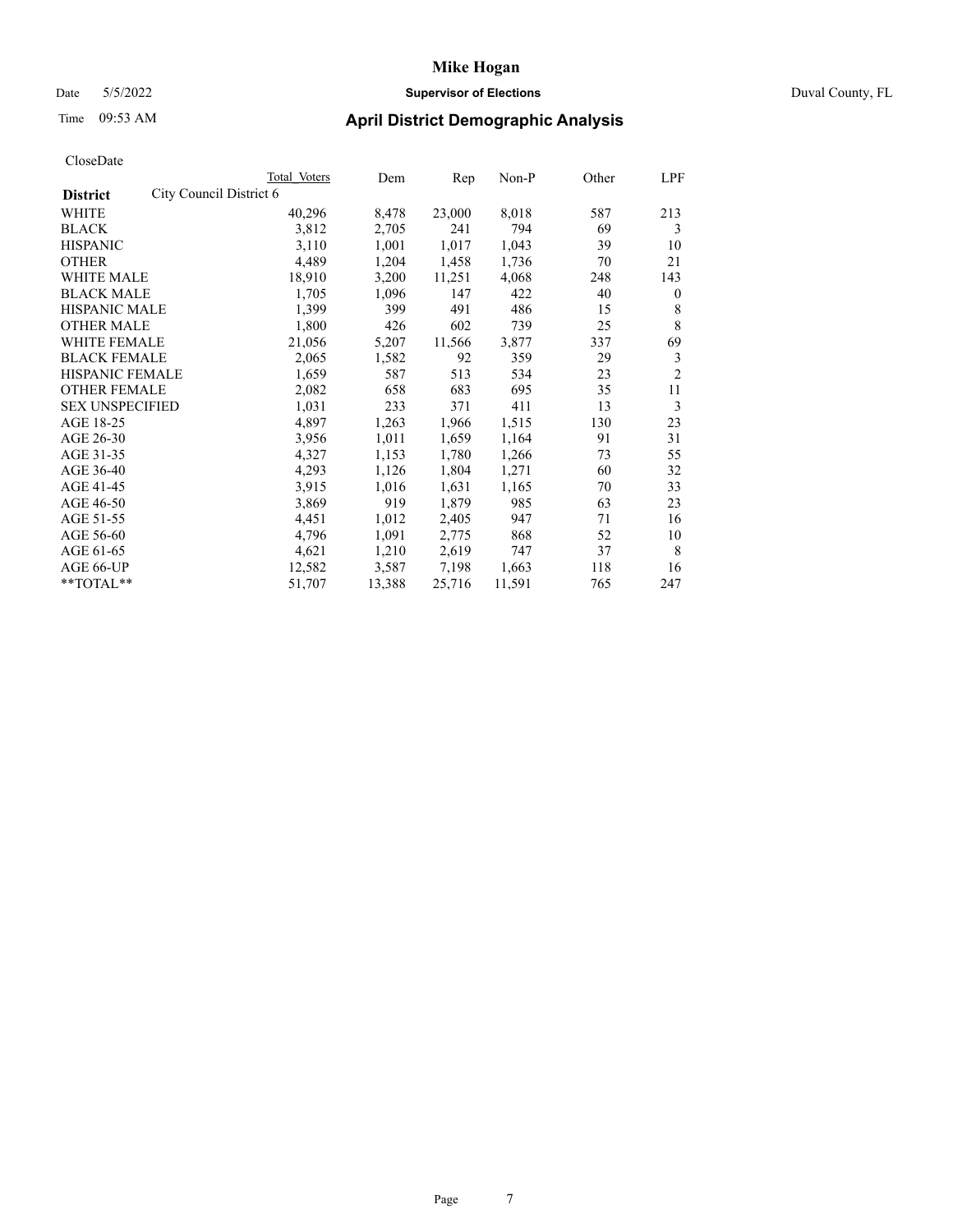### Date 5/5/2022 **Supervisor of Elections** Duval County, FL

| CloseDate |
|-----------|
|-----------|

|                                            | Total Voters | Dem    | Rep   | Non-P | Other | LPF            |
|--------------------------------------------|--------------|--------|-------|-------|-------|----------------|
| City Council District 7<br><b>District</b> |              |        |       |       |       |                |
| WHITE                                      | 13,012       | 3,280  | 6,178 | 3,176 | 273   | 105            |
| <b>BLACK</b>                               | 24,652       | 20,441 | 748   | 3,242 | 207   | 14             |
| <b>HISPANIC</b>                            | 1,675        | 699    | 313   | 632   | 25    | 6              |
| <b>OTHER</b>                               | 3,072        | 1,346  | 518   | 1,144 | 54    | 10             |
| <b>WHITE MALE</b>                          | 6,373        | 1,362  | 3,161 | 1,656 | 124   | 70             |
| <b>BLACK MALE</b>                          | 10,013       | 7,859  | 414   | 1,629 | 105   | 6              |
| <b>HISPANIC MALE</b>                       | 780          | 298    | 174   | 295   | 8     | 5              |
| <b>OTHER MALE</b>                          | 1,090        | 428    | 213   | 424   | 22    | 3              |
| WHITE FEMALE                               | 6,469        | 1,874  | 2,943 | 1,468 | 149   | 35             |
| <b>BLACK FEMALE</b>                        | 14,210       | 12,249 | 326   | 1,528 | 100   | 7              |
| <b>HISPANIC FEMALE</b>                     | 866          | 387    | 138   | 323   | 17    | 1              |
| <b>OTHER FEMALE</b>                        | 1,322        | 658    | 228   | 407   | 23    | 6              |
| <b>SEX UNSPECIFIED</b>                     | 1,288        | 651    | 160   | 464   | 11    | 2              |
| AGE 18-25                                  | 4,679        | 2,547  | 659   | 1,374 | 84    | 15             |
| AGE 26-30                                  | 4,023        | 2,137  | 607   | 1,186 | 64    | 29             |
| AGE 31-35                                  | 4,170        | 2,310  | 674   | 1,094 | 64    | 28             |
| AGE 36-40                                  | 4,031        | 2,288  | 685   | 982   | 52    | 24             |
| AGE 41-45                                  | 3,614        | 2,177  | 614   | 748   | 62    | 13             |
| AGE 46-50                                  | 3,553        | 2,092  | 697   | 708   | 48    | 8              |
| AGE 51-55                                  | 3,656        | 2,215  | 794   | 589   | 52    | 6              |
| AGE 56-60                                  | 3,699        | 2,357  | 815   | 479   | 46    | 2              |
| AGE 61-65                                  | 3,557        | 2,390  | 712   | 420   | 31    | $\overline{4}$ |
| AGE 66-UP                                  | 7,429        | 5,253  | 1,500 | 614   | 56    | 6              |
| **TOTAL**                                  | 42,411       | 25,766 | 7,757 | 8,194 | 559   | 135            |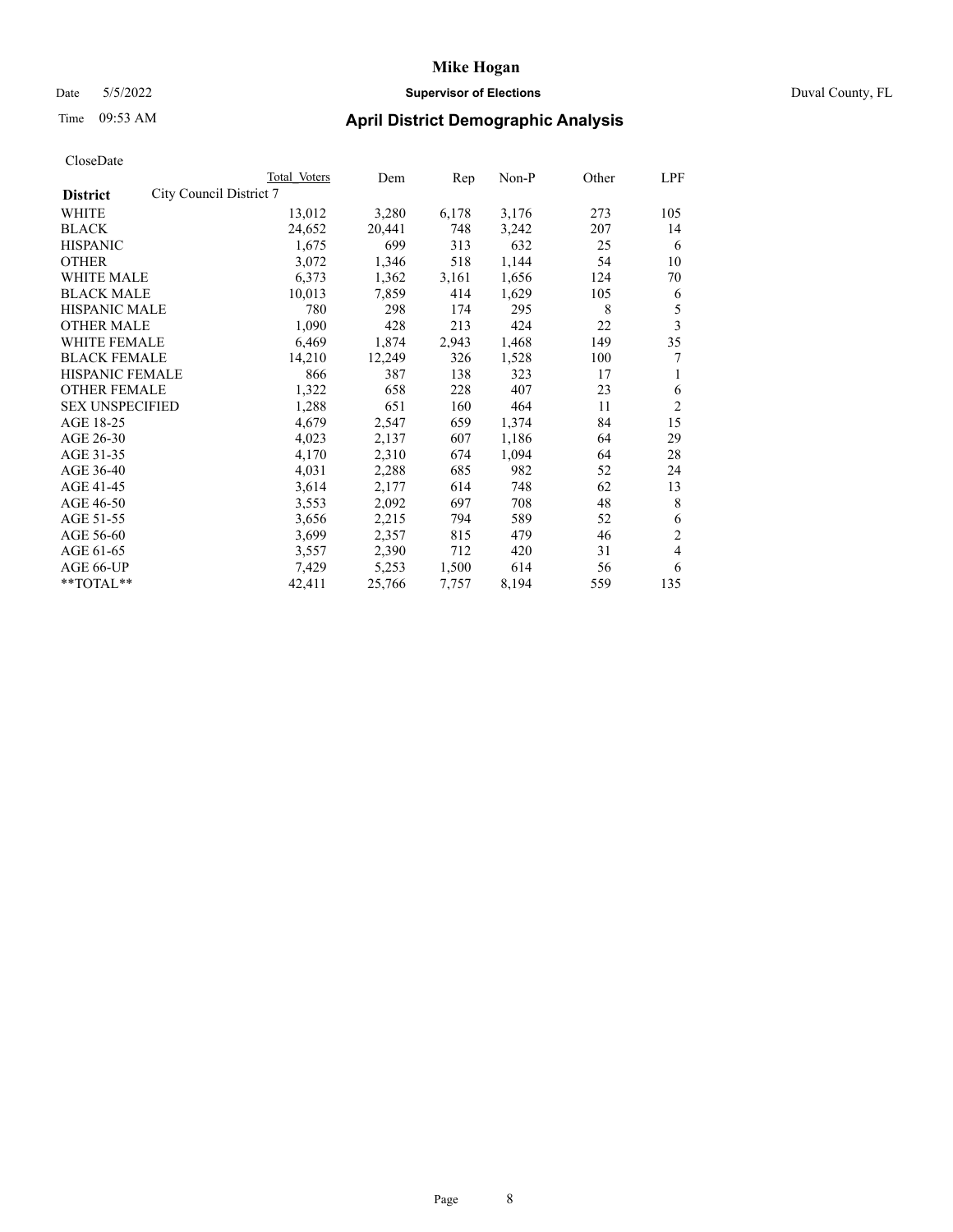### Date 5/5/2022 **Supervisor of Elections** Duval County, FL

| CloseDate |
|-----------|
|-----------|

|                                            | Total Voters | Dem    | Rep   | Non-P | Other | LPF            |
|--------------------------------------------|--------------|--------|-------|-------|-------|----------------|
| City Council District 8<br><b>District</b> |              |        |       |       |       |                |
| WHITE                                      | 11,475       | 2,187  | 6,817 | 2,238 | 172   | 61             |
| <b>BLACK</b>                               | 29,525       | 24,917 | 793   | 3,583 | 208   | 24             |
| <b>HISPANIC</b>                            | 1,062        | 440    | 221   | 380   | 14    | 7              |
| <b>OTHER</b>                               | 2,670        | 1,186  | 392   | 1,051 | 27    | 14             |
| <b>WHITE MALE</b>                          | 5,351        | 865    | 3,295 | 1,067 | 87    | 37             |
| <b>BLACK MALE</b>                          | 11,822       | 9,529  | 423   | 1,741 | 117   | 12             |
| <b>HISPANIC MALE</b>                       | 481          | 174    | 129   | 173   | 4     | 1              |
| <b>OTHER MALE</b>                          | 896          | 385    | 147   | 344   | 9     | 11             |
| WHITE FEMALE                               | 5,984        | 1,299  | 3,443 | 1,133 | 85    | 24             |
| <b>BLACK FEMALE</b>                        | 17,227       | 15,008 | 361   | 1,758 | 88    | 12             |
| <b>HISPANIC FEMALE</b>                     | 562          | 259    | 86    | 202   | 9     | 6              |
| <b>OTHER FEMALE</b>                        | 1,072        | 553    | 179   | 326   | 11    | 3              |
| <b>SEX UNSPECIFIED</b>                     | 1,336        | 657    | 160   | 508   | 11    | $\theta$       |
| AGE 18-25                                  | 5,290        | 3,028  | 634   | 1,528 | 85    | 15             |
| AGE 26-30                                  | 3,823        | 2,138  | 557   | 1,066 | 42    | 20             |
| AGE 31-35                                  | 4,072        | 2,486  | 597   | 913   | 46    | 30             |
| AGE 36-40                                  | 3,856        | 2,428  | 591   | 785   | 45    | 7              |
| AGE 41-45                                  | 3,603        | 2,346  | 555   | 655   | 37    | 10             |
| AGE 46-50                                  | 3,480        | 2,306  | 613   | 510   | 46    | 5              |
| AGE 51-55                                  | 3,801        | 2,457  | 806   | 495   | 36    | 7              |
| AGE 56-60                                  | 4,000        | 2,645  | 890   | 428   | 33    | 4              |
| AGE 61-65                                  | 4,054        | 2,767  | 886   | 379   | 16    | 6              |
| AGE 66-UP                                  | 8,753        | 6,129  | 2,094 | 493   | 35    | $\overline{c}$ |
| **TOTAL**                                  | 44,732       | 28,730 | 8,223 | 7,252 | 421   | 106            |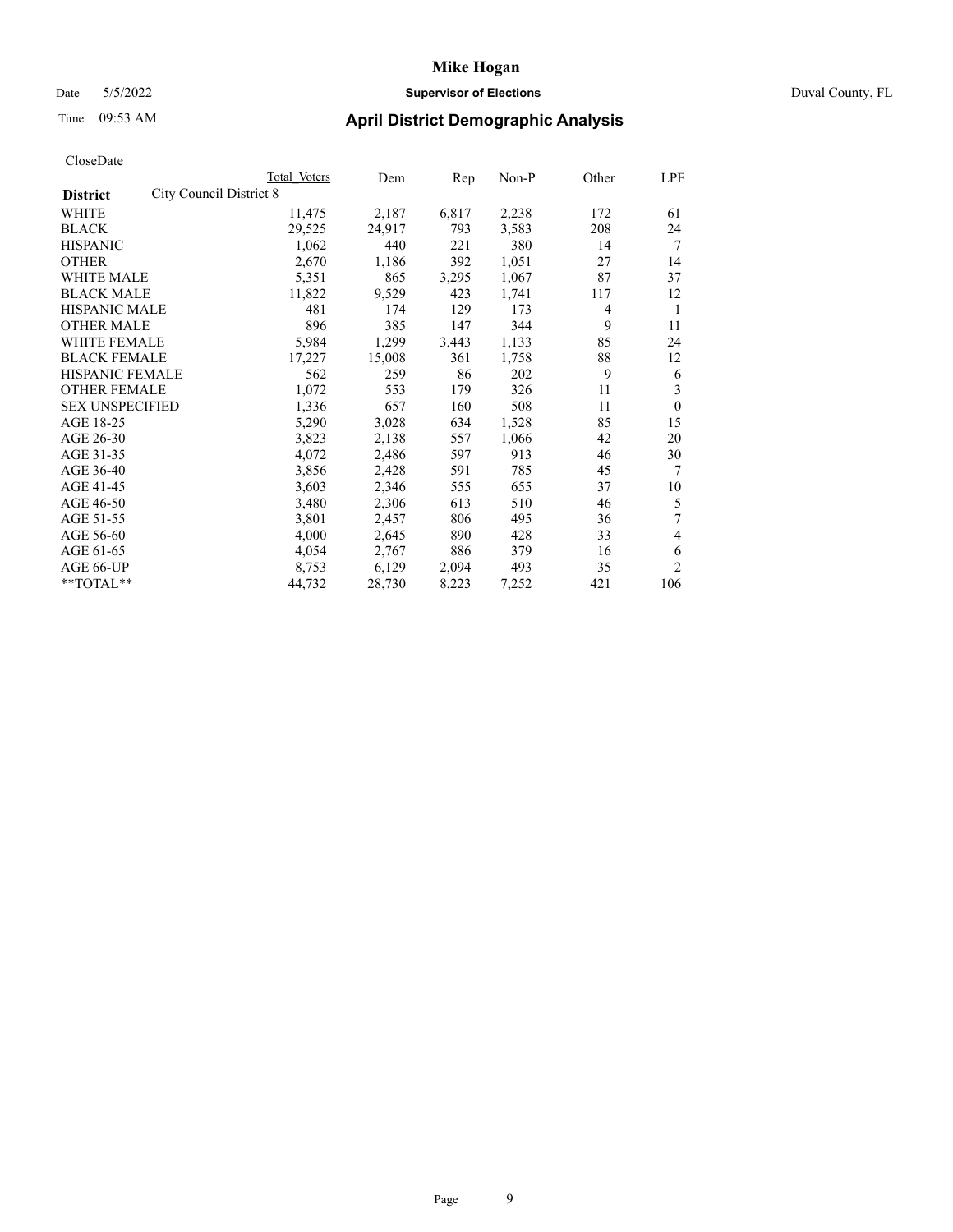### Date 5/5/2022 **Supervisor of Elections** Duval County, FL

| CloseDate |
|-----------|
|-----------|

|                                            | Total Voters | Dem    | Rep   | Non-P | Other | LPF            |
|--------------------------------------------|--------------|--------|-------|-------|-------|----------------|
| City Council District 9<br><b>District</b> |              |        |       |       |       |                |
| WHITE                                      | 11,480       | 3,357  | 5,062 | 2,750 | 224   | 87             |
| <b>BLACK</b>                               | 21,584       | 17,542 | 681   | 3,174 | 165   | 22             |
| <b>HISPANIC</b>                            | 1,905        | 793    | 309   | 760   | 35    | 8              |
| <b>OTHER</b>                               | 3,101        | 1,242  | 577   | 1,223 | 51    | 8              |
| <b>WHITE MALE</b>                          | 5,306        | 1,324  | 2,520 | 1,299 | 102   | 61             |
| <b>BLACK MALE</b>                          | 8,436        | 6,502  | 337   | 1,501 | 84    | 12             |
| <b>HISPANIC MALE</b>                       | 844          | 307    | 171   | 349   | 14    | 3              |
| <b>OTHER MALE</b>                          | 1,091        | 399    | 226   | 441   | 21    | $\overline{4}$ |
| WHITE FEMALE                               | 6,030        | 1,990  | 2,489 | 1,407 | 119   | 25             |
| <b>BLACK FEMALE</b>                        | 12,708       | 10,701 | 331   | 1,588 | 78    | 10             |
| <b>HISPANIC FEMALE</b>                     | 1,012        | 463    | 131   | 394   | 19    | 5              |
| <b>OTHER FEMALE</b>                        | 1,383        | 622    | 276   | 460   | 22    | 3              |
| <b>SEX UNSPECIFIED</b>                     | 1,260        | 626    | 148   | 468   | 16    | $\overline{2}$ |
| AGE 18-25                                  | 4,639        | 2,500  | 504   | 1,518 | 100   | 17             |
| AGE 26-30                                  | 3,968        | 2,191  | 517   | 1,169 | 67    | 24             |
| AGE 31-35                                  | 4,333        | 2,527  | 504   | 1,201 | 72    | 29             |
| AGE 36-40                                  | 3,523        | 2,130  | 460   | 861   | 57    | 15             |
| AGE 41-45                                  | 3,030        | 1,862  | 465   | 657   | 30    | 16             |
| AGE 46-50                                  | 2,769        | 1,695  | 468   | 566   | 35    | 5              |
| AGE 51-55                                  | 2,943        | 1,810  | 595   | 507   | 27    | 4              |
| AGE 56-60                                  | 3,209        | 2,036  | 705   | 428   | 34    | 6              |
| AGE 61-65                                  | 3,093        | 1,952  | 727   | 390   | 21    | 3              |
| AGE 66-UP                                  | 6,563        | 4,231  | 1,684 | 610   | 32    | 6              |
| **TOTAL**                                  | 38,070       | 22,934 | 6,629 | 7,907 | 475   | 125            |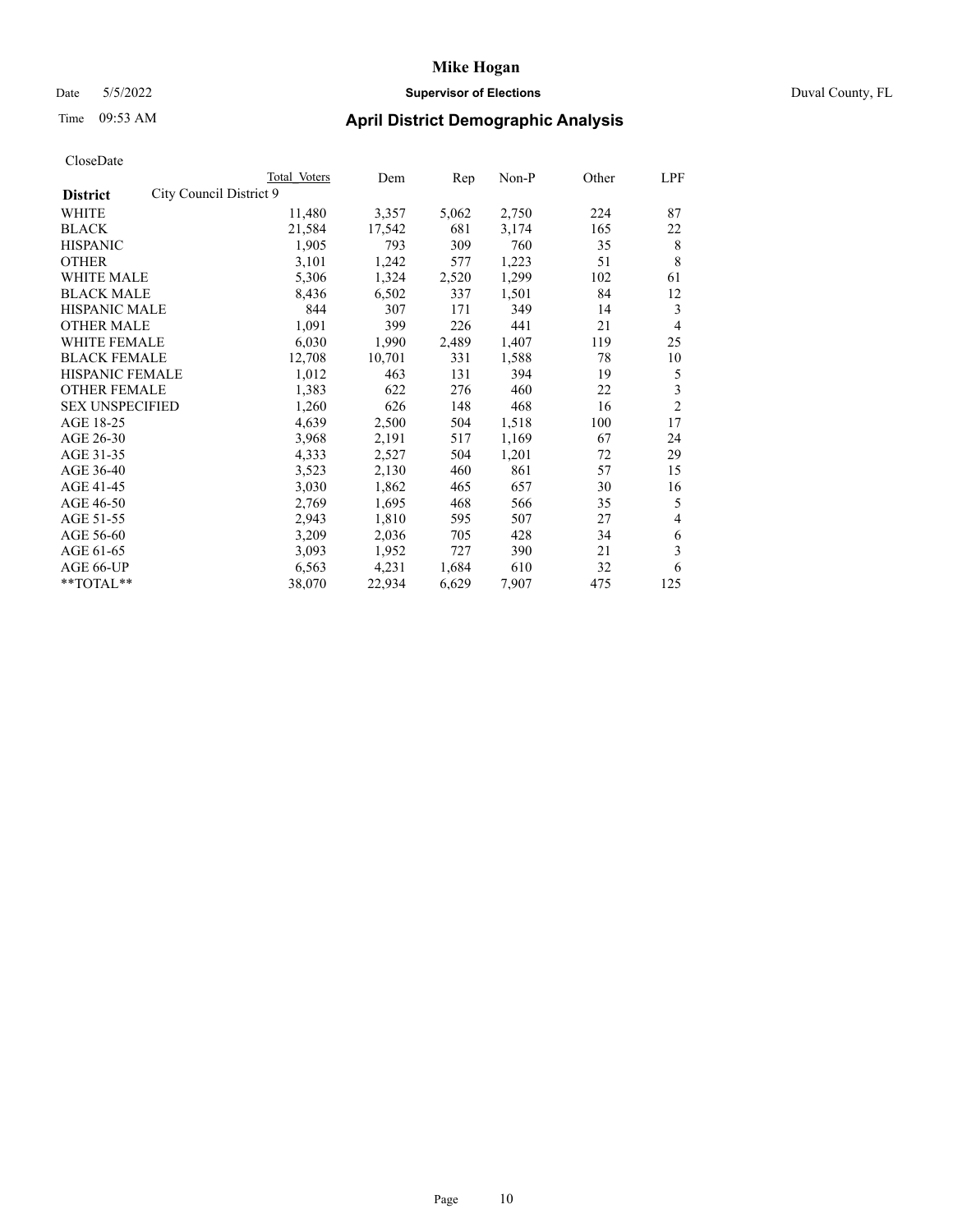### Date 5/5/2022 **Supervisor of Elections** Duval County, FL

| CloseDate |
|-----------|
|-----------|

|                                             | Total Voters | Dem    | Rep   | Non-P | Other | LPF          |
|---------------------------------------------|--------------|--------|-------|-------|-------|--------------|
| City Council District 10<br><b>District</b> |              |        |       |       |       |              |
| WHITE                                       | 11,773       | 2,636  | 6,172 | 2,686 | 205   | 74           |
| <b>BLACK</b>                                | 25,373       | 21,085 | 742   | 3,319 | 214   | 13           |
| <b>HISPANIC</b>                             | 2,197        | 905    | 404   | 853   | 29    | 6            |
| <b>OTHER</b>                                | 3,437        | 1,304  | 791   | 1,294 | 37    | 11           |
| <b>WHITE MALE</b>                           | 5,476        | 1,036  | 3,001 | 1,290 | 95    | 54           |
| <b>BLACK MALE</b>                           | 9,995        | 7,805  | 384   | 1,685 | 111   | 10           |
| <b>HISPANIC MALE</b>                        | 991          | 351    | 220   | 400   | 15    | 5            |
| <b>OTHER MALE</b>                           | 1,266        | 430    | 339   | 480   | 12    | 5            |
| <b>WHITE FEMALE</b>                         | 6,140        | 1,557  | 3,105 | 1,348 | 110   | 20           |
| <b>BLACK FEMALE</b>                         | 14,958       | 12,946 | 348   | 1,562 | 99    | 3            |
| <b>HISPANIC FEMALE</b>                      | 1,157        | 531    | 178   | 433   | 14    | 1            |
| <b>OTHER FEMALE</b>                         | 1,502        | 626    | 370   | 487   | 16    | 3            |
| <b>SEX UNSPECIFIED</b>                      | 1,295        | 648    | 164   | 467   | 13    | 3            |
| AGE 18-25                                   | 4,883        | 2,542  | 605   | 1,630 | 92    | 14           |
| AGE 26-30                                   | 3,874        | 2,116  | 521   | 1,148 | 64    | 25           |
| AGE 31-35                                   | 4,035        | 2,353  | 555   | 1,065 | 47    | 15           |
| AGE 36-40                                   | 3,613        | 2,153  | 537   | 854   | 56    | 13           |
| AGE 41-45                                   | 3,278        | 1,996  | 544   | 684   | 45    | 9            |
| AGE 46-50                                   | 3,313        | 2,070  | 621   | 577   | 39    | 6            |
| AGE 51-55                                   | 3,365        | 2,033  | 726   | 555   | 41    | 10           |
| AGE 56-60                                   | 3,767        | 2,337  | 863   | 537   | 26    | 4            |
| AGE 61-65                                   | 3,672        | 2,284  | 917   | 447   | 24    | $\mathbf{0}$ |
| AGE 66-UP                                   | 8,980        | 6,046  | 2,220 | 655   | 51    | 8            |
| $*$ $TOTAL**$                               | 42,780       | 25,930 | 8,109 | 8,152 | 485   | 104          |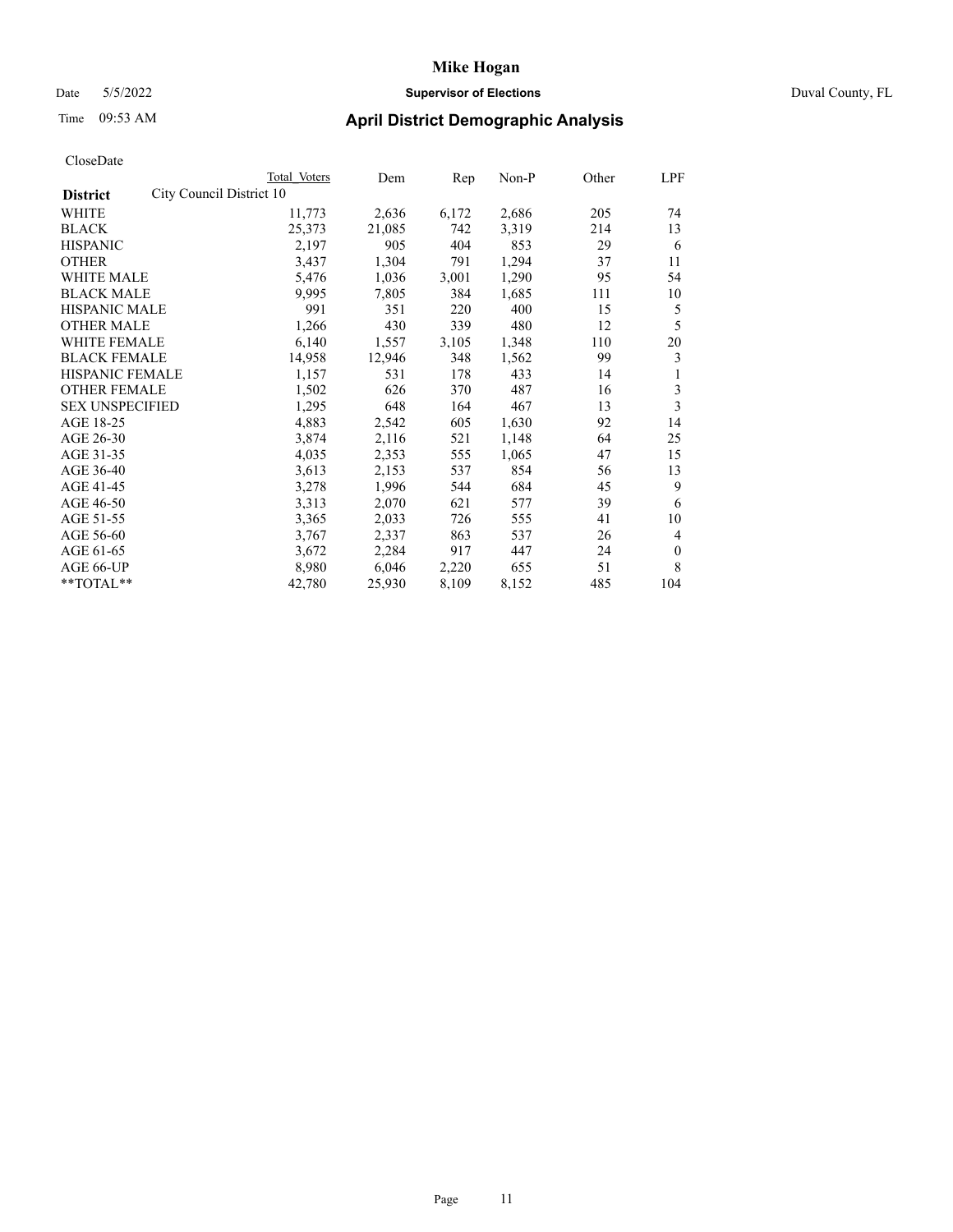### Date 5/5/2022 **Supervisor of Elections** Duval County, FL

| CloseDate |
|-----------|
|-----------|

| Total Voters | Dem                      |        | Non-P                            | Other | LPF            |
|--------------|--------------------------|--------|----------------------------------|-------|----------------|
|              |                          |        |                                  |       |                |
| 30,750       | 7,003                    | 15,754 | 7,222                            | 604   | 167            |
| 7,607        | 5,439                    | 340    | 1,686                            | 130   | 12             |
| 3,748        | 1,242                    | 982    | 1,444                            | 61    | 19             |
| 6,370        | 2,096                    | 1,492  | 2,658                            | 101   | 23             |
| 14,199       | 2,692                    | 7,544  | 3,593                            | 259   | 111            |
| 3,159        | 2,050                    | 181    | 861                              | 63    | 4              |
| 1,669        | 503                      | 460    | 672                              | 21    | 13             |
| 2,609        | 757                      | 643    | 1,149                            | 44    | 16             |
| 16,296       | 4,255                    | 8,096  | 3,549                            | 340   | 56             |
| 4,363        | 3,330                    | 155    | 804                              | 66    | 8              |
| 2,022        | 714                      | 510    | 752                              | 40    | 6              |
| 3,074        | 1,138                    | 728    | 1,154                            | 48    | 6              |
| 1,084        | 341                      | 251    | 476                              | 15    | 1              |
| 5,915        | 2,029                    | 1,754  | 1,893                            | 197   | 42             |
| 5,820        | 2,040                    | 1,674  | 1,917                            | 147   | 42             |
| 4,968        | 1,737                    | 1,481  | 1,609                            | 97    | 44             |
| 4,124        | 1,474                    | 1,273  | 1,297                            | 57    | 23             |
| 3,723        | 1,246                    | 1,216  | 1,183                            | 50    | 28             |
| 3,699        | 1,170                    | 1,369  | 1,081                            | 64    | 15             |
| 3,867        | 1,144                    | 1,647  | 1,002                            | 66    | 8              |
| 3,845        | 1,151                    | 1,744  | 884                              | 60    | 6              |
| 3,425        | 1,029                    | 1,685  | 667                              | 42    | $\overline{2}$ |
| 9,089        | 2,760                    | 4,725  | 1,477                            | 116   | 11             |
| 48,475       | 15,780                   | 18,568 | 13,010                           | 896   | 221            |
|              | City Council District 11 |        | $\mathop{\mathrm{Rep}}\nolimits$ |       |                |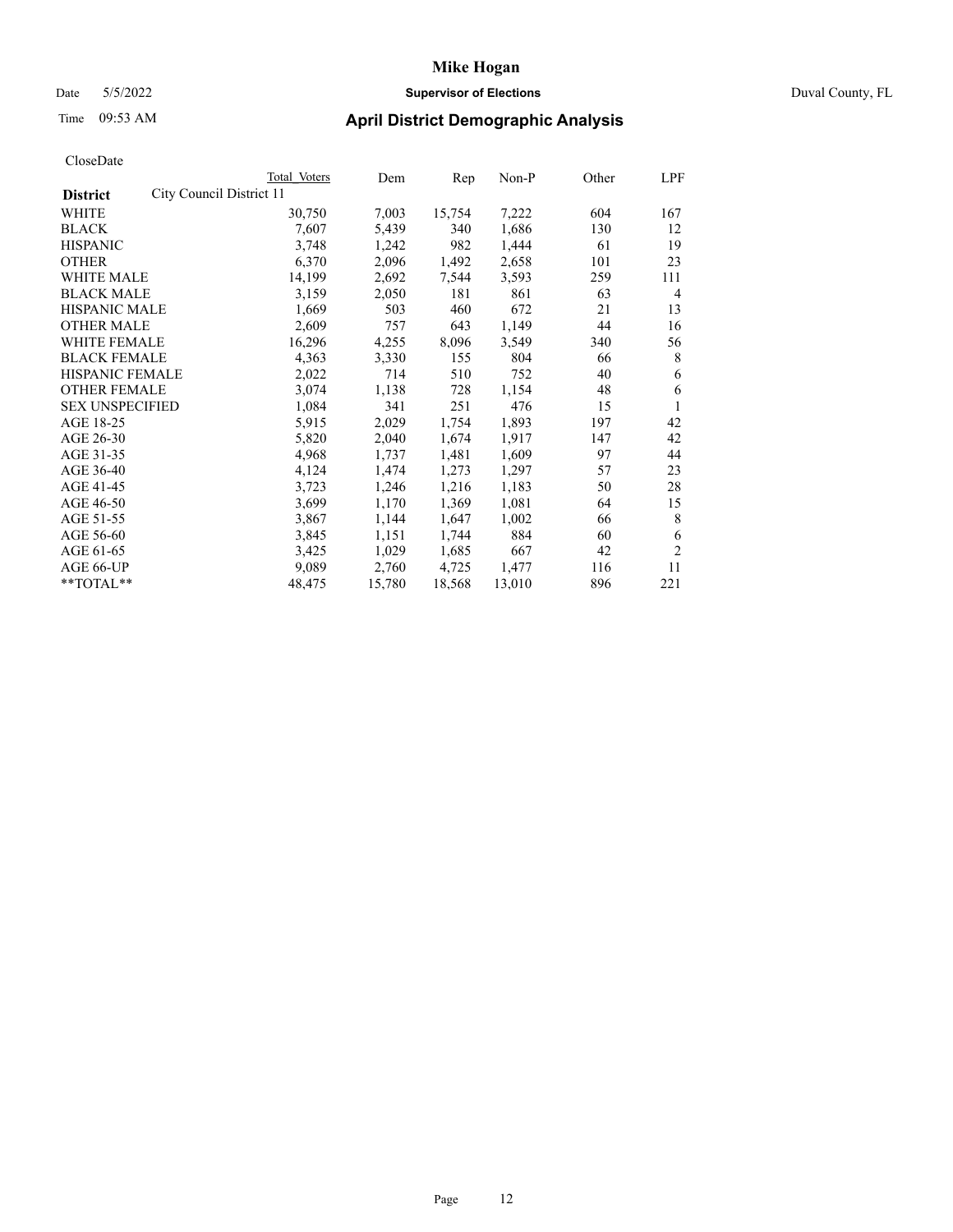### Date 5/5/2022 **Supervisor of Elections** Duval County, FL

# Time 09:53 AM **April District Demographic Analysis**

|                                             | Total Voters | Dem    | Rep    | $Non-P$ | Other | LPF            |
|---------------------------------------------|--------------|--------|--------|---------|-------|----------------|
| City Council District 12<br><b>District</b> |              |        |        |         |       |                |
| WHITE                                       | 24,369       | 3,876  | 15,478 | 4,592   | 314   | 109            |
| <b>BLACK</b>                                | 14,137       | 10,926 | 576    | 2,455   | 171   | 9              |
| <b>HISPANIC</b>                             | 2,758        | 1,011  | 668    | 1,039   | 34    | 6              |
| <b>OTHER</b>                                | 3,598        | 1,048  | 1,142  | 1,328   | 67    | 13             |
| <b>WHITE MALE</b>                           | 11,442       | 1,500  | 7,544  | 2,179   | 152   | 67             |
| <b>BLACK MALE</b>                           | 5,989        | 4,322  | 332    | 1,241   | 88    | 6              |
| <b>HISPANIC MALE</b>                        | 1,279        | 438    | 349    | 471     | 17    | 4              |
| <b>OTHER MALE</b>                           | 1,335        | 351    | 474    | 479     | 25    | 6              |
| WHITE FEMALE                                | 12,649       | 2,338  | 7,761  | 2,348   | 161   | 41             |
| <b>BLACK FEMALE</b>                         | 7,930        | 6,446  | 233    | 1,165   | 83    | 3              |
| HISPANIC FEMALE                             | 1,435        | 556    | 310    | 550     | 17    | $\overline{2}$ |
| <b>OTHER FEMALE</b>                         | 1,648        | 543    | 529    | 541     | 31    | 4              |
| <b>SEX UNSPECIFIED</b>                      | 1,153        | 367    | 332    | 438     | 12    | 4              |
| AGE 18-25                                   | 5,038        | 1,891  | 1,390  | 1,629   | 114   | 14             |
| AGE 26-30                                   | 3,982        | 1,319  | 1,283  | 1,282   | 79    | 19             |
| AGE 31-35                                   | 4,138        | 1,501  | 1,335  | 1,208   | 71    | 23             |
| AGE 36-40                                   | 3,917        | 1,488  | 1,353  | 997     | 53    | 26             |
| AGE 41-45                                   | 3,809        | 1,599  | 1,259  | 880     | 57    | 14             |
| AGE 46-50                                   | 3,736        | 1,497  | 1,401  | 770     | 54    | 14             |
| AGE 51-55                                   | 4,100        | 1,687  | 1,662  | 700     | 41    | 10             |
| AGE 56-60                                   | 4,297        | 1,647  | 1,969  | 639     | 37    | 5              |
| AGE 61-65                                   | 3,949        | 1,481  | 1,927  | 505     | 28    | 8              |
| AGE 66-UP                                   | 7,896        | 2,751  | 4,285  | 804     | 52    | 4              |
| **TOTAL**                                   | 44,862       | 16,861 | 17,864 | 9,414   | 586   | 137            |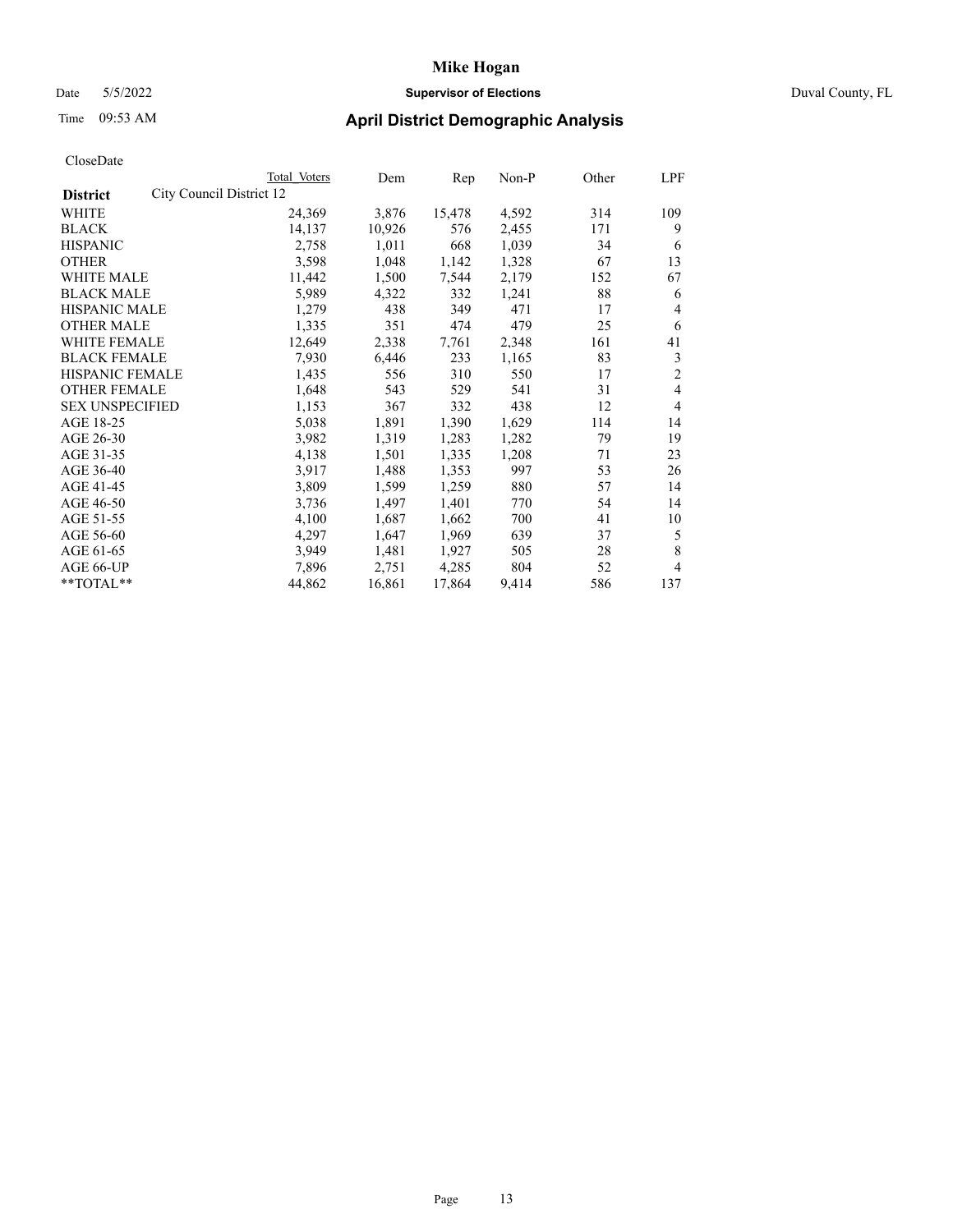### Date 5/5/2022 **Supervisor of Elections** Duval County, FL

# Time 09:53 AM **April District Demographic Analysis**

|                                             | Total Voters | Dem    | Rep    | Non-P  | Other | LPF |
|---------------------------------------------|--------------|--------|--------|--------|-------|-----|
| City Council District 13<br><b>District</b> |              |        |        |        |       |     |
| WHITE                                       | 45,237       | 10,772 | 23,363 | 10,104 | 763   | 235 |
| <b>BLACK</b>                                | 2,648        | 1,862  | 180    | 558    | 41    | 7   |
| <b>HISPANIC</b>                             | 1,772        | 592    | 583    | 547    | 36    | 14  |
| <b>OTHER</b>                                | 3,341        | 857    | 1,181  | 1,217  | 61    | 25  |
| <b>WHITE MALE</b>                           | 21,715       | 4,100  | 11,786 | 5,295  | 373   | 161 |
| <b>BLACK MALE</b>                           | 1,176        | 727    | 106    | 317    | 22    | 4   |
| <b>HISPANIC MALE</b>                        | 774          | 214    | 282    | 258    | 13    | 7   |
| <b>OTHER MALE</b>                           | 1,259        | 294    | 455    | 475    | 24    | 11  |
| WHITE FEMALE                                | 23,120       | 6,576  | 11,373 | 4,711  | 388   | 72  |
| <b>BLACK FEMALE</b>                         | 1,424        | 1,099  | 72     | 232    | 19    | 2   |
| HISPANIC FEMALE                             | 967          | 367    | 290    | 280    | 23    | 7   |
| <b>OTHER FEMALE</b>                         | 1,473        | 427    | 563    | 447    | 27    | 9   |
| <b>SEX UNSPECIFIED</b>                      | 1,088        | 279    | 380    | 409    | 12    | 8   |
| AGE 18-25                                   | 4,678        | 1,289  | 1,830  | 1,393  | 137   | 29  |
| AGE 26-30                                   | 4,795        | 1,182  | 1,942  | 1,531  | 99    | 41  |
| AGE 31-35                                   | 4,853        | 1,286  | 1,925  | 1,496  | 99    | 47  |
| AGE 36-40                                   | 4,614        | 1,208  | 1,835  | 1,442  | 91    | 38  |
| AGE 41-45                                   | 4,090        | 1,053  | 1,693  | 1,242  | 73    | 29  |
| AGE 46-50                                   | 3,820        | 924    | 1,809  | 993    | 65    | 29  |
| AGE 51-55                                   | 4,184        | 888    | 2,289  | 913    | 65    | 29  |
| AGE 56-60                                   | 4,751        | 1,115  | 2,665  | 879    | 75    | 17  |
| AGE 61-65                                   | 4,783        | 1,275  | 2,648  | 778    | 72    | 10  |
| AGE 66-UP                                   | 12,430       | 3,863  | 6,671  | 1,759  | 125   | 12  |
| **TOTAL**                                   | 52,998       | 14,083 | 25,307 | 12,426 | 901   | 281 |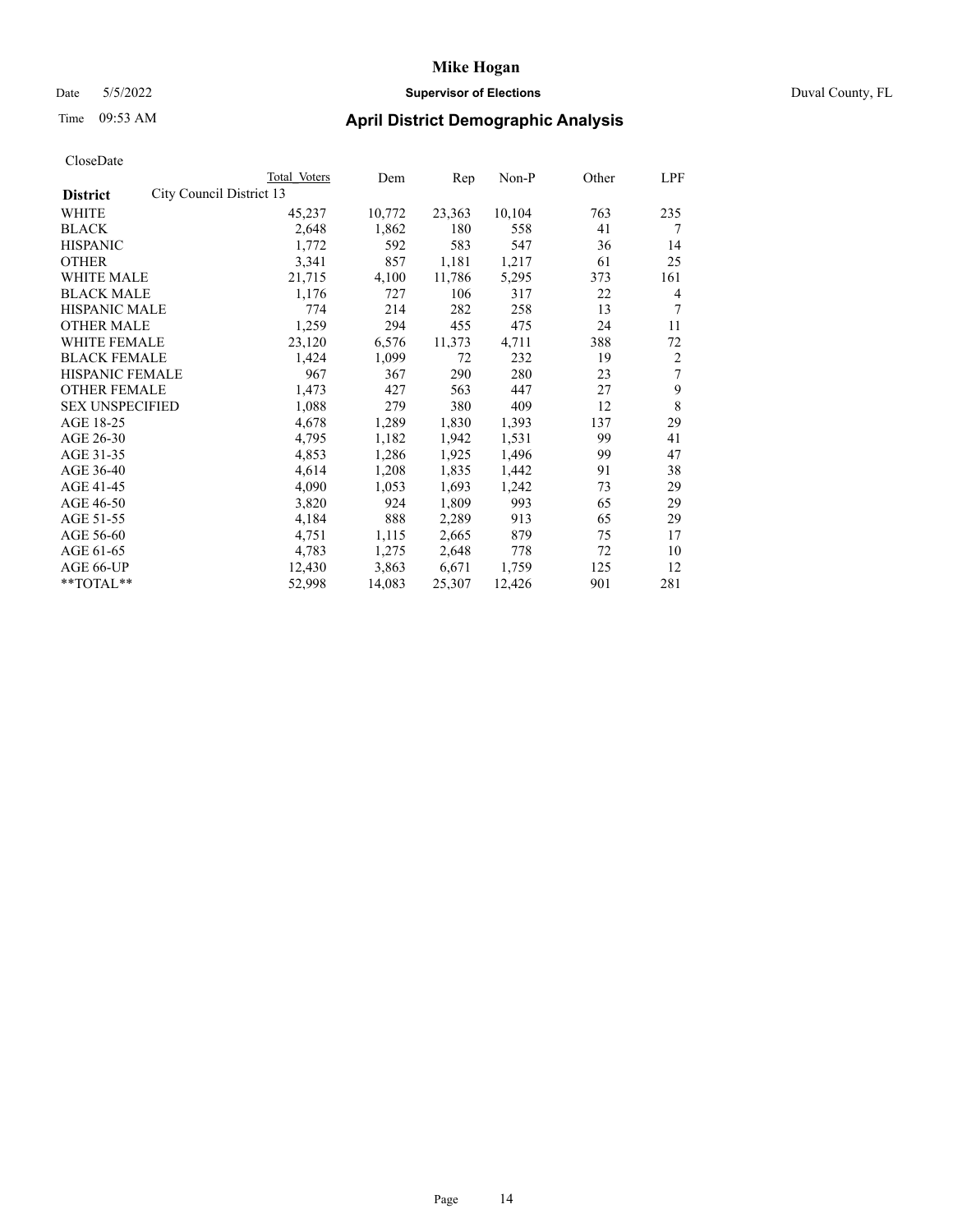# Date 5/5/2022 **Supervisor of Elections** Duval County, FL

# Time 09:53 AM **April District Demographic Analysis**

|                        | Total Voters             | Dem    | Rep    | Non-P  | Other | LPF |
|------------------------|--------------------------|--------|--------|--------|-------|-----|
| <b>District</b>        | City Council District 14 |        |        |        |       |     |
| WHITE                  | 33,539                   | 9,857  | 16,215 | 6,680  | 566   | 221 |
| <b>BLACK</b>           | 7,815                    | 5,878  | 332    | 1,482  | 112   | 11  |
| <b>HISPANIC</b>        | 2,963                    | 1,175  | 679    | 1,030  | 62    | 17  |
| <b>OTHER</b>           | 3,893                    | 1,245  | 1,081  | 1,468  | 80    | 19  |
| WHITE MALE             | 15,620                   | 3,897  | 7,880  | 3,432  | 263   | 148 |
| <b>BLACK MALE</b>      | 3,206                    | 2,218  | 185    | 735    | 60    | 8   |
| <b>HISPANIC MALE</b>   | 1,362                    | 480    | 354    | 495    | 26    | 7   |
| <b>OTHER MALE</b>      | 1,502                    | 439    | 457    | 569    | 27    | 10  |
| WHITE FEMALE           | 17,590                   | 5,877  | 8,175  | 3,169  | 297   | 72  |
| <b>BLACK FEMALE</b>    | 4,489                    | 3,574  | 138    | 722    | 52    | 3   |
| <b>HISPANIC FEMALE</b> | 1,551                    | 670    | 315    | 523    | 35    | 8   |
| <b>OTHER FEMALE</b>    | 1,755                    | 633    | 498    | 580    | 40    | 4   |
| <b>SEX UNSPECIFIED</b> | 1,135                    | 367    | 305    | 435    | 20    | 8   |
| AGE 18-25              | 4,392                    | 1,670  | 1,154  | 1,418  | 123   | 27  |
| AGE 26-30              | 4,871                    | 1,869  | 1,356  | 1,483  | 122   | 41  |
| AGE 31-35              | 5,283                    | 2,144  | 1,513  | 1,457  | 114   | 55  |
| AGE 36-40              | 4,482                    | 1,821  | 1,285  | 1,238  | 89    | 49  |
| AGE 41-45              | 3,772                    | 1,445  | 1,176  | 1,046  | 68    | 37  |
| AGE 46-50              | 3,394                    | 1,267  | 1,243  | 800    | 67    | 17  |
| AGE 51-55              | 3,798                    | 1,298  | 1,623  | 810    | 53    | 14  |
| AGE 56-60              | 4,000                    | 1,436  | 1,861  | 651    | 44    | 8   |
| AGE 61-65              | 4,174                    | 1,582  | 1,947  | 584    | 53    | 8   |
| AGE 66-UP              | 10,044                   | 3,623  | 5,149  | 1,173  | 87    | 12  |
| **TOTAL**              | 48,210                   | 18,155 | 18,307 | 10,660 | 820   | 268 |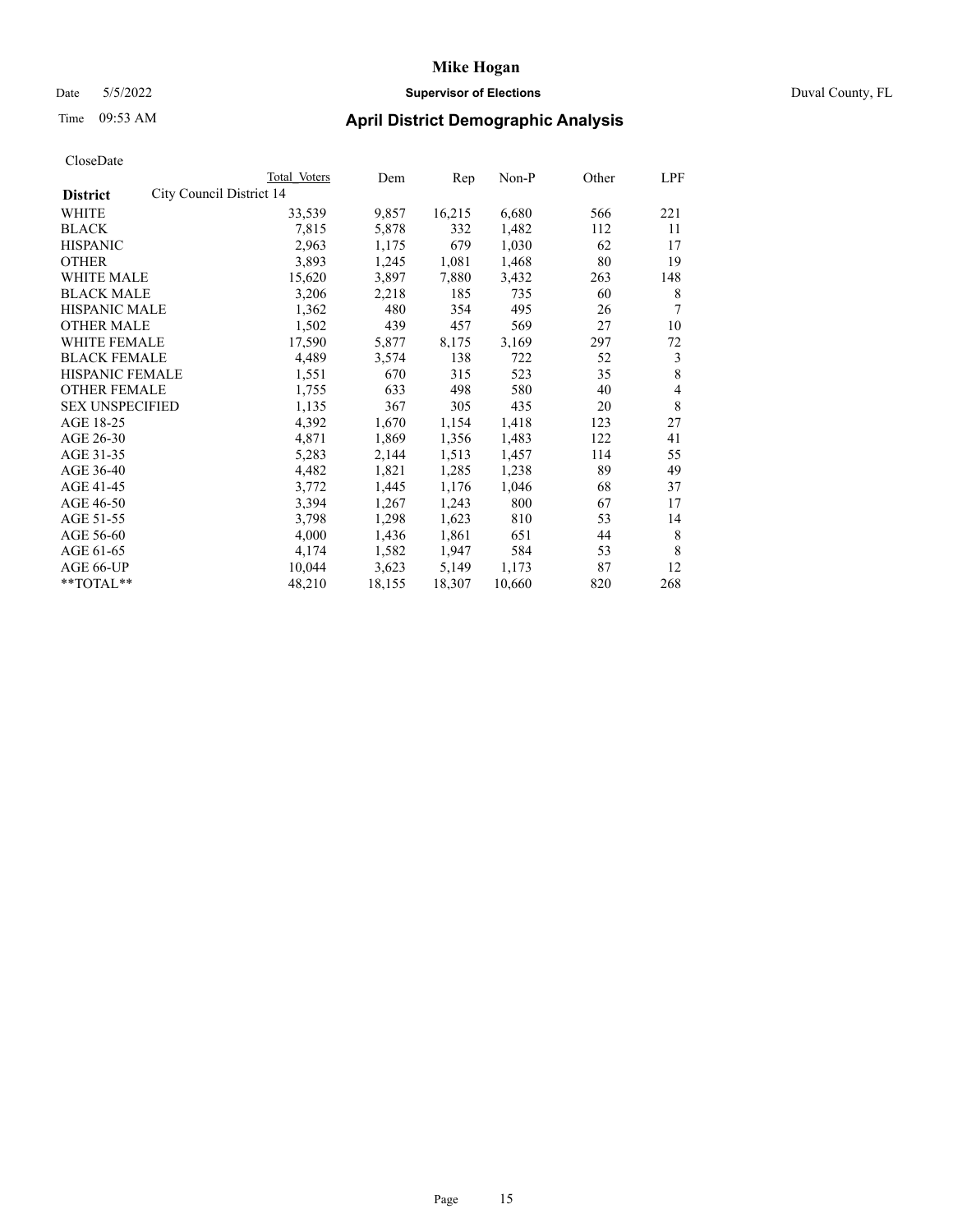# Date 5/5/2022 **Supervisor of Elections** Duval County, FL

# Time 09:53 AM **April District Demographic Analysis**

|                        |               | Total Voters | Dem      | Rep      | Non-P    | Other          | LPF |
|------------------------|---------------|--------------|----------|----------|----------|----------------|-----|
| <b>District</b>        | Isle of Palms |              |          |          |          |                |     |
| WHITE                  |               | 969          | 119      | 690      | 153      | 6              |     |
| <b>BLACK</b>           |               |              |          | $\theta$ | $\Omega$ | 0              | 0   |
| <b>HISPANIC</b>        |               | 18           | 4        | 6        | 6        | 2              | 0   |
| <b>OTHER</b>           |               | 41           | 3        | 24       | 12       | $\overline{2}$ | 0   |
| WHITE MALE             |               | 505          | 43       | 373      | 87       | $\overline{2}$ | 0   |
| <b>BLACK MALE</b>      |               |              |          | $\theta$ | $\Omega$ | 0              | 0   |
| HISPANIC MALE          |               |              |          | 3        | 2        |                | 0   |
| <b>OTHER MALE</b>      |               | 13           | $\theta$ |          | 6        | 0              | 0   |
| WHITE FEMALE           |               | 460          | 76       | 313      | 66       | 4              |     |
| <b>BLACK FEMALE</b>    |               | $\Omega$     | $\theta$ | $\theta$ | $\Omega$ | 0              | 0   |
| <b>HISPANIC FEMALE</b> |               | 11           | 3        | 3        | 4        |                | 0   |
| <b>OTHER FEMALE</b>    |               | 19           | 3        | 10       | 4        | 2              | 0   |
| <b>SEX UNSPECIFIED</b> |               | 13           | $\Omega$ | 11       | 2        | 0              | 0   |
| AGE 18-25              |               | 96           | 13       | 62       | 20       |                | 0   |
| AGE 26-30              |               | 40           | 5        | 23       | 11       |                | 0   |
| AGE 31-35              |               | 50           | 4        | 39       | 7        | 0              | 0   |
| AGE 36-40              |               | 94           | 9        | 62       | 19       | 3              |     |
| AGE 41-45              |               | 109          | 14       | 67       | 28       |                | 0   |
| AGE 46-50              |               | 107          | 7        | 76       | 23       |                | 0   |
| AGE 51-55              |               | 109          | 13       | 75       | 20       |                | 0   |
| AGE 56-60              |               | 110          | 11       | 79       | 19       |                | 0   |
| AGE 61-65              |               | 95           | 11       | 75       | 8        |                | 0   |
| AGE 66-UP              |               | 219          | 40       | 162      | 16       |                |     |
| **TOTAL**              |               | 1,029        | 127      | 720      | 171      | 10             |     |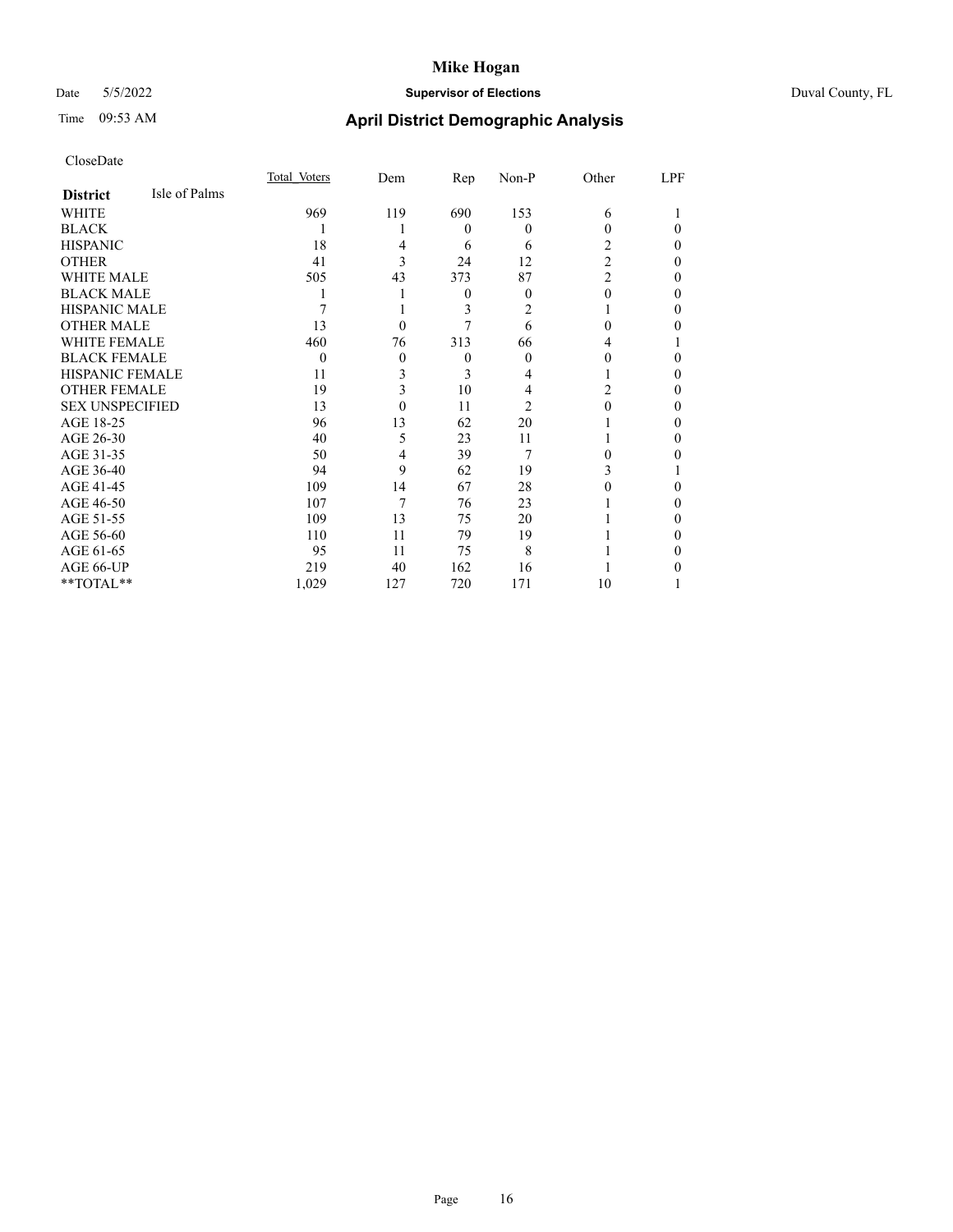# Date 5/5/2022 **Supervisor of Elections** Duval County, FL

# Time 09:53 AM **April District Demographic Analysis**

|                        |                        | Total Voters | Dem | Rep   | Non-P | Other          | LPF              |
|------------------------|------------------------|--------------|-----|-------|-------|----------------|------------------|
| <b>District</b>        | <b>Bartram Springs</b> |              |     |       |       |                |                  |
| WHITE                  |                        | 2,023        | 379 | 1,106 | 496   | 26             | 16               |
| <b>BLACK</b>           |                        | 517          | 379 | 26    | 107   | 5              | $\mathbf{0}$     |
| <b>HISPANIC</b>        |                        | 233          | 80  | 60    | 89    | 3              | 1                |
| <b>OTHER</b>           |                        | 486          | 157 | 155   | 166   | 7              |                  |
| WHITE MALE             |                        | 948          | 141 | 545   | 240   | 11             | 11               |
| <b>BLACK MALE</b>      |                        | 231          | 153 | 16    | 58    | 4              | $\mathbf{0}$     |
| <b>HISPANIC MALE</b>   |                        | 111          | 34  | 27    | 48    | 1              | 1                |
| <b>OTHER MALE</b>      |                        | 200          | 62  | 71    | 65    | 2              | $\mathbf{0}$     |
| WHITE FEMALE           |                        | 1,060        | 236 | 552   | 252   | 15             | 5                |
| <b>BLACK FEMALE</b>    |                        | 283          | 223 | 10    | 49    |                | $\theta$         |
| <b>HISPANIC FEMALE</b> |                        | 117          | 43  | 32    | 40    | 2              | 0                |
| <b>OTHER FEMALE</b>    |                        | 232          | 79  | 73    | 75    | 4              | 1                |
| <b>SEX UNSPECIFIED</b> |                        | 77           | 24  | 21    | 31    |                | $\boldsymbol{0}$ |
| AGE 18-25              |                        | 338          | 113 | 106   | 107   | 11             | 1                |
| AGE 26-30              |                        | 222          | 63  | 84    | 70    | 3              | 2                |
| AGE 31-35              |                        | 304          | 89  | 108   | 96    | 8              | 3                |
| AGE 36-40              |                        | 351          | 106 | 135   | 106   | 3              |                  |
| AGE 41-45              |                        | 392          | 107 | 151   | 125   | 4              | 5                |
| AGE 46-50              |                        | 388          | 113 | 164   | 105   | 3              | 3                |
| AGE 51-55              |                        | 339          | 93  | 165   | 78    | $\overline{c}$ | 1                |
| AGE 56-60              |                        | 298          | 89  | 145   | 61    | $\overline{2}$ |                  |
| AGE 61-65              |                        | 206          | 83  | 91    | 29    | $\overline{2}$ | 1                |
| AGE 66-UP              |                        | 421          | 139 | 198   | 81    | 3              | $\Omega$         |
| $*$ $TOTAL**$          |                        | 3,259        | 995 | 1,347 | 858   | 41             | 18               |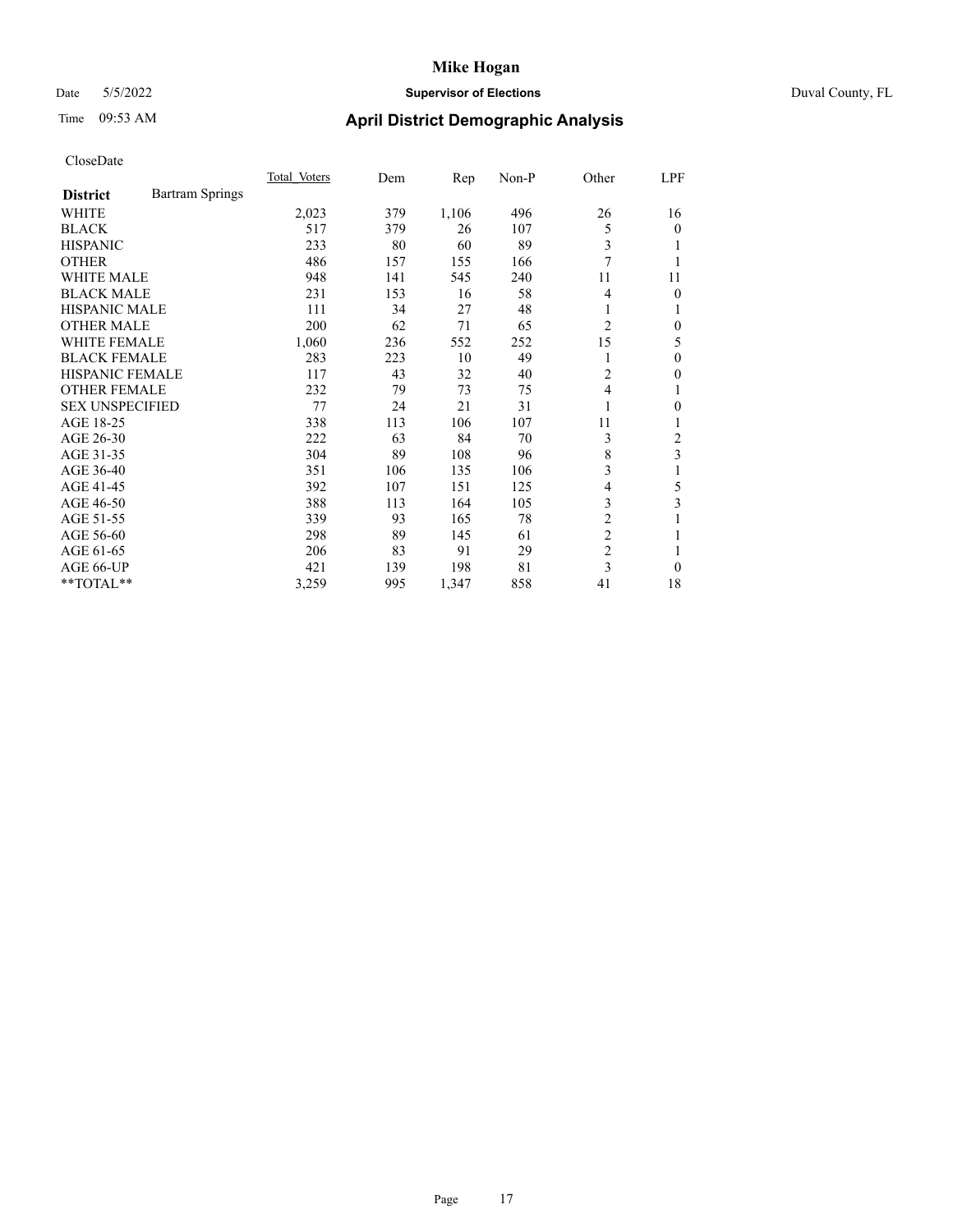# Date 5/5/2022 **Supervisor of Elections** Duval County, FL

# Time 09:53 AM **April District Demographic Analysis**

|                        |                 | Total Voters | Dem | Rep            | Non-P | Other          | LPF      |
|------------------------|-----------------|--------------|-----|----------------|-------|----------------|----------|
| <b>District</b>        | Wynnfield Lakes |              |     |                |       |                |          |
| WHITE                  |                 | 485          | 103 | 262            | 107   | 8              | 5        |
| <b>BLACK</b>           |                 | 141          | 100 | $\overline{4}$ | 35    | $\overline{c}$ | $\Omega$ |
| <b>HISPANIC</b>        |                 | 86           | 27  | 22             | 34    | 3              | 0        |
| <b>OTHER</b>           |                 | 247          | 66  | 71             | 107   | $\overline{2}$ |          |
| WHITE MALE             |                 | 221          | 38  | 122            | 56    | $\overline{c}$ | 3        |
| <b>BLACK MALE</b>      |                 | 68           | 47  | 3              | 16    | $\overline{c}$ | $\theta$ |
| <b>HISPANIC MALE</b>   |                 | 37           | 7   | 12             | 16    | $\overline{c}$ | 0        |
| <b>OTHER MALE</b>      |                 | 110          | 25  | 33             | 50    | 1              | l        |
| WHITE FEMALE           |                 | 259          | 65  | 136            | 50    | 6              | 2        |
| <b>BLACK FEMALE</b>    |                 | 71           | 52  | 1              | 18    | $\theta$       | $\theta$ |
| <b>HISPANIC FEMALE</b> |                 | 47           | 20  | 8              | 18    |                | 0        |
| <b>OTHER FEMALE</b>    |                 | 116          | 33  | 36             | 46    |                | 0        |
| <b>SEX UNSPECIFIED</b> |                 | 30           | 9   | 8              | 13    | $\theta$       | 0        |
| AGE 18-25              |                 | 128          | 42  | 32             | 50    | 4              | 0        |
| AGE 26-30              |                 | 83           | 17  | 39             | 27    | $\theta$       | 0        |
| AGE 31-35              |                 | 91           | 22  | 40             | 26    | $\overline{2}$ |          |
| AGE 36-40              |                 | 116          | 32  | 40             | 40    | $\overline{c}$ | 2        |
| AGE 41-45              |                 | 113          | 29  | 42             | 36    | 5              |          |
| AGE 46-50              |                 | 102          | 36  | 33             | 32    |                | 0        |
| AGE 51-55              |                 | 78           | 30  | 32             | 14    |                |          |
| AGE 56-60              |                 | 62           | 25  | 22             | 14    | $\theta$       |          |
| AGE 61-65              |                 | 53           | 18  | 17             | 18    | $\theta$       | 0        |
| AGE 66-UP              |                 | 133          | 45  | 62             | 26    | $\theta$       | 0        |
| **TOTAL**              |                 | 959          | 296 | 359            | 283   | 15             | 6        |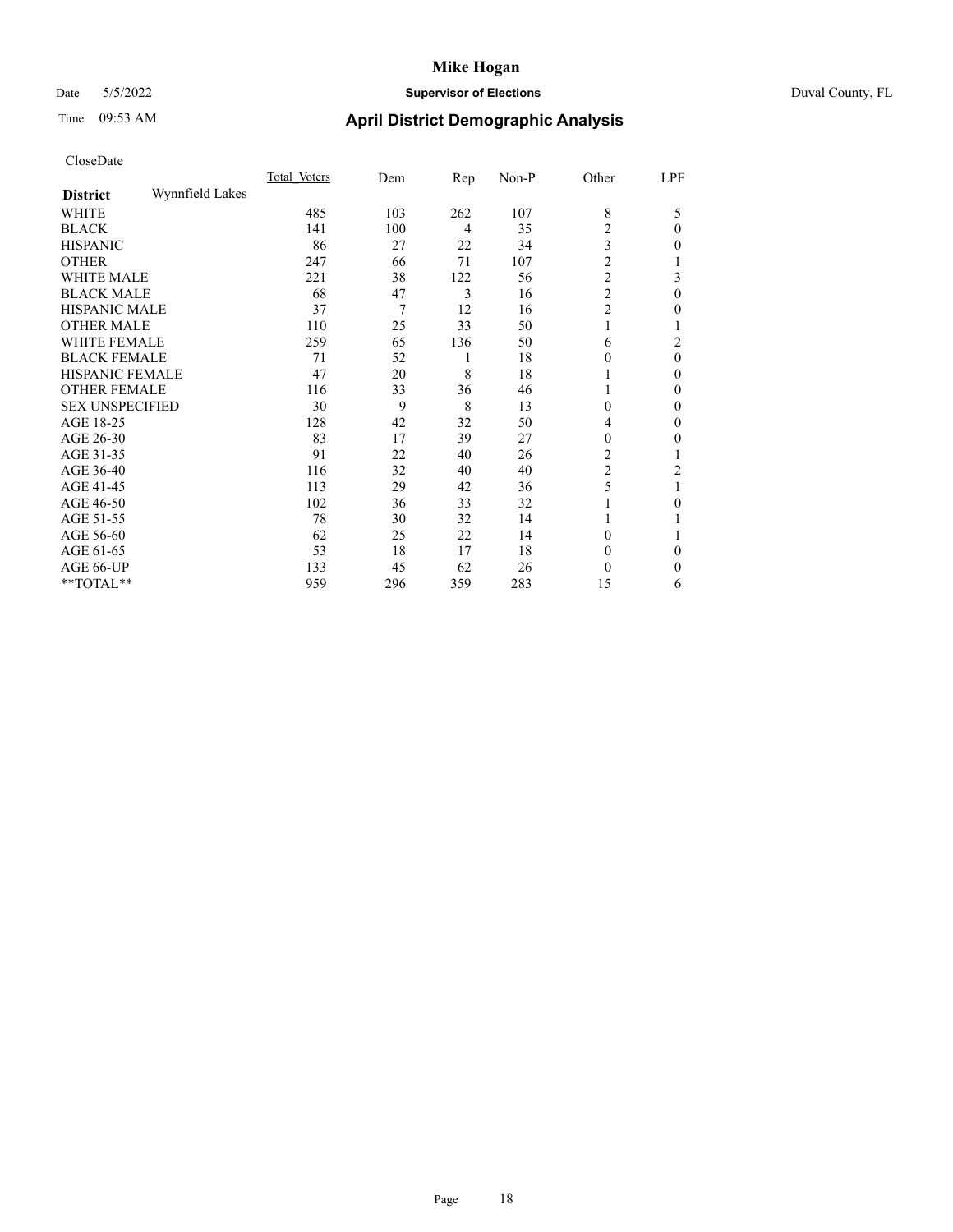# Date 5/5/2022 **Supervisor of Elections** Duval County, FL

# Time 09:53 AM **April District Demographic Analysis**

|                        |                  | Total Voters | Dem | $\mathbf{Rep}$ | Non-P          | Other          | LPF |
|------------------------|------------------|--------------|-----|----------------|----------------|----------------|-----|
| <b>District</b>        | Harbour Waterway |              |     |                |                |                |     |
| WHITE                  |                  | 168          | 26  | 114            | 26             | $\overline{c}$ | 0   |
| <b>BLACK</b>           |                  | 2            | 2   | $\theta$       | $\Omega$       | 0              | 0   |
| <b>HISPANIC</b>        |                  | 9            |     | 6              | 2              | 0              | 0   |
| <b>OTHER</b>           |                  | 11           |     | 6              | $\overline{2}$ |                |     |
| <b>WHITE MALE</b>      |                  | 79           |     | 59             | 13             |                |     |
| <b>BLACK MALE</b>      |                  |              |     | $\theta$       | 0              | 0              |     |
| <b>HISPANIC MALE</b>   |                  | 2            |     | 2              |                |                |     |
| <b>OTHER MALE</b>      |                  |              | 2   | $\overline{2}$ | $\theta$       |                | 0   |
| WHITE FEMALE           |                  | 88           | 20  | 55             | 13             |                |     |
| <b>BLACK FEMALE</b>    |                  |              |     | $\theta$       | 0              |                | 0   |
| <b>HISPANIC FEMALE</b> |                  |              |     | 4              | 2              |                |     |
| <b>OTHER FEMALE</b>    |                  |              |     | 4              | 2              |                |     |
| <b>SEX UNSPECIFIED</b> |                  |              |     | 0              |                |                |     |
| AGE 18-25              |                  | 12           |     | 8              |                |                |     |
| AGE 26-30              |                  | 11           |     | 4              |                |                |     |
| AGE 31-35              |                  | 11           | 2   | 5              |                |                |     |
| AGE 36-40              |                  | 10           | 3   | 6              |                |                | 0   |
| AGE 41-45              |                  | 12           | 4   | 6              |                |                |     |
| AGE 46-50              |                  | 17           | 4   | 9              | 4              |                |     |
| AGE 51-55              |                  | 15           | 3   | 8              |                |                |     |
| AGE 56-60              |                  | 29           | 4   | 20             | 4              |                |     |
| AGE 61-65              |                  | 18           | 2   | 14             | 2              |                |     |
| AGE 66-UP              |                  | 55           | 6   | 46             | $\mathfrak{D}$ |                |     |
| **TOTAL**              |                  | 190          | 32  | 126            | 30             | 2              | 0   |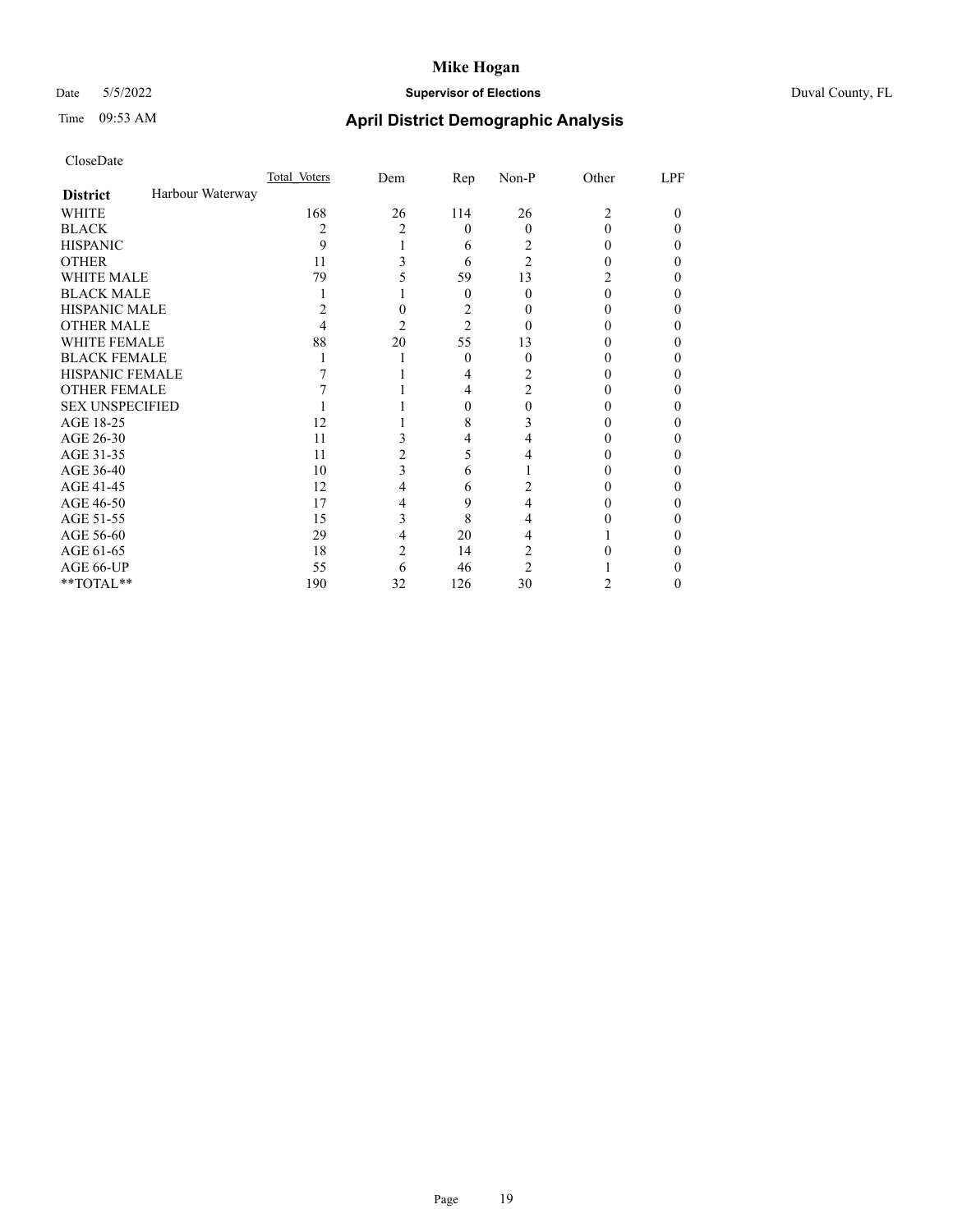# Date 5/5/2022 **Supervisor of Elections** Duval County, FL

# Time 09:53 AM **April District Demographic Analysis**

|                        |               | Total Voters | Dem | <u>Rep</u>     | Non-P | Other    | LPF |
|------------------------|---------------|--------------|-----|----------------|-------|----------|-----|
| <b>District</b>        | Principle One |              |     |                |       |          |     |
| WHITE                  |               | 268          | 54  | 115            | 93    | 5        |     |
| <b>BLACK</b>           |               | 91           | 61  | $\overline{2}$ | 28    | 0        | 0   |
| <b>HISPANIC</b>        |               | 40           | 17  | 10             | 12    |          | 0   |
| <b>OTHER</b>           |               | 78           | 18  | 14             | 44    | 1        |     |
| <b>WHITE MALE</b>      |               | 122          | 17  | 53             | 49    | 2        |     |
| <b>BLACK MALE</b>      |               | 36           | 17  | 1              | 18    | $\theta$ | 0   |
| <b>HISPANIC MALE</b>   |               | 15           | 6   | 3              | 5     |          | 0   |
| <b>OTHER MALE</b>      |               | 29           | 6   | 7              | 14    | 1        |     |
| <b>WHITE FEMALE</b>    |               | 144          | 36  | 62             | 43    | 3        | 0   |
| <b>BLACK FEMALE</b>    |               | 54           | 43  | 1              | 10    | 0        | 0   |
| HISPANIC FEMALE        |               | 24           | 11  | 6              | 7     | $_{0}$   | 0   |
| <b>OTHER FEMALE</b>    |               | 42           | 11  | 6              | 25    | $_{0}$   | 0   |
| <b>SEX UNSPECIFIED</b> |               | 11           | 3   | $\overline{2}$ | 6     | 0        | 0   |
| AGE 18-25              |               | 60           | 18  | 10             | 30    |          |     |
| AGE 26-30              |               | 60           | 19  | 15             | 25    | 0        |     |
| AGE 31-35              |               | 76           | 26  | 19             | 29    | 2        | 0   |
| AGE 36-40              |               | 43           | 14  | 9              | 19    | 1        | 0   |
| AGE 41-45              |               | 27           | 7   | 14             | 6     | 0        | 0   |
| AGE 46-50              |               | 35           | 15  | 10             | 9     | 1        | 0   |
| AGE 51-55              |               | 37           | 12  | 8              | 17    | 0        | 0   |
| AGE 56-60              |               | 38           | 13  | 11             | 12    | 2        | 0   |
| AGE 61-65              |               | 30           | 13  | 7              | 10    | $\theta$ | 0   |
| AGE 66-UP              |               | 71           | 13  | 38             | 20    | 0        | 0   |
| **TOTAL**              |               | 477          | 150 | 141            | 177   | 7        | 2   |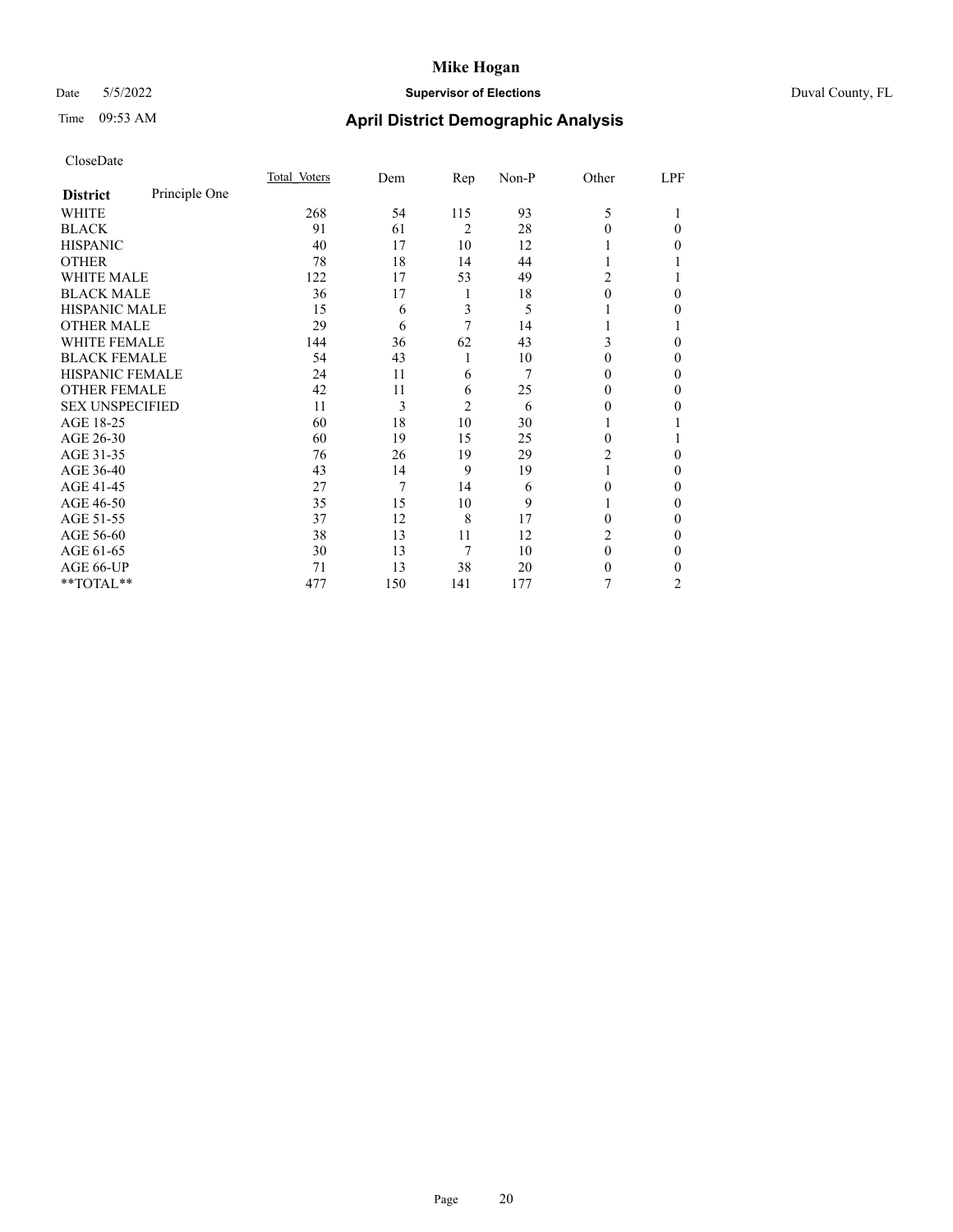### Date 5/5/2022 **Supervisor of Elections** Duval County, FL

# Time 09:53 AM **April District Demographic Analysis**

|                        |          | Total Voters | Dem            | Rep   | Non-P | Other          | LPF          |
|------------------------|----------|--------------|----------------|-------|-------|----------------|--------------|
| <b>District</b>        | Tolomato |              |                |       |       |                |              |
| WHITE                  |          | 1,905        | 394            | 1,049 | 417   | 39             | 6            |
| <b>BLACK</b>           |          | 77           | 53             | 6     | 16    | $\overline{c}$ | $\theta$     |
| <b>HISPANIC</b>        |          | 91           | 30             | 38    | 22    |                | $\mathbf{0}$ |
| <b>OTHER</b>           |          | 109          | 33             | 32    | 43    | $\Omega$       | 1            |
| <b>WHITE MALE</b>      |          | 919          | 143            | 531   | 220   | 22             | 3            |
| <b>BLACK MALE</b>      |          | 38           | 24             | 3     | 9     | 2              | $\mathbf{0}$ |
| <b>HISPANIC MALE</b>   |          | 39           | 11             | 16    | 12    | 0              | $\mathbf{0}$ |
| <b>OTHER MALE</b>      |          | 44           | 14             | 13    | 16    | $\theta$       | 1            |
| <b>WHITE FEMALE</b>    |          | 979          | 251            | 513   | 195   | 17             | 3            |
| <b>BLACK FEMALE</b>    |          | 39           | 29             | 3     | 7     | $\theta$       | $\theta$     |
| <b>HISPANIC FEMALE</b> |          | 51           | 19             | 22    | 9     |                | $\theta$     |
| <b>OTHER FEMALE</b>    |          | 53           | 17             | 16    | 20    | 0              | $\theta$     |
| <b>SEX UNSPECIFIED</b> |          | 20           | $\overline{2}$ | 8     | 10    | 0              | $\mathbf{0}$ |
| AGE 18-25              |          | 134          | 42             | 53    | 33    | 5              | 1            |
| AGE 26-30              |          | 95           | 17             | 41    | 35    |                | 1            |
| AGE 31-35              |          | 131          | 27             | 61    | 42    |                | $\theta$     |
| AGE 36-40              |          | 148          | 32             | 66    | 47    | 0              | 3            |
| AGE 41-45              |          | 122          | 28             | 49    | 41    | 4              | $\mathbf{0}$ |
| AGE 46-50              |          | 123          | 26             | 58    | 37    | $\overline{2}$ | $\mathbf{0}$ |
| AGE 51-55              |          | 177          | 46             | 84    | 43    | 3              | 1            |
| AGE 56-60              |          | 224          | 43             | 125   | 48    | 7              | 1            |
| AGE 61-65              |          | 265          | 63             | 157   | 42    | 3              | $\theta$     |
| AGE 66-UP              |          | 763          | 186            | 431   | 130   | 16             | $\mathbf{0}$ |
| **TOTAL**              |          | 2,182        | 510            | 1,125 | 498   | 42             | 7            |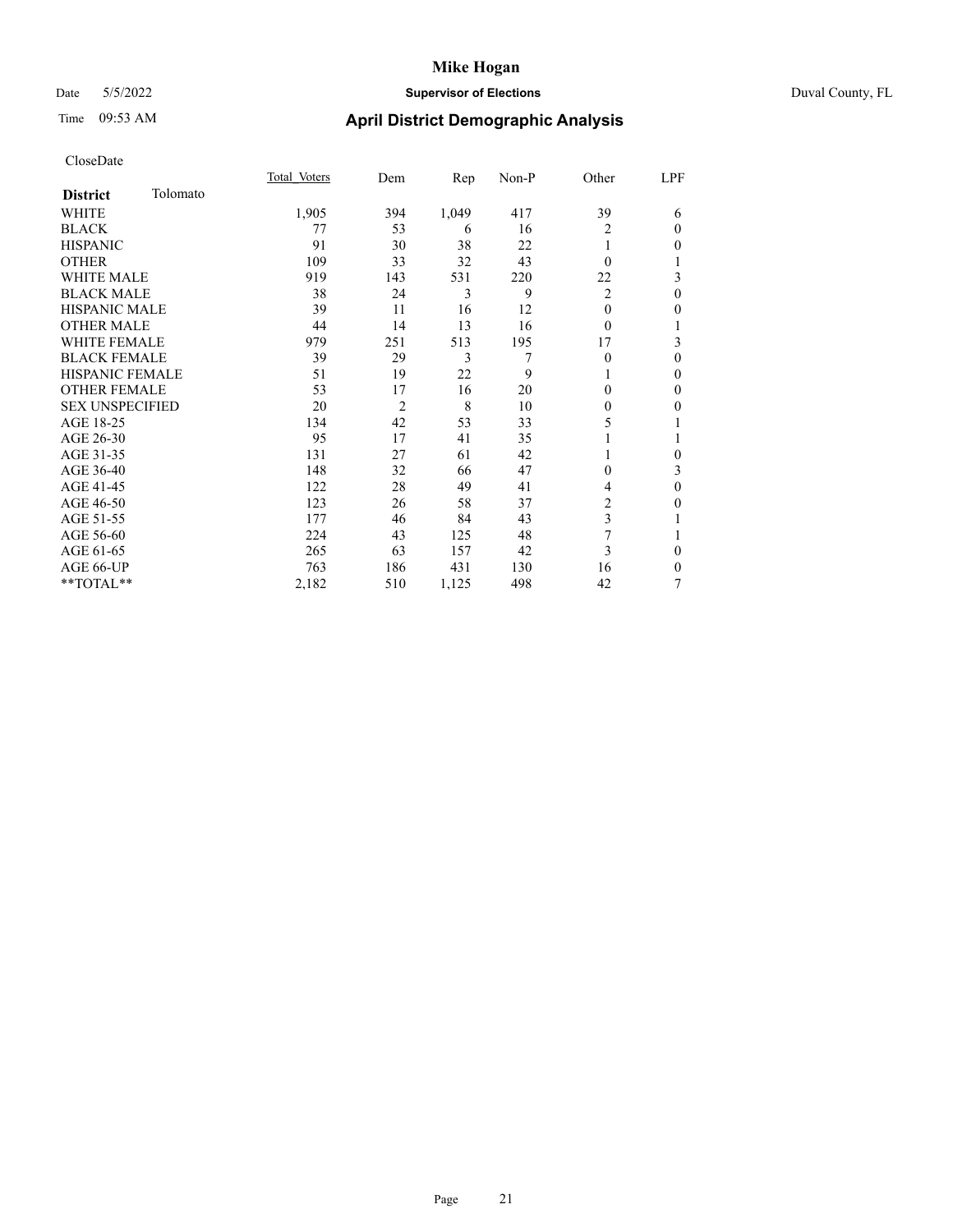# Date 5/5/2022 **Supervisor of Elections** Duval County, FL

# Time 09:53 AM **April District Demographic Analysis**

|                        |             | Total Voters | Dem | Rep            | Non-P | Other          | LPF            |
|------------------------|-------------|--------------|-----|----------------|-------|----------------|----------------|
| <b>District</b>        | Bainebridge |              |     |                |       |                |                |
| WHITE                  |             | 308          | 59  | 151            | 86    | 5              | 7              |
| <b>BLACK</b>           |             | 463          | 360 | 13             | 80    | 9              |                |
| <b>HISPANIC</b>        |             | 58           | 20  | 11             | 26    | 0              |                |
| <b>OTHER</b>           |             | 73           | 31  | 11             | 29    | 2              | 0              |
| <b>WHITE MALE</b>      |             | 148          | 20  | 82             | 37    | 3              | 6              |
| <b>BLACK MALE</b>      |             | 200          | 149 | 6              | 40    | 5              | 0              |
| <b>HISPANIC MALE</b>   |             | 22           | 8   | 6              | 7     | 0              |                |
| <b>OTHER MALE</b>      |             | 25           | 11  | 5              | 8     | 1              | 0              |
| <b>WHITE FEMALE</b>    |             | 157          | 39  | 67             | 48    | 2              |                |
| <b>BLACK FEMALE</b>    |             | 260          | 209 | 7              | 39    | 4              |                |
| <b>HISPANIC FEMALE</b> |             | 35           | 12  | 5              | 18    | 0              | 0              |
| <b>OTHER FEMALE</b>    |             | 30           | 11  | 6              | 12    | 1              | 0              |
| <b>SEX UNSPECIFIED</b> |             | 25           | 11  | $\overline{2}$ | 12    | 0              | 0              |
| AGE 18-25              |             | 104          | 52  | 14             | 38    | 0              | 0              |
| AGE 26-30              |             | 87           | 33  | 19             | 30    | 3              | 2              |
| AGE 31-35              |             | 120          | 49  | 26             | 40    | 3              | $\overline{2}$ |
| AGE 36-40              |             | 110          | 49  | 22             | 33    | 2              | 4              |
| AGE 41-45              |             | 120          | 71  | 21             | 25    | $\overline{c}$ |                |
| AGE 46-50              |             | 90           | 56  | 16             | 17    | 1              | 0              |
| AGE 51-55              |             | 92           | 56  | 16             | 17    | 3              | 0              |
| AGE 56-60              |             | 58           | 29  | 18             | 11    | $\Omega$       | 0              |
| AGE 61-65              |             | 43           | 30  | 8              | 5     | $\Omega$       | 0              |
| AGE 66-UP              |             | 78           | 45  | 26             | 5     | $\overline{c}$ | 0              |
| **TOTAL**              |             | 902          | 470 | 186            | 221   | 16             | 9              |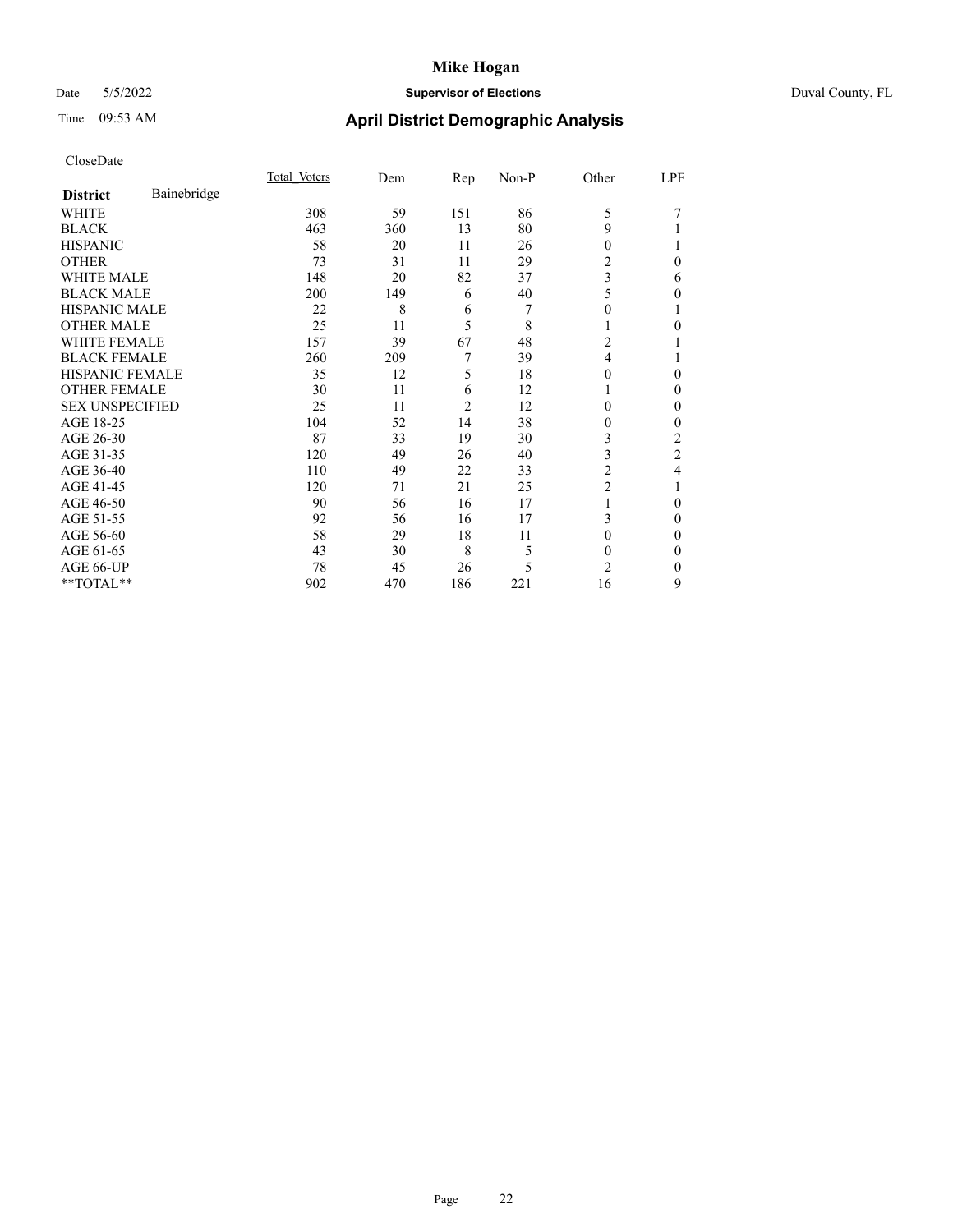# Date 5/5/2022 **Supervisor of Elections** Duval County, FL

# Time 09:53 AM **April District Demographic Analysis**

|                        |              | Total Voters | Dem            | <u>Rep</u>     | Non-P          | Other | LPF |
|------------------------|--------------|--------------|----------------|----------------|----------------|-------|-----|
| <b>District</b>        | Cedar Pointe |              |                |                |                |       |     |
| WHITE                  |              | 207          | 24             | 138            | 43             | 1     |     |
| <b>BLACK</b>           |              | 180          | 142            | 11             | 25             | 2     | 0   |
| <b>HISPANIC</b>        |              | 16           | 5              | 8              | 3              | 0     | 0   |
| <b>OTHER</b>           |              | 18           | 4              | 10             | 4              | 0     | 0   |
| <b>WHITE MALE</b>      |              | 106          | 12             | 70             | 24             | 0     | 0   |
| <b>BLACK MALE</b>      |              | 82           | 60             | 8              | 14             | 0     | 0   |
| <b>HISPANIC MALE</b>   |              | 8            |                | 5              | 2              | 0     | 0   |
| <b>OTHER MALE</b>      |              | 9            | 2              | 5              | $\overline{2}$ | 0     | 0   |
| <b>WHITE FEMALE</b>    |              | 99           | 12             | 68             | 18             |       |     |
| <b>BLACK FEMALE</b>    |              | 94           | 80             | 3              | 9              | 2     | 0   |
| <b>HISPANIC FEMALE</b> |              |              | 4              | $\overline{2}$ |                | 0     | 0   |
| <b>OTHER FEMALE</b>    |              | 8            | 2              | 5              |                | 0     | 0   |
| <b>SEX UNSPECIFIED</b> |              | 8            | $\overline{2}$ |                | 4              |       | 0   |
| AGE 18-25              |              | 43           | 23             | 8              | 12             | 0     | 0   |
| AGE 26-30              |              | 19           | 7              | 7              | 5              | 0     | 0   |
| AGE 31-35              |              | 26           | 10             | 8              |                |       |     |
| AGE 36-40              |              | 36           | 12             | 17             |                |       | 0   |
| AGE 41-45              |              | 46           | 19             | 18             | 8              |       | 0   |
| AGE 46-50              |              | 48           | 16             | 21             | 11             | 0     | 0   |
| AGE 51-55              |              | 53           | 22             | 24             | 6              |       | 0   |
| AGE 56-60              |              | 45           | 20             | 20             | 4              |       | 0   |
| AGE 61-65              |              | 44           | 25             | 12             |                |       | 0   |
| AGE 66-UP              |              | 61           | 21             | 32             | 8              |       |     |
| **TOTAL**              |              | 421          | 175            | 167            | 75             | 3     |     |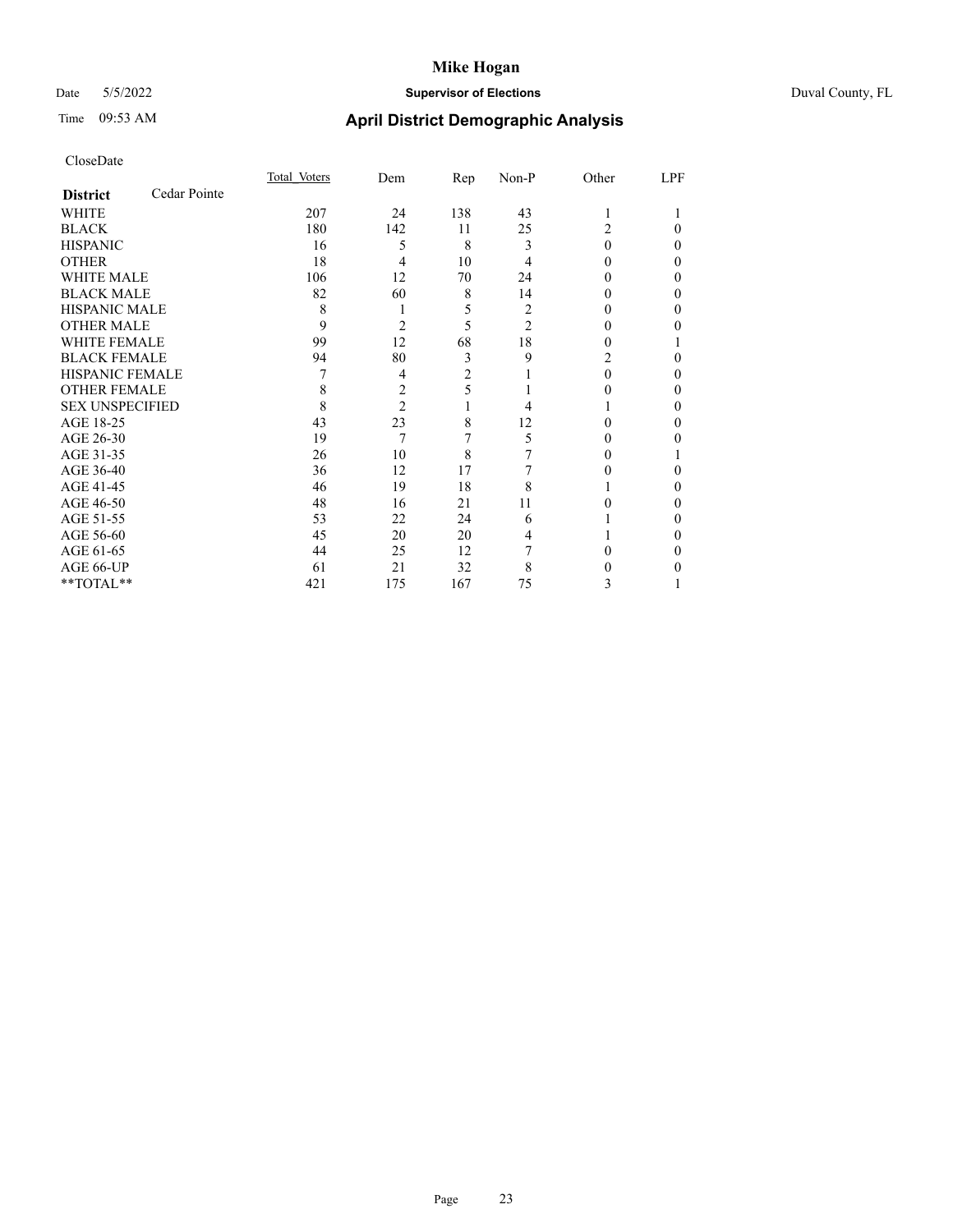# Date 5/5/2022 **Supervisor of Elections** Duval County, FL

# Time 09:53 AM **April District Demographic Analysis**

|                        |                | Total Voters | Dem | Rep            | Non-P | Other          | LPF            |
|------------------------|----------------|--------------|-----|----------------|-------|----------------|----------------|
| <b>District</b>        | Tisons Landing |              |     |                |       |                |                |
| WHITE                  |                | 424          | 75  | 217            | 118   | 7              |                |
| <b>BLACK</b>           |                | 630          | 483 | 24             | 109   | 14             | $\Omega$       |
| <b>HISPANIC</b>        |                | 108          | 40  | 23             | 44    | 1              | $\Omega$       |
| <b>OTHER</b>           |                | 115          | 40  | 23             | 48    | $\overline{c}$ | 2              |
| <b>WHITE MALE</b>      |                | 195          | 21  | 103            | 63    | 4              | 4              |
| <b>BLACK MALE</b>      |                | 303          | 216 | 14             | 66    | 7              | $\theta$       |
| <b>HISPANIC MALE</b>   |                | 48           | 15  | 13             | 19    |                | $\mathbf{0}$   |
| <b>OTHER MALE</b>      |                | 50           | 12  | 11             | 25    | $\mathbf{0}$   | $\overline{2}$ |
| WHITE FEMALE           |                | 228          | 54  | 114            | 54    | 3              | 3              |
| <b>BLACK FEMALE</b>    |                | 322          | 263 | 10             | 42    |                | $\theta$       |
| <b>HISPANIC FEMALE</b> |                | 59           | 25  | 9              | 25    | $\theta$       | $\Omega$       |
| <b>OTHER FEMALE</b>    |                | 48           | 20  | 9              | 17    | $\overline{c}$ | $\Omega$       |
| <b>SEX UNSPECIFIED</b> |                | 24           | 12  | $\overline{4}$ | 8     | $\theta$       | $\Omega$       |
| AGE 18-25              |                | 134          | 70  | 19             | 41    | 4              | 0              |
| AGE 26-30              |                | 136          | 59  | 34             | 38    | 3              | 2              |
| AGE 31-35              |                | 176          | 56  | 56             | 62    |                |                |
| AGE 36-40              |                | 186          | 78  | 47             | 54    | 4              | 3              |
| AGE 41-45              |                | 169          | 97  | 23             | 45    | 2              | 2              |
| AGE 46-50              |                | 108          | 67  | 22             | 17    | 1              | 1              |
| AGE 51-55              |                | 108          | 63  | 23             | 19    | 3              | $\Omega$       |
| AGE 56-60              |                | 95           | 55  | 24             | 15    |                | $\theta$       |
| AGE 61-65              |                | 57           | 31  | 13             | 11    | 2              | $\theta$       |
| AGE 66-UP              |                | 108          | 62  | 26             | 17    | 3              | $\Omega$       |
| **TOTAL**              |                | 1,277        | 638 | 287            | 319   | 24             | 9              |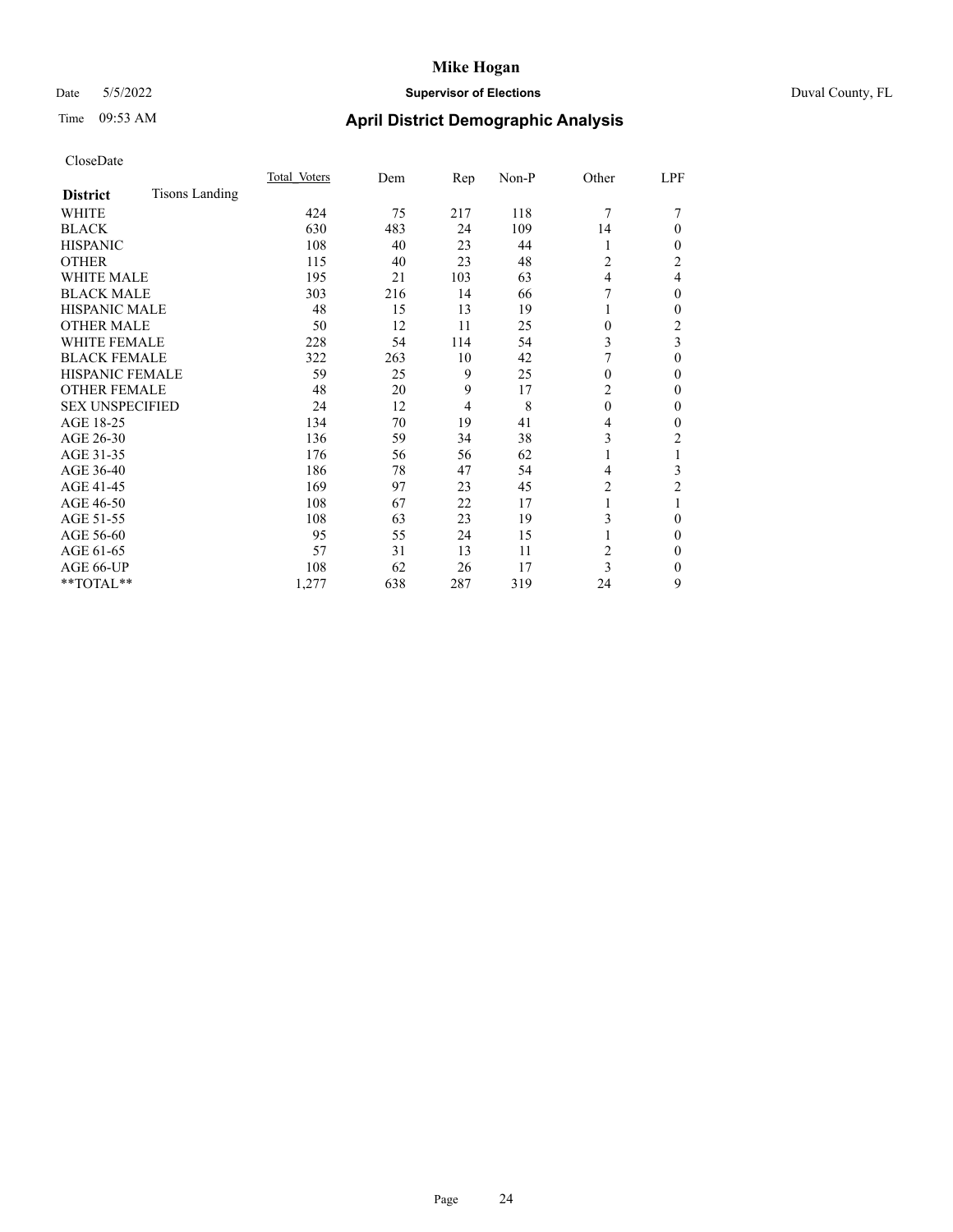# Date 5/5/2022 **Supervisor of Elections** Duval County, FL

# Time 09:53 AM **April District Demographic Analysis**

|                        |                      | Total Voters | Dem | $\mathbf{Rep}$ | Non-P | Other          | LPF      |
|------------------------|----------------------|--------------|-----|----------------|-------|----------------|----------|
| <b>District</b>        | Villages of Westport |              |     |                |       |                |          |
| WHITE                  |                      | 130          | 23  | 62             | 39    | 3              | 3        |
| <b>BLACK</b>           |                      | 706          | 578 | 21             | 96    | 11             | 0        |
| <b>HISPANIC</b>        |                      | 56           | 23  | 6              | 27    | $\Omega$       | 0        |
| <b>OTHER</b>           |                      | 57           | 19  | 7              | 30    |                | 0        |
| WHITE MALE             |                      | 67           | 11  | 34             | 19    | 2              |          |
| <b>BLACK MALE</b>      |                      | 292          | 228 | 11             | 49    | 4              | 0        |
| <b>HISPANIC MALE</b>   |                      | 21           | 9   | 1              | 11    | $\theta$       | 0        |
| <b>OTHER MALE</b>      |                      | 18           | 7   | 2              | 8     | 1              | 0        |
| WHITE FEMALE           |                      | 63           | 12  | 28             | 20    |                | 2        |
| <b>BLACK FEMALE</b>    |                      | 405          | 342 | 10             | 46    |                | $\Omega$ |
| <b>HISPANIC FEMALE</b> |                      | 32           | 13  | 3              | 16    | $\Omega$       | 0        |
| <b>OTHER FEMALE</b>    |                      | 27           | 8   | 5              | 14    | $\Omega$       | 0        |
| <b>SEX UNSPECIFIED</b> |                      | 24           | 13  | $\overline{2}$ | 9     | 0              | 0        |
| AGE 18-25              |                      | 128          | 73  | 12             | 43    | $\theta$       | 0        |
| AGE 26-30              |                      | 87           | 37  | 14             | 32    | 3              |          |
| AGE 31-35              |                      | 100          | 63  | 10             | 25    | $\overline{c}$ | 0        |
| AGE 36-40              |                      | 111          | 73  | 15             | 20    | 3              | 0        |
| AGE 41-45              |                      | 104          | 68  | 10             | 24    |                |          |
| AGE 46-50              |                      | 101          | 72  | 9              | 17    | 2              |          |
| AGE 51-55              |                      | 98           | 78  | 8              | 10    | $\overline{2}$ | 0        |
| AGE 56-60              |                      | 77           | 64  | 7              | 5     |                | 0        |
| AGE 61-65              |                      | 51           | 40  | 3              | 8     | 0              | 0        |
| AGE 66-UP              |                      | 92           | 75  | 8              | 8     |                | 0        |
| **TOTAL**              |                      | 949          | 643 | 96             | 192   | 15             | 3        |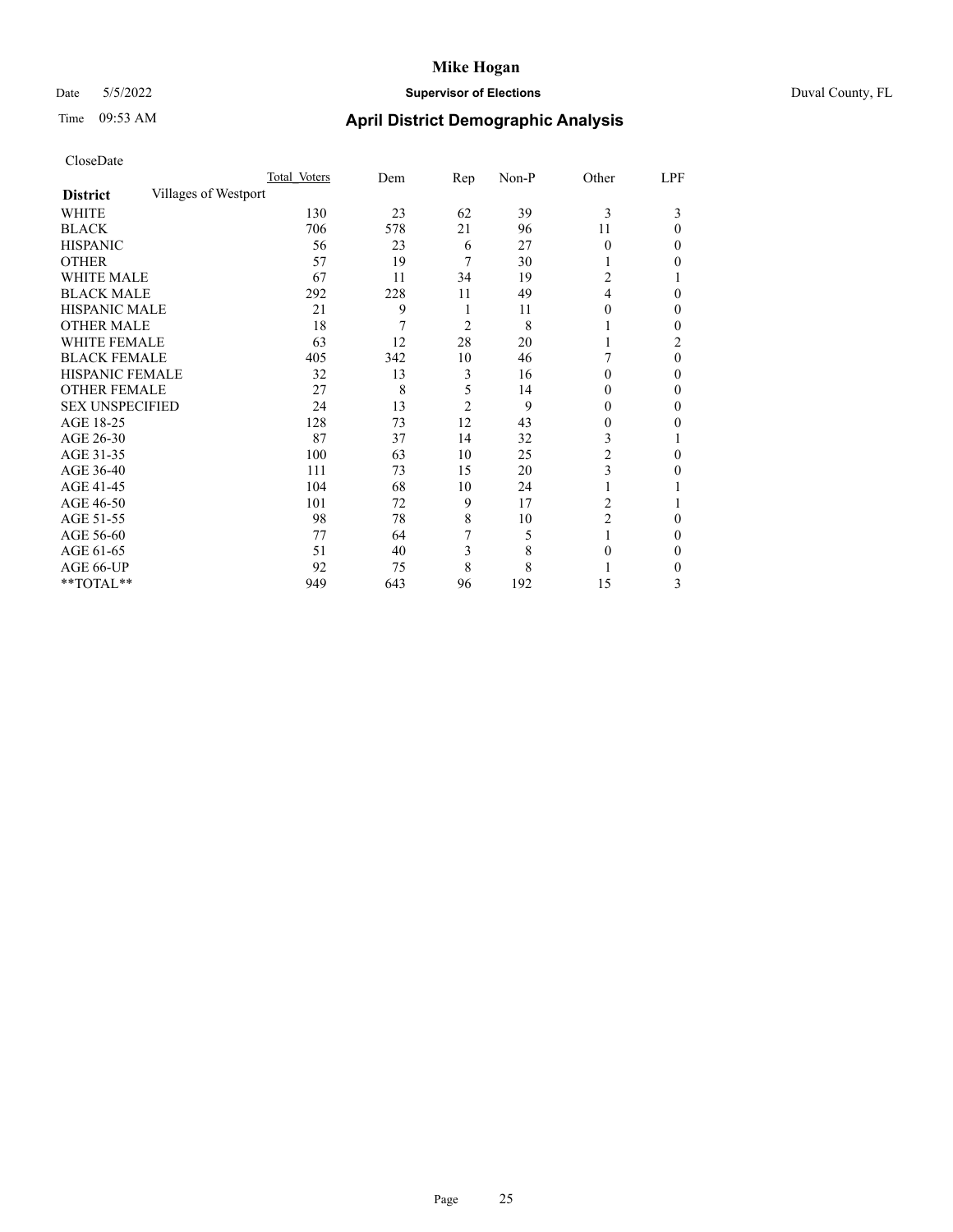# Date 5/5/2022 **Supervisor of Elections** Duval County, FL

# Time 09:53 AM **April District Demographic Analysis**

|                        |            | Total Voters | Dem | Rep | Non-P          | Other          | LPF      |
|------------------------|------------|--------------|-----|-----|----------------|----------------|----------|
| <b>District</b>        | Alta Lakes |              |     |     |                |                |          |
| WHITE                  |            | 317          | 36  | 183 | 85             | 8              | 5        |
| <b>BLACK</b>           |            | 211          | 141 | 12  | 54             | 4              | 0        |
| <b>HISPANIC</b>        |            | 91           | 27  | 20  | 40             | 4              | 0        |
| <b>OTHER</b>           |            | 70           | 20  | 21  | 29             | 0              | 0        |
| WHITE MALE             |            | 167          | 13  | 97  | 48             | 6              | 3        |
| <b>BLACK MALE</b>      |            | 102          | 60  | 6   | 33             | 3              | 0        |
| <b>HISPANIC MALE</b>   |            | 39           | 8   | 11  | 19             |                | 0        |
| <b>OTHER MALE</b>      |            | 31           | 7   | 11  | 13             | 0              | 0        |
| <b>WHITE FEMALE</b>    |            | 146          | 23  | 83  | 36             | 2              | 2        |
| <b>BLACK FEMALE</b>    |            | 105          | 78  | 6   | 20             |                | $\theta$ |
| <b>HISPANIC FEMALE</b> |            | 51           | 18  | 9   | 21             | 3              | 0        |
| <b>OTHER FEMALE</b>    |            | 33           | 9   | 8   | 16             | 0              | 0        |
| <b>SEX UNSPECIFIED</b> |            | 15           | 8   | 5   | $\overline{2}$ | 0              | 0        |
| AGE 18-25              |            | 78           | 20  | 26  | 28             | 4              | 0        |
| AGE 26-30              |            | 140          | 26  | 49  | 61             | 2              | 2        |
| AGE 31-35              |            | 142          | 46  | 52  | 41             | 3              | 0        |
| AGE 36-40              |            | 95           | 33  | 30  | 29             | 2              |          |
| AGE 41-45              |            | 65           | 22  | 20  | 20             | $\overline{c}$ |          |
| AGE 46-50              |            | 39           | 24  | 8   | 6              | 1              | 0        |
| AGE 51-55              |            | 34           | 14  | 11  | 7              |                |          |
| AGE 56-60              |            | 39           | 17  | 18  | 4              | 0              | 0        |
| AGE 61-65              |            | 22           | 9   | 6   | 6              |                | 0        |
| AGE 66-UP              |            | 35           | 13  | 16  | 6              | $\Omega$       | 0        |
| **TOTAL**              |            | 689          | 224 | 236 | 208            | 16             | 5        |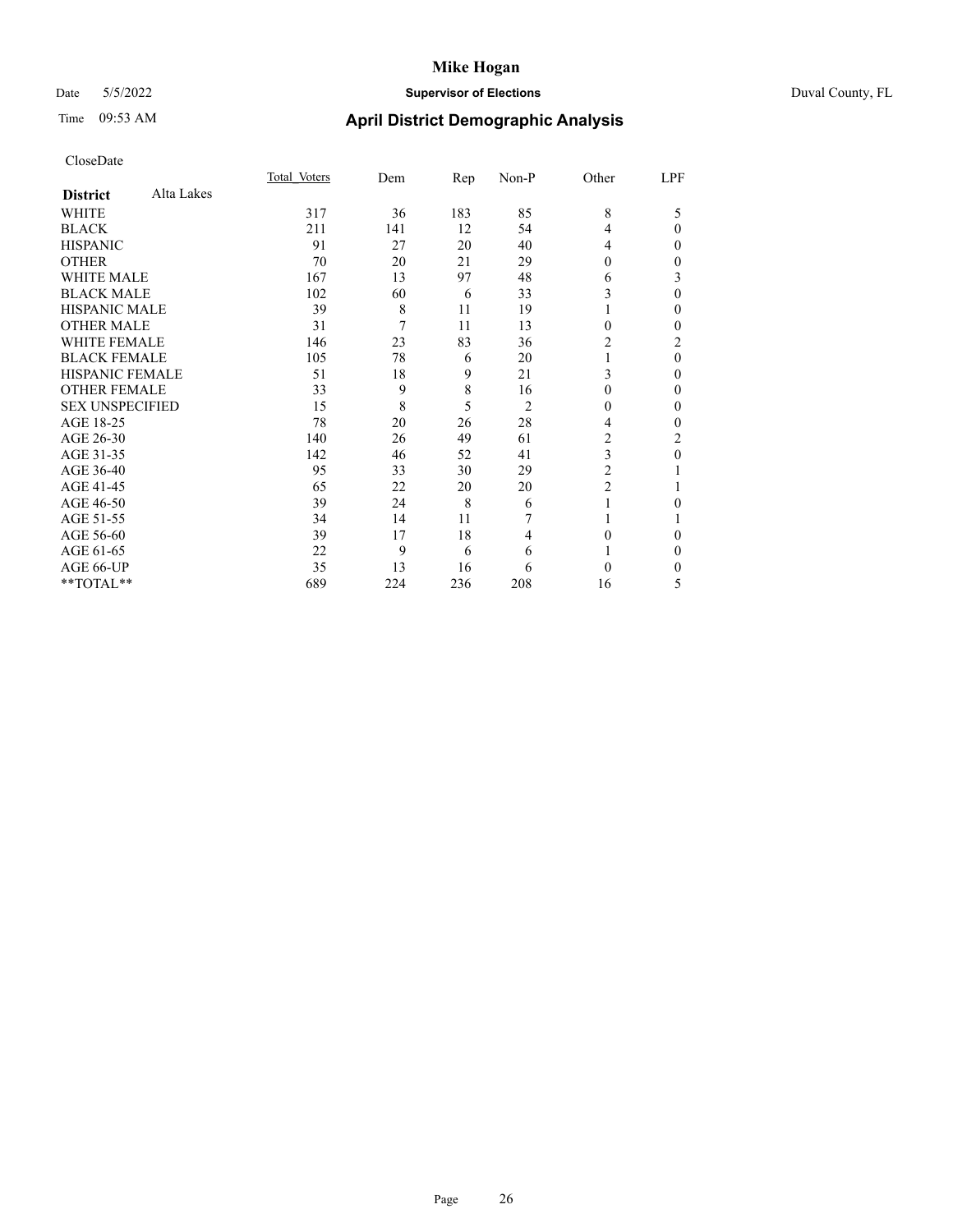### Date 5/5/2022 **Supervisor of Elections** Duval County, FL

# Time 09:53 AM **April District Demographic Analysis**

|                        |        | Total Voters | Dem | Rep            | Non-P          | Other          | LPF |
|------------------------|--------|--------------|-----|----------------|----------------|----------------|-----|
| <b>District</b>        | Trails |              |     |                |                |                |     |
| WHITE                  |        | 306          | 38  | 196            | 67             | 4              |     |
| <b>BLACK</b>           |        | 430          | 318 | 19             | 88             | 5              | 0   |
| <b>HISPANIC</b>        |        | 69           | 18  | 17             | 34             | 0              | 0   |
| <b>OTHER</b>           |        | 48           | 15  | 5              | 28             | 0              | 0   |
| <b>WHITE MALE</b>      |        | 146          | 12  | 95             | 36             | 2              |     |
| <b>BLACK MALE</b>      |        | 179          | 121 | 11             | 44             | 3              | 0   |
| <b>HISPANIC MALE</b>   |        | 32           | 6   | 10             | 16             | 0              | 0   |
| <b>OTHER MALE</b>      |        | 19           | 5   | 2              | 12             | 0              | 0   |
| WHITE FEMALE           |        | 158          | 26  | 100            | 30             | $\overline{2}$ | 0   |
| <b>BLACK FEMALE</b>    |        | 246          | 192 | 8              | 44             | $\overline{2}$ | 0   |
| <b>HISPANIC FEMALE</b> |        | 36           | 11  | 7              | 18             | $\Omega$       | 0   |
| <b>OTHER FEMALE</b>    |        | 16           | 7   | $\overline{c}$ | $\overline{7}$ | 0              | 0   |
| <b>SEX UNSPECIFIED</b> |        | 21           | 9   | $\overline{2}$ | 10             | 0              | 0   |
| AGE 18-25              |        | 114          | 51  | 23             | 39             |                | 0   |
| AGE 26-30              |        | 103          | 35  | 32             | 34             | 2              | 0   |
| AGE 31-35              |        | 99           | 33  | 32             | 31             | $\overline{2}$ |     |
| AGE 36-40              |        | 139          | 66  | 43             | 29             | 1              | 0   |
| AGE 41-45              |        | 102          | 46  | 25             | 31             | 0              | 0   |
| AGE 46-50              |        | 80           | 44  | 13             | 21             | 2              | 0   |
| AGE 51-55              |        | 53           | 29  | 16             | $\overline{7}$ | 1              | 0   |
| AGE 56-60              |        | 49           | 28  | 11             | 10             | 0              | 0   |
| AGE 61-65              |        | 45           | 18  | 15             | 12             | 0              | 0   |
| AGE 66-UP              |        | 69           | 39  | 27             | 3              | 0              | 0   |
| **TOTAL**              |        | 853          | 389 | 237            | 217            | 9              |     |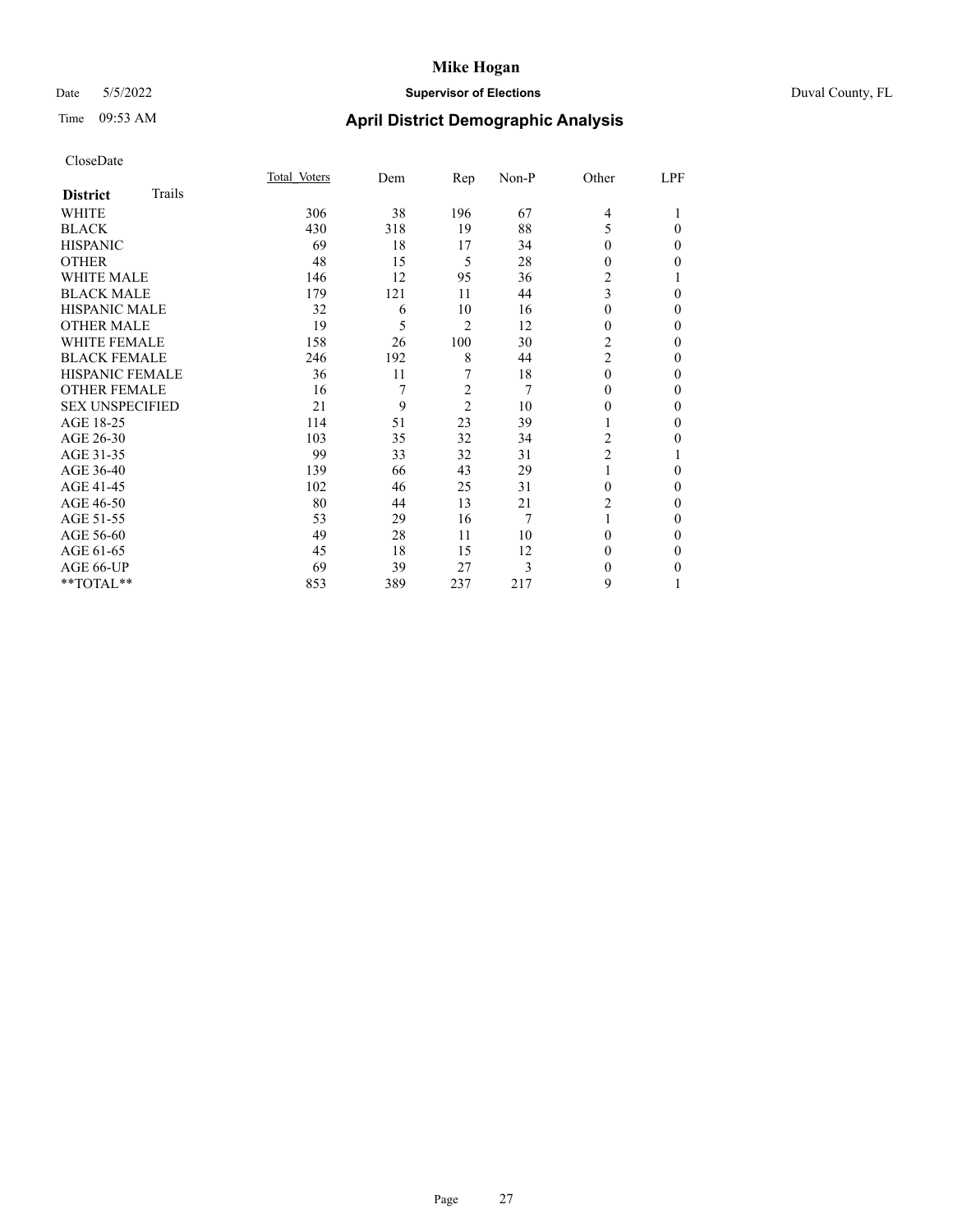# Date 5/5/2022 **Supervisor of Elections** Duval County, FL

# Time 09:53 AM **April District Demographic Analysis**

|                        | Total Voters             | Dem     | Rep    | Non-P  | Other | LPF   |
|------------------------|--------------------------|---------|--------|--------|-------|-------|
| <b>District</b>        | Congressional District 4 |         |        |        |       |       |
| WHITE                  | 126,417                  | 28,959  | 68,490 | 26,118 | 2,067 | 783   |
| <b>BLACK</b>           | 131,196                  | 106,970 | 4,222  | 18,711 | 1,190 | 103   |
| <b>HISPANIC</b>        | 14,611                   | 5,728   | 3,177  | 5,424  | 224   | 58    |
| <b>OTHER</b>           | 22,509                   | 8,171   | 5,362  | 8,540  | 350   | 86    |
| WHITE MALE             | 59,495                   | 11,474  | 33,557 | 12,985 | 965   | 514   |
| <b>BLACK MALE</b>      | 52,914                   | 40,652  | 2,264  | 9,311  | 625   | 62    |
| <b>HISPANIC MALE</b>   | 6,685                    | 2,336   | 1,714  | 2,506  | 98    | 31    |
| <b>OTHER MALE</b>      | 8,213                    | 2,696   | 2,212  | 3,136  | 124   | 45    |
| <b>WHITE FEMALE</b>    | 65,463                   | 17,163  | 34,197 | 12,751 | 1,087 | 265   |
| <b>BLACK FEMALE</b>    | 76,054                   | 64,599  | 1,893  | 8,970  | 552   | 40    |
| <b>HISPANIC FEMALE</b> | 7,652                    | 3,270   | 1,417  | 2,819  | 121   | 25    |
| <b>OTHER FEMALE</b>    | 9,898                    | 4,060   | 2,461  | 3,188  | 163   | 26    |
| <b>SEX UNSPECIFIED</b> | 8,356                    | 3,577   | 1,536  | 3,125  | 96    | 22    |
| AGE 18-25              | 32,602                   | 15,512  | 6,043  | 10,248 | 678   | 121   |
| AGE 26-30              | 27,497                   | 12,759  | 5,784  | 8,270  | 501   | 183   |
| AGE 31-35              | 29,260                   | 14,377  | 6,346  | 7,862  | 470   | 205   |
| AGE 36-40              | 26,417                   | 13,381  | 5,927  | 6,544  | 399   | 166   |
| AGE 41-45              | 23,957                   | 12,419  | 5,662  | 5,410  | 344   | 122   |
| AGE 46-50              | 23,084                   | 11,979  | 6,200  | 4,508  | 331   | 66    |
| AGE 51-55              | 24,571                   | 12,500  | 7,557  | 4,176  | 281   | 57    |
| AGE 56-60              | 26,021                   | 13,442  | 8,656  | 3,632  | 258   | 33    |
| AGE 61-65              | 25,307                   | 13,348  | 8,596  | 3,121  | 210   | 32    |
| AGE 66-UP              | 56,017                   | 30,111  | 20,480 | 5,022  | 359   | 45    |
| $*$ $TOTAL**$          | 294,733                  | 149,828 | 81,251 | 58,793 | 3,831 | 1,030 |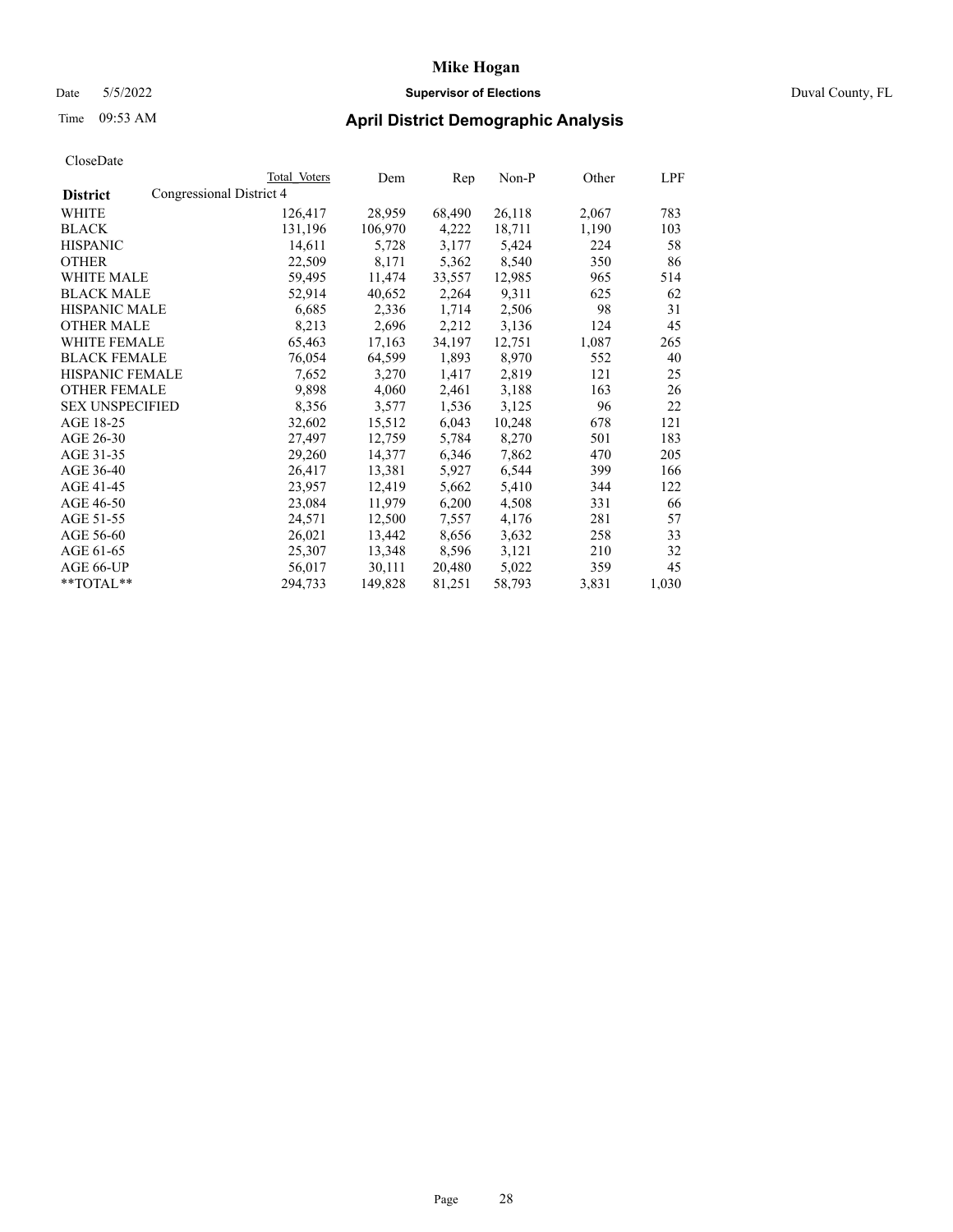# Date 5/5/2022 **Supervisor of Elections** Duval County, FL

# Time 09:53 AM **April District Demographic Analysis**

|                        |                          | Total Voters | Dem     | Rep     | Non-P  | Other | LPF   |
|------------------------|--------------------------|--------------|---------|---------|--------|-------|-------|
| <b>District</b>        | Congressional District 5 |              |         |         |        |       |       |
| WHITE                  |                          | 237,398      | 54,388  | 125,392 | 52,363 | 3,934 | 1,321 |
| <b>BLACK</b>           |                          | 48,515       | 35,746  | 2,343   | 9,688  | 675   | 63    |
| <b>HISPANIC</b>        |                          | 23,653       | 8,374   | 6,329   | 8,511  | 358   | 81    |
| <b>OTHER</b>           |                          | 36,270       | 10,619  | 10,564  | 14,416 | 530   | 141   |
| WHITE MALE             |                          | 111,590      | 20,838  | 61,585  | 26,498 | 1,774 | 895   |
| <b>BLACK MALE</b>      |                          | 20,433       | 13,836  | 1,300   | 4,912  | 350   | 35    |
| <b>HISPANIC MALE</b>   |                          | 10,552       | 3,327   | 3,083   | 3,951  | 142   | 49    |
| <b>OTHER MALE</b>      |                          | 14,371       | 3,786   | 4,476   | 5,830  | 210   | 69    |
| <b>WHITE FEMALE</b>    |                          | 123,437      | 32,996  | 62,672  | 25,218 | 2,137 | 414   |
| <b>BLACK FEMALE</b>    |                          | 27,255       | 21,328  | 996     | 4,585  | 319   | 27    |
| <b>HISPANIC FEMALE</b> |                          | 12,620       | 4,867   | 3,143   | 4,368  | 212   | 30    |
| <b>OTHER FEMALE</b>    |                          | 16,718       | 5,574   | 4,944   | 5,896  | 250   | 54    |
| <b>SEX UNSPECIFIED</b> |                          | 8,856        | 2,575   | 2,429   | 3,716  | 103   | 33    |
| AGE 18-25              |                          | 36,451       | 12,032  | 11,391  | 11,775 | 1,046 | 207   |
| AGE 26-30              |                          | 33,644       | 10,778  | 10,821  | 11,047 | 751   | 247   |
| AGE 31-35              |                          | 33,064       | 10,897  | 10,982  | 10,265 | 611   | 309   |
| AGE 36-40              |                          | 29,782       | 9,491   | 10,313  | 9,273  | 472   | 233   |
| AGE 41-45              |                          | 26,898       | 8,446   | 9,676   | 8,171  | 436   | 169   |
| AGE 46-50              |                          | 25,699       | 7,828   | 10,521  | 6,788  | 416   | 146   |
| AGE 51-55              |                          | 28,138       | 8,191   | 13,100  | 6,347  | 395   | 105   |
| AGE 56-60              |                          | 30,098       | 8,801   | 14,968  | 5,894  | 372   | 63    |
| AGE 61-65              |                          | 29,083       | 9,028   | 14,627  | 5,036  | 338   | 54    |
| AGE 66-UP              |                          | 72,979       | 23,635  | 38,229  | 10,382 | 660   | 73    |
| $*$ $TOTAL**$          |                          | 345,836      | 109,127 | 144,628 | 84,978 | 5,497 | 1,606 |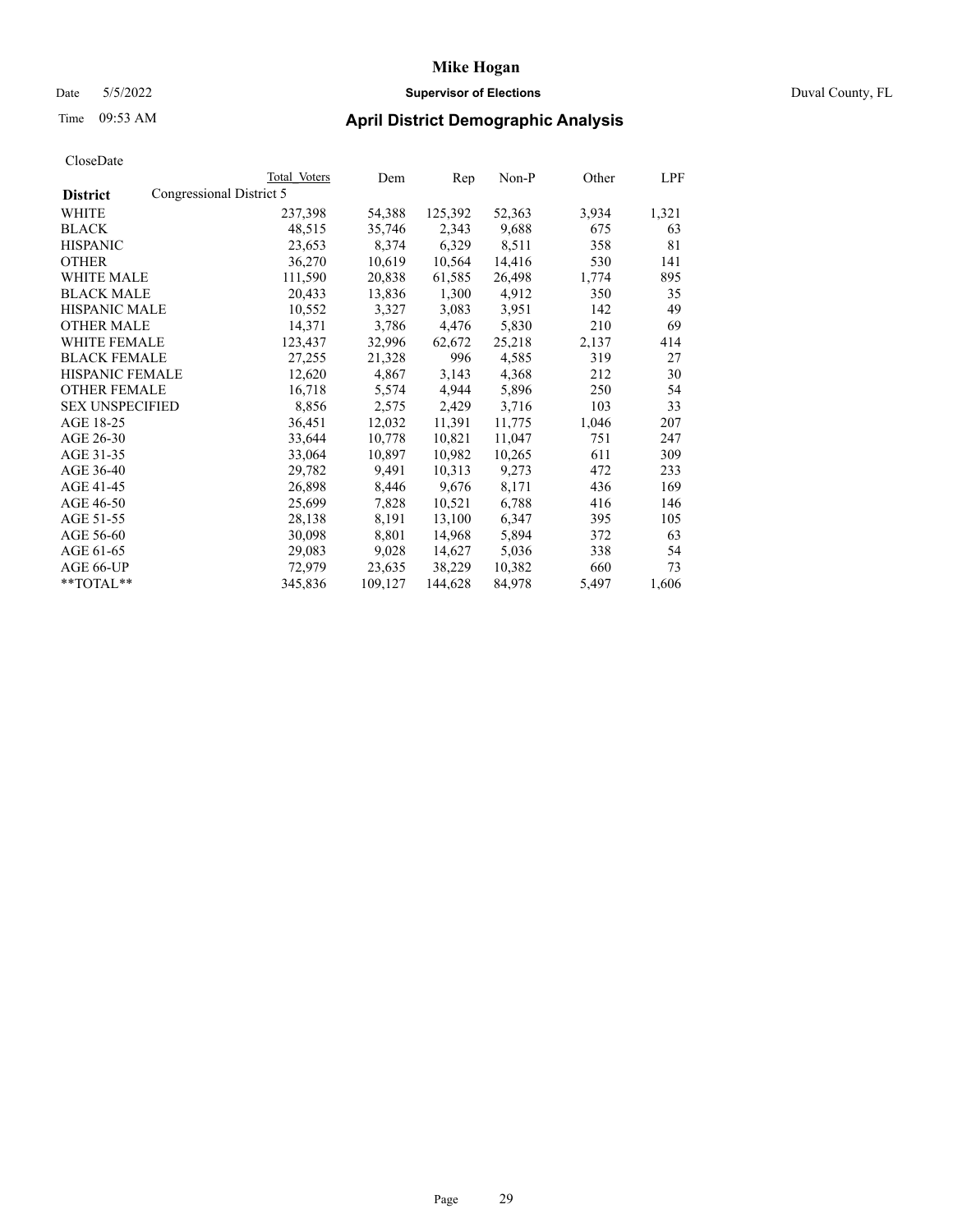# Date 5/5/2022 **Supervisor of Elections** Duval County, FL

# Time 09:53 AM **April District Demographic Analysis**

|                        |              | Total Voters | Dem     | Rep     | Non-P   | Other | LPF   |
|------------------------|--------------|--------------|---------|---------|---------|-------|-------|
| <b>District</b>        | Duval County |              |         |         |         |       |       |
| WHITE                  |              | 331,648      | 75,240  | 177,571 | 71,443  | 5,461 | 1,933 |
| <b>BLACK</b>           |              | 178,128      | 141,531 | 6,463   | 28,124  | 1,848 | 162   |
| <b>HISPANIC</b>        |              | 37,356       | 13,800  | 9,182   | 13,681  | 560   | 133   |
| <b>OTHER</b>           |              | 56,787       | 18,267  | 15,223  | 22,249  | 840   | 208   |
| <b>WHITE MALE</b>      |              | 155,698      | 29,212  | 86,964  | 35,762  | 2,471 | 1,289 |
| <b>BLACK MALE</b>      |              | 72,667       | 54,027  | 3,507   | 14,073  | 965   | 95    |
| <b>HISPANIC MALE</b>   |              | 16,857       | 5,569   | 4,644   | 6,329   | 236   | 79    |
| <b>OTHER MALE</b>      |              | 21,831       | 6,307   | 6,415   | 8,688   | 315   | 106   |
| <b>WHITE FEMALE</b>    |              | 172,399      | 45,213  | 88,882  | 34,721  | 2,953 | 630   |
| <b>BLACK FEMALE</b>    |              | 102,436      | 85,224  | 2,846   | 13,437  | 864   | 65    |
| <b>HISPANIC FEMALE</b> |              | 19,757       | 7,932   | 4,396   | 7,064   | 315   | 50    |
| <b>OTHER FEMALE</b>    |              | 25,793       | 9,370   | 7,092   | 8,860   | 398   | 73    |
| <b>SEX UNSPECIFIED</b> |              | 16,476       | 5,983   | 3,693   | 6,559   | 192   | 49    |
| AGE 18-25              |              | 65,968       | 26,689  | 16,193  | 21,154  | 1,620 | 312   |
| AGE 26-30              |              | 57,914       | 22,730  | 15,261  | 18,336  | 1,185 | 402   |
| AGE 31-35              |              | 59,053       | 24,413  | 16,021  | 17,122  | 1,015 | 482   |
| AGE 36-40              |              | 53,123       | 22,067  | 14,982  | 14,889  | 813   | 372   |
| AGE 41-45              |              | 48,117       | 20,136  | 14,209  | 12,774  | 731   | 267   |
| AGE 46-50              |              | 46,202       | 19,153  | 15,522  | 10,631  | 704   | 192   |
| AGE 51-55              |              | 49,740       | 20,054  | 19,031  | 9,880   | 635   | 140   |
| AGE 56-60              |              | 52,812       | 21,440  | 21,800  | 8,920   | 570   | 82    |
| AGE 61-65              |              | 50,950       | 21,398  | 21,353  | 7,619   | 501   | 79    |
| AGE 66-UP              |              | 120,040      | 50,758  | 54,067  | 14.172  | 935   | 108   |
| $*$ TOTAL $*$          |              | 603,919      | 248,838 | 208,439 | 135,497 | 8,709 | 2,436 |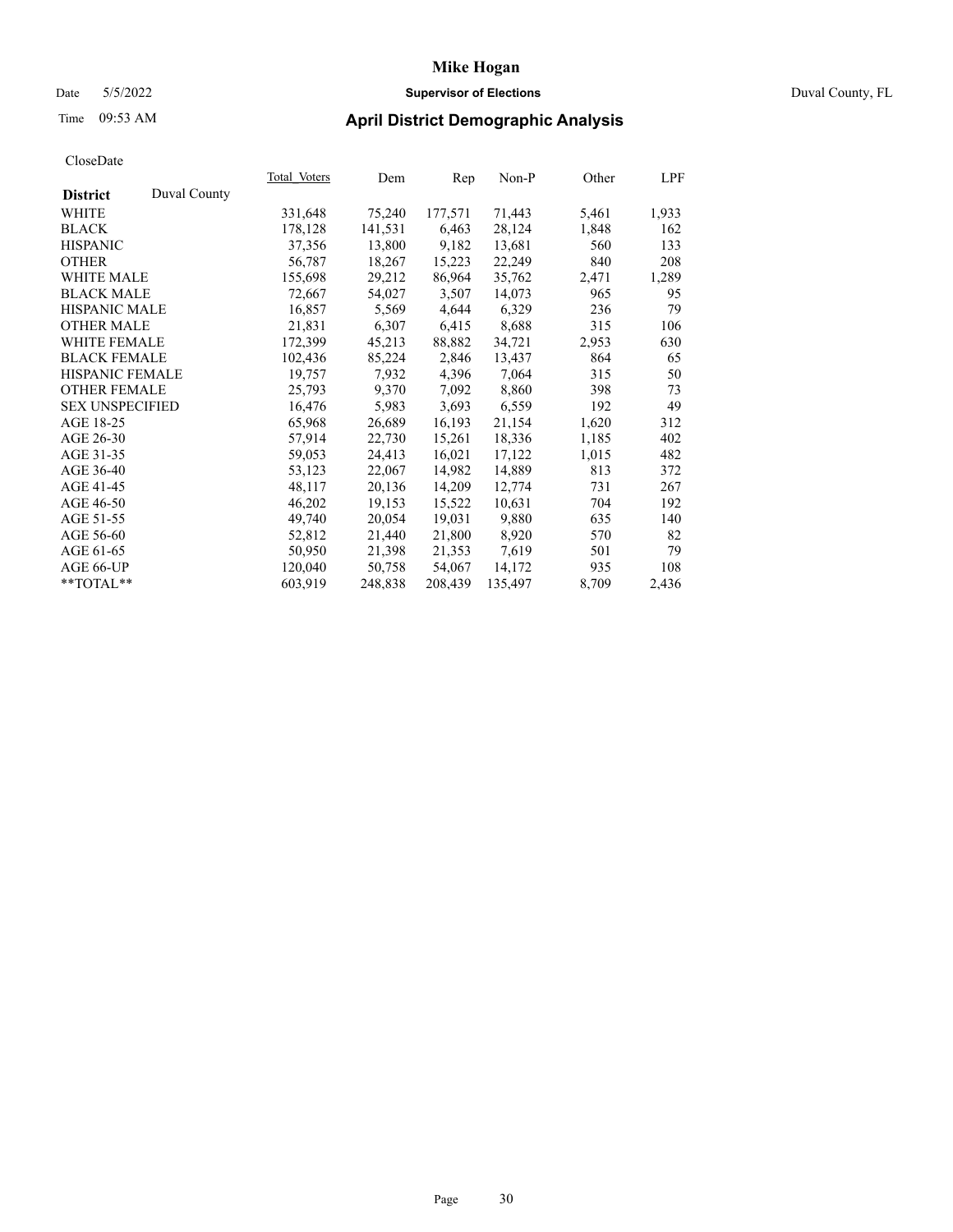### Date 5/5/2022 **Supervisor of Elections** Duval County, FL

# Time 09:53 AM **April District Demographic Analysis**

|                                   | <b>Total Voters</b> | Dem   | Rep   | Non-P | Other | LPF            |
|-----------------------------------|---------------------|-------|-------|-------|-------|----------------|
| Atlantic Beach<br><b>District</b> |                     |       |       |       |       |                |
| WHITE                             | 9,309               | 2,647 | 4,401 | 2,071 | 146   | 44             |
| <b>BLACK</b>                      | 749                 | 566   | 44    | 130   |       | 2              |
| <b>HISPANIC</b>                   | 290                 | 112   | 88    | 85    | 5     | $\theta$       |
| <b>OTHER</b>                      | 610                 | 174   | 208   | 210   | 14    | 4              |
| <b>WHITE MALE</b>                 | 4,367               | 987   | 2,207 | 1,074 | 69    | 30             |
| <b>BLACK MALE</b>                 | 323                 | 216   | 29    | 74    | 3     | 1              |
| <b>HISPANIC MALE</b>              | 128                 | 37    | 42    | 49    | 0     | 0              |
| <b>OTHER MALE</b>                 | 215                 | 50    | 81    | 80    | 3     | 1              |
| WHITE FEMALE                      | 4,876               | 1,639 | 2,165 | 982   | 76    | 14             |
| <b>BLACK FEMALE</b>               | 414                 | 341   | 15    | 53    | 4     | 1              |
| <b>HISPANIC FEMALE</b>            | 159                 | 74    | 44    | 36    | 5     | $\mathbf{0}$   |
| <b>OTHER FEMALE</b>               | 248                 | 86    | 85    | 68    | 7     | 2              |
| <b>SEX UNSPECIFIED</b>            | 228                 | 69    | 73    | 80    | 5     | 1              |
| AGE 18-25                         | 931                 | 302   | 346   | 250   | 29    | 4              |
| AGE 26-30                         | 815                 | 240   | 305   | 251   | 17    | 2              |
| AGE 31-35                         | 846                 | 277   | 268   | 273   | 22    | 6              |
| AGE 36-40                         | 845                 | 255   | 280   | 282   | 19    | 9              |
| AGE 41-45                         | 778                 | 250   | 270   | 241   | 8     | 9              |
| AGE 46-50                         | 746                 | 219   | 302   | 208   | 13    | 4              |
| AGE 51-55                         | 839                 | 218   | 422   | 183   | 9     | 7              |
| AGE 56-60                         | 1,042               | 279   | 539   | 209   | 11    | 4              |
| AGE 61-65                         | 1,030               | 344   | 525   | 146   | 13    | $\overline{c}$ |
| AGE 66-UP                         | 3,086               | 1,115 | 1,484 | 453   | 31    | 3              |
| **TOTAL**                         | 10,958              | 3,499 | 4,741 | 2,496 | 172   | 50             |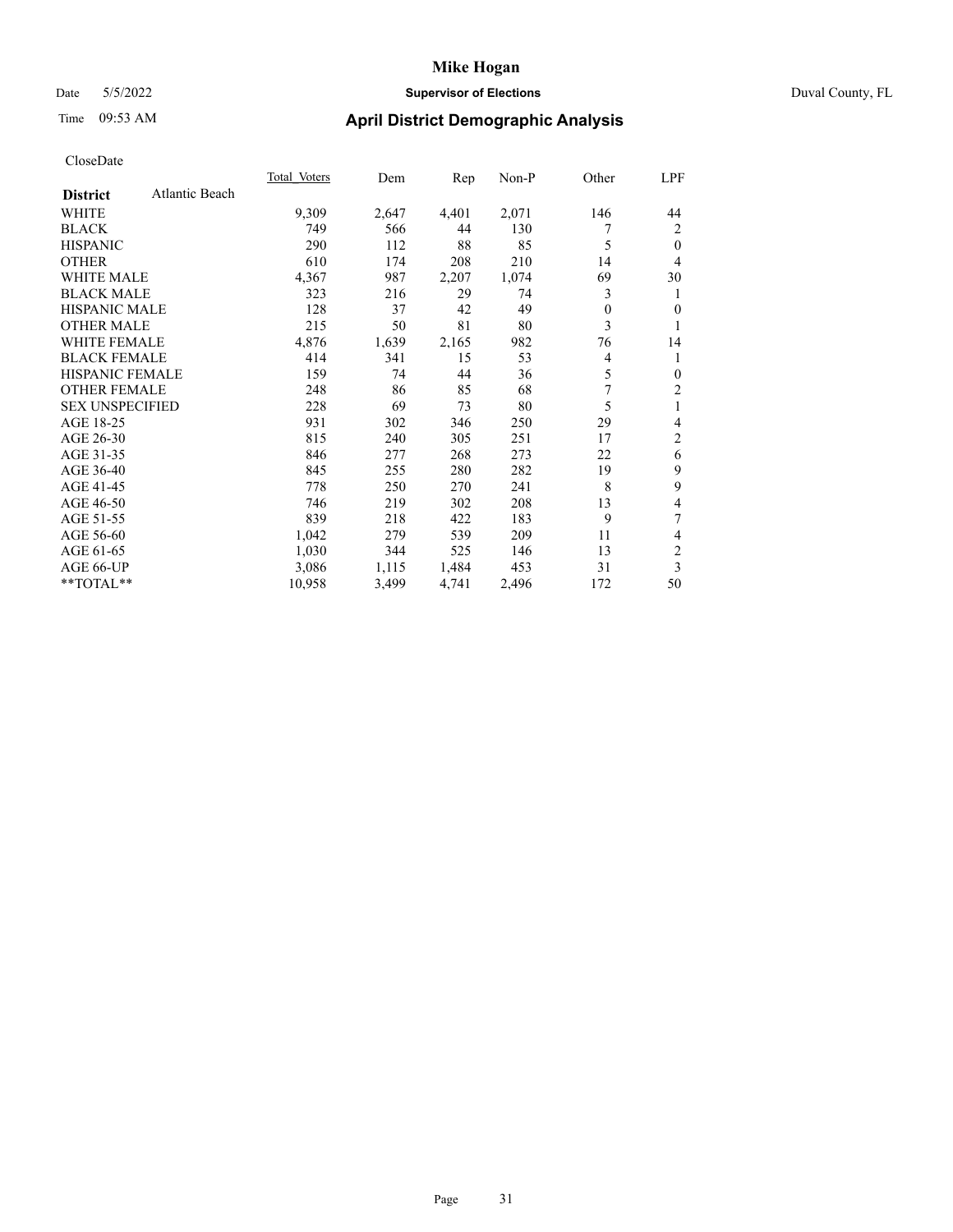# Date 5/5/2022 **Supervisor of Elections** Duval County, FL

# Time 09:53 AM **April District Demographic Analysis**

|                        |         | Total Voters | Dem | Rep | Non-P          | Other    | LPF |
|------------------------|---------|--------------|-----|-----|----------------|----------|-----|
| <b>District</b>        | Baldwin |              |     |     |                |          |     |
| WHITE                  |         | 676          | 109 | 418 | 133            | 14       | 2   |
| <b>BLACK</b>           |         | 232          | 206 | 7   | 19             | 0        | 0   |
| <b>HISPANIC</b>        |         | 12           | 4   | 6   | 2              | $\theta$ | 0   |
| <b>OTHER</b>           |         | 31           | 8   | 12  | 10             |          | 0   |
| WHITE MALE             |         | 298          | 46  | 184 | 59             | 9        | 0   |
| <b>BLACK MALE</b>      |         | 82           | 70  | 4   | 8              | $\theta$ | 0   |
| <b>HISPANIC MALE</b>   |         | 5            | 2   | 2   |                | $_{0}$   | 0   |
| <b>OTHER MALE</b>      |         | 11           | 4   | 5   | $\overline{2}$ | $\theta$ | 0   |
| WHITE FEMALE           |         | 368          | 62  | 229 | 70             | 5        | 2   |
| <b>BLACK FEMALE</b>    |         | 144          | 132 | 3   | 9              | 0        | 0   |
| <b>HISPANIC FEMALE</b> |         |              | 2   | 4   |                | 0        | 0   |
| <b>OTHER FEMALE</b>    |         | 9            | 3   | 4   |                |          | 0   |
| <b>SEX UNSPECIFIED</b> |         | 27           | 6   | 8   | 13             | 0        | 0   |
| AGE 18-25              |         | 87           | 29  | 28  | 27             | 3        | 0   |
| AGE 26-30              |         | 82           | 22  | 43  | 14             | 3        | 0   |
| AGE 31-35              |         | 73           | 19  | 34  | 19             | 0        |     |
| AGE 36-40              |         | 85           | 20  | 48  | 17             | 0        | 0   |
| AGE 41-45              |         | 64           | 21  | 31  | 9              | 3        | 0   |
| AGE 46-50              |         | 67           | 22  | 30  | 13             |          |     |
| AGE 51-55              |         | 78           | 23  | 45  | 9              |          | 0   |
| AGE 56-60              |         | 79           | 27  | 32  | 18             | 2        | 0   |
| AGE 61-65              |         | 91           | 36  | 40  | 14             |          | 0   |
| AGE 66-UP              |         | 245          | 108 | 112 | 24             |          | 0   |
| **TOTAL**              |         | 951          | 327 | 443 | 164            | 15       | 2   |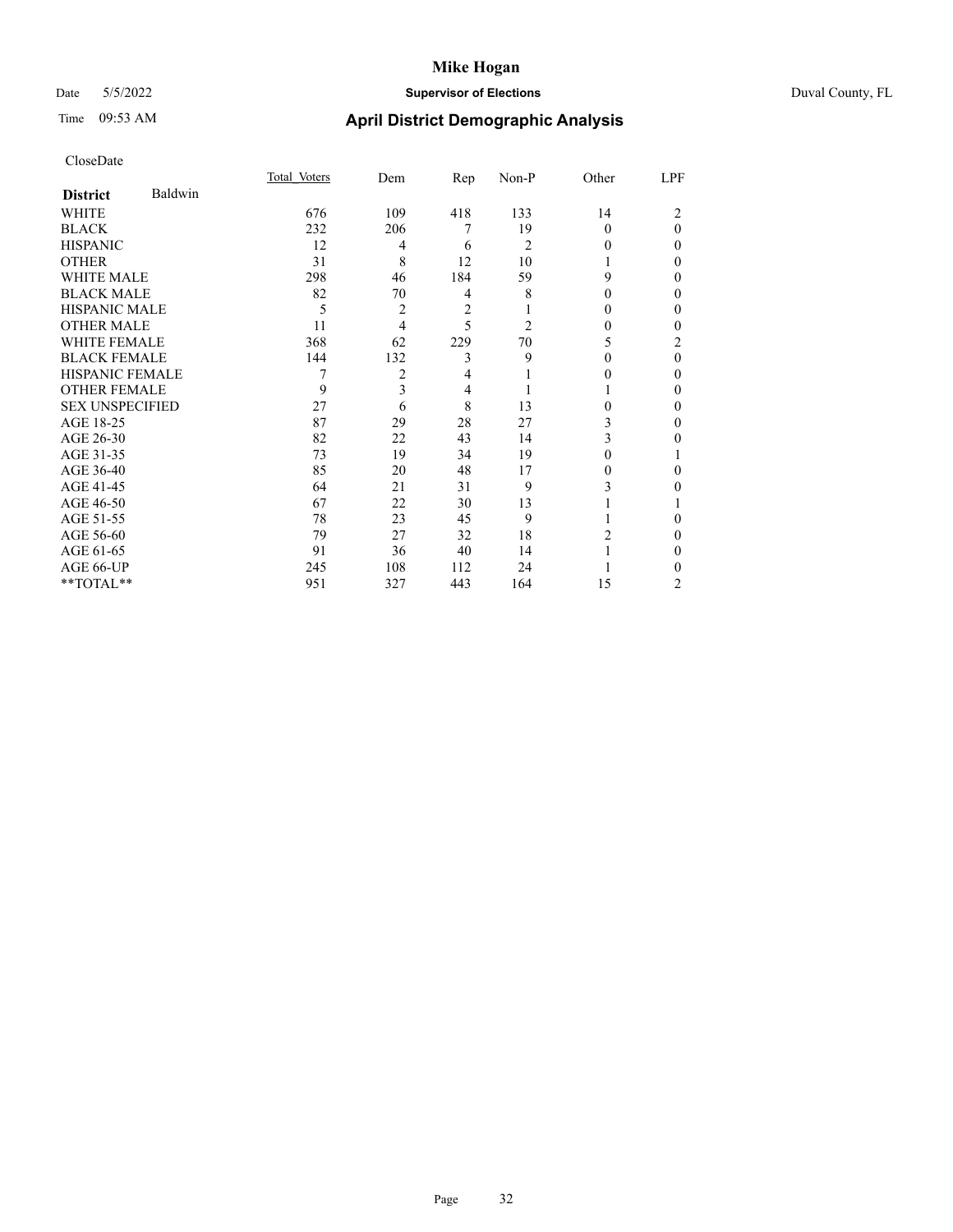### Date 5/5/2022 **Supervisor of Elections** Duval County, FL

# Time 09:53 AM **April District Demographic Analysis**

|                                       | <b>Total Voters</b> | Dem   | Rep   | Non-P | Other          | LPF            |
|---------------------------------------|---------------------|-------|-------|-------|----------------|----------------|
| Jacksonville Beach<br><b>District</b> |                     |       |       |       |                |                |
| WHITE                                 | 16,871              | 3,982 | 8,827 | 3,669 | 296            | 97             |
| <b>BLACK</b>                          | 542                 | 384   | 40    | 110   | 6              | 2              |
| <b>HISPANIC</b>                       | 485                 | 144   | 184   | 138   | 15             | 4              |
| <b>OTHER</b>                          | 1,072               | 269   | 387   | 386   | 22             | $\,$ 8 $\,$    |
| <b>WHITE MALE</b>                     | 8,188               | 1,579 | 4,438 | 1,954 | 146            | 71             |
| <b>BLACK MALE</b>                     | 241                 | 158   | 19    | 59    | 4              | 1              |
| <b>HISPANIC MALE</b>                  | 198                 | 42    | 90    | 63    | 2              | 1              |
| <b>OTHER MALE</b>                     | 426                 | 97    | 154   | 158   | 13             | $\overline{4}$ |
| WHITE FEMALE                          | 8,531               | 2,372 | 4,306 | 1,679 | 150            | 24             |
| <b>BLACK FEMALE</b>                   | 289                 | 218   | 19    | 49    | 2              | 1              |
| HISPANIC FEMALE                       | 281                 | 101   | 92    | 72    | 13             | 3              |
| <b>OTHER FEMALE</b>                   | 441                 | 135   | 179   | 119   | 7              | 1              |
| <b>SEX UNSPECIFIED</b>                | 374                 | 77    | 141   | 149   | $\overline{c}$ | 5              |
| AGE 18-25                             | 1,557               | 392   | 673   | 434   | 53             | 5              |
| AGE 26-30                             | 1,838               | 415   | 802   | 561   | 36             | 24             |
| AGE 31-35                             | 1,870               | 444   | 810   | 558   | 36             | 22             |
| AGE 36-40                             | 1,593               | 393   | 688   | 467   | 33             | 12             |
| AGE 41-45                             | 1,451               | 342   | 642   | 426   | 30             | 11             |
| AGE 46-50                             | 1,303               | 312   | 643   | 317   | 21             | 10             |
| AGE 51-55                             | 1,566               | 293   | 897   | 344   | 23             | 9              |
| AGE 56-60                             | 1,712               | 395   | 975   | 299   | 35             | $\,$ 8 $\,$    |
| AGE 61-65                             | 1,783               | 471   | 994   | 285   | 29             | $\overline{4}$ |
| AGE 66-UP                             | 4,297               | 1,322 | 2,314 | 612   | 43             | 6              |
| **TOTAL**                             | 18,970              | 4,779 | 9,438 | 4,303 | 339            | 111            |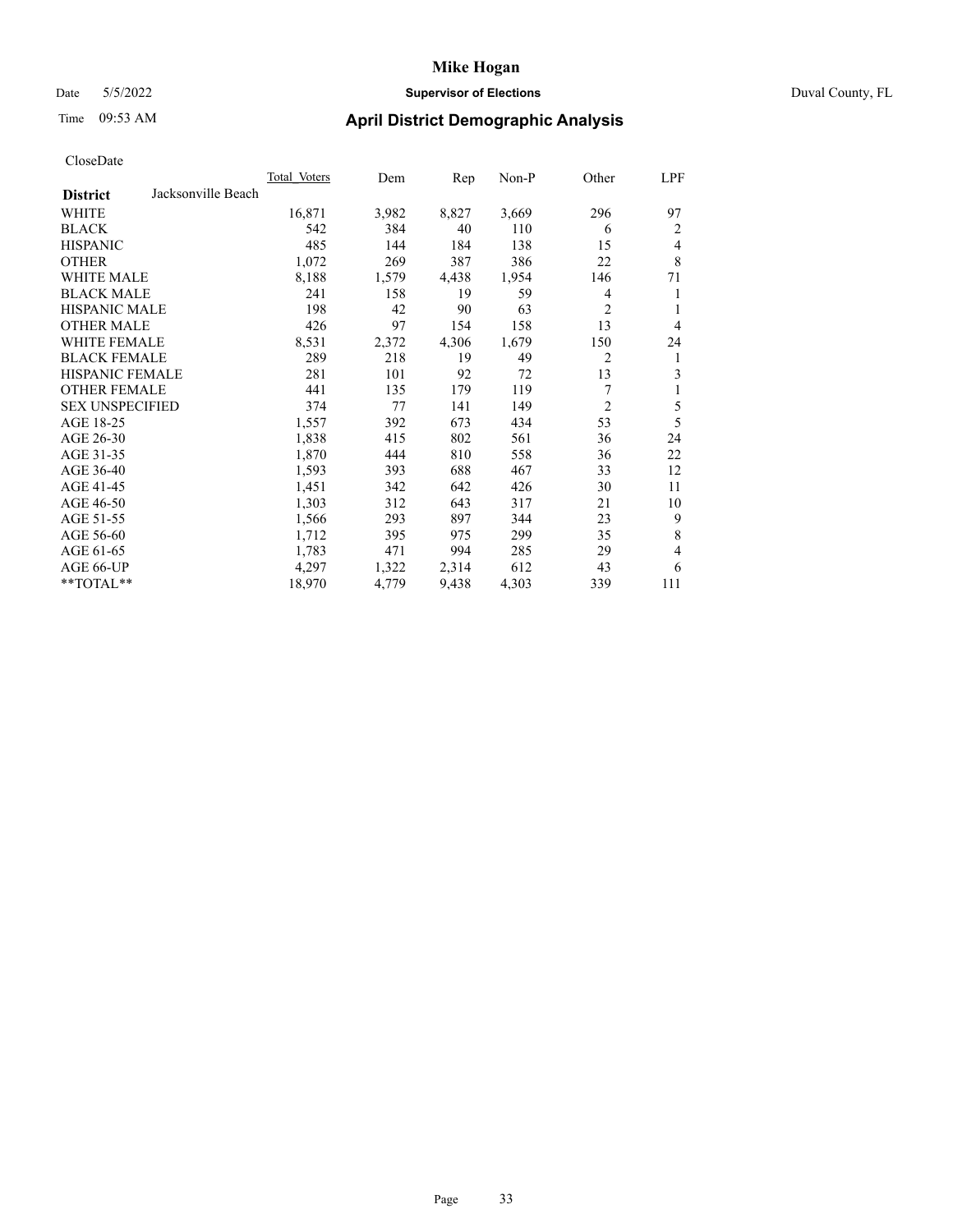# Date 5/5/2022 **Supervisor of Elections** Duval County, FL

# Time 09:53 AM **April District Demographic Analysis**

|                        |               | Total Voters | Dem   | Rep   | Non-P | Other    | LPF            |
|------------------------|---------------|--------------|-------|-------|-------|----------|----------------|
| <b>District</b>        | Neptune Beach |              |       |       |       |          |                |
| WHITE                  |               | 5,311        | 1,369 | 2,665 | 1,165 | 84       | 28             |
| <b>BLACK</b>           |               | 60           | 29    | 11    | 16    | 4        | $\overline{0}$ |
| <b>HISPANIC</b>        |               | 121          | 42    | 46    | 29    | 2        | 2              |
| <b>OTHER</b>           |               | 279          | 72    | 96    | 101   | 3        | 7              |
| WHITE MALE             |               | 2,534        | 488   | 1,349 | 634   | 44       | 19             |
| <b>BLACK MALE</b>      |               | 34           | 17    | 5     | 9     | 3        | 0              |
| <b>HISPANIC MALE</b>   |               | 49           | 13    | 19    | 15    | 2        | 0              |
| <b>OTHER MALE</b>      |               | 101          | 24    | 33    | 38    | 3        | 3              |
| WHITE FEMALE           |               | 2,726        | 873   | 1,287 | 517   | 40       | 9              |
| <b>BLACK FEMALE</b>    |               | 26           | 12    | 6     | 7     | 1        | 0              |
| <b>HISPANIC FEMALE</b> |               | 68           | 28    | 24    | 14    | 0        | 2              |
| <b>OTHER FEMALE</b>    |               | 125          | 40    | 45    | 36    | $\Omega$ | 4              |
| <b>SEX UNSPECIFIED</b> |               | 107          | 17    | 50    | 40    | $\theta$ | 0              |
| AGE 18-25              |               | 510          | 132   | 194   | 158   | 19       | 7              |
| AGE 26-30              |               | 492          | 130   | 194   | 155   | 11       | 2              |
| AGE 31-35              |               | 482          | 121   | 195   | 155   | 8        | 3              |
| AGE 36-40              |               | 553          | 137   | 242   | 162   | 6        | 6              |
| AGE 41-45              |               | 445          | 116   | 186   | 131   | 8        | 4              |
| AGE 46-50              |               | 465          | 101   | 224   | 127   | 8        | 5              |
| AGE 51-55              |               | 486          | 103   | 262   | 107   | 8        | 6              |
| AGE 56-60              |               | 474          | 102   | 278   | 80    | 12       | $\overline{2}$ |
| AGE 61-65              |               | 536          | 127   | 311   | 93    | 4        |                |
| AGE 66-UP              |               | 1,328        | 443   | 732   | 143   | 9        |                |
| $*$ $TOTAL**$          |               | 5,771        | 1,512 | 2,818 | 1,311 | 93       | 37             |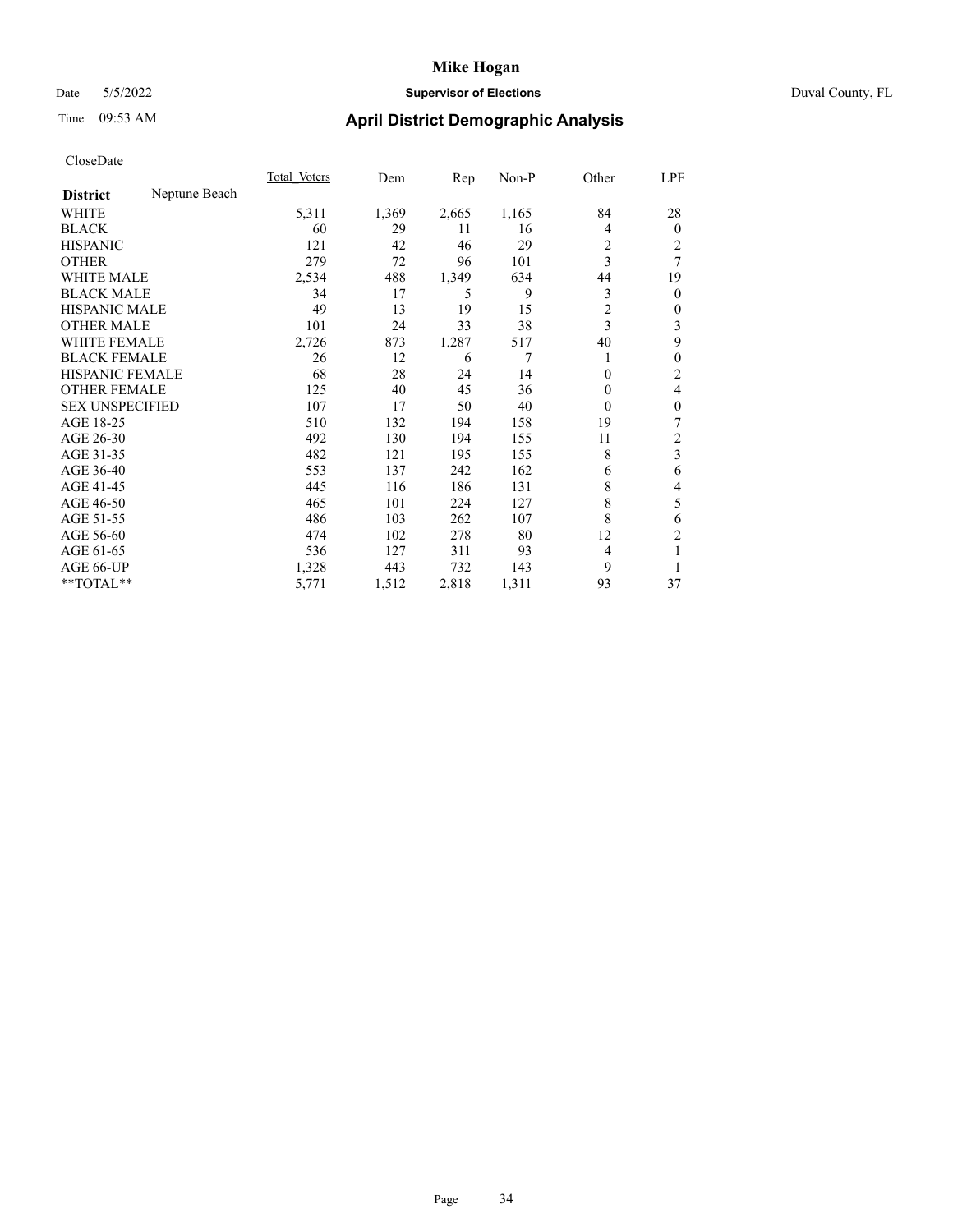# Date 5/5/2022 **Supervisor of Elections** Duval County, FL

# Time 09:53 AM **April District Demographic Analysis**

|                        |                   | Total Voters | Dem | $\mathbf{Rep}$ | Non-P | Other | LPF          |
|------------------------|-------------------|--------------|-----|----------------|-------|-------|--------------|
| <b>District</b>        | House District 11 |              |     |                |       |       |              |
| WHITE                  |                   | 0            | 0   | $\Omega$       | 0     | 0     | $\theta$     |
| <b>BLACK</b>           |                   |              |     |                |       |       |              |
| <b>HISPANIC</b>        |                   |              |     | 0              |       |       | 0            |
| <b>OTHER</b>           |                   |              |     |                |       |       |              |
| <b>WHITE MALE</b>      |                   |              |     |                |       |       |              |
| <b>BLACK MALE</b>      |                   |              |     |                |       |       |              |
| <b>HISPANIC MALE</b>   |                   |              |     |                |       |       |              |
| <b>OTHER MALE</b>      |                   |              |     |                |       |       |              |
| <b>WHITE FEMALE</b>    |                   |              |     |                |       |       |              |
| <b>BLACK FEMALE</b>    |                   |              |     |                |       |       |              |
| <b>HISPANIC FEMALE</b> |                   |              |     |                |       |       |              |
| <b>OTHER FEMALE</b>    |                   |              |     |                |       |       |              |
| <b>SEX UNSPECIFIED</b> |                   |              |     |                |       |       |              |
| AGE 18-25              |                   |              |     |                |       |       |              |
| AGE 26-30              |                   |              |     |                |       |       |              |
| AGE 31-35              |                   |              |     |                |       |       |              |
| AGE 36-40              |                   |              |     |                |       |       |              |
| AGE 41-45              |                   |              |     |                |       |       |              |
| AGE 46-50              |                   |              |     |                |       |       |              |
| AGE 51-55              |                   |              |     |                |       |       |              |
| AGE 56-60              |                   |              |     |                |       |       |              |
| AGE 61-65              |                   |              |     |                |       |       |              |
| AGE 66-UP              |                   |              |     |                |       |       |              |
| **TOTAL**              |                   |              |     |                |       |       | $\mathbf{0}$ |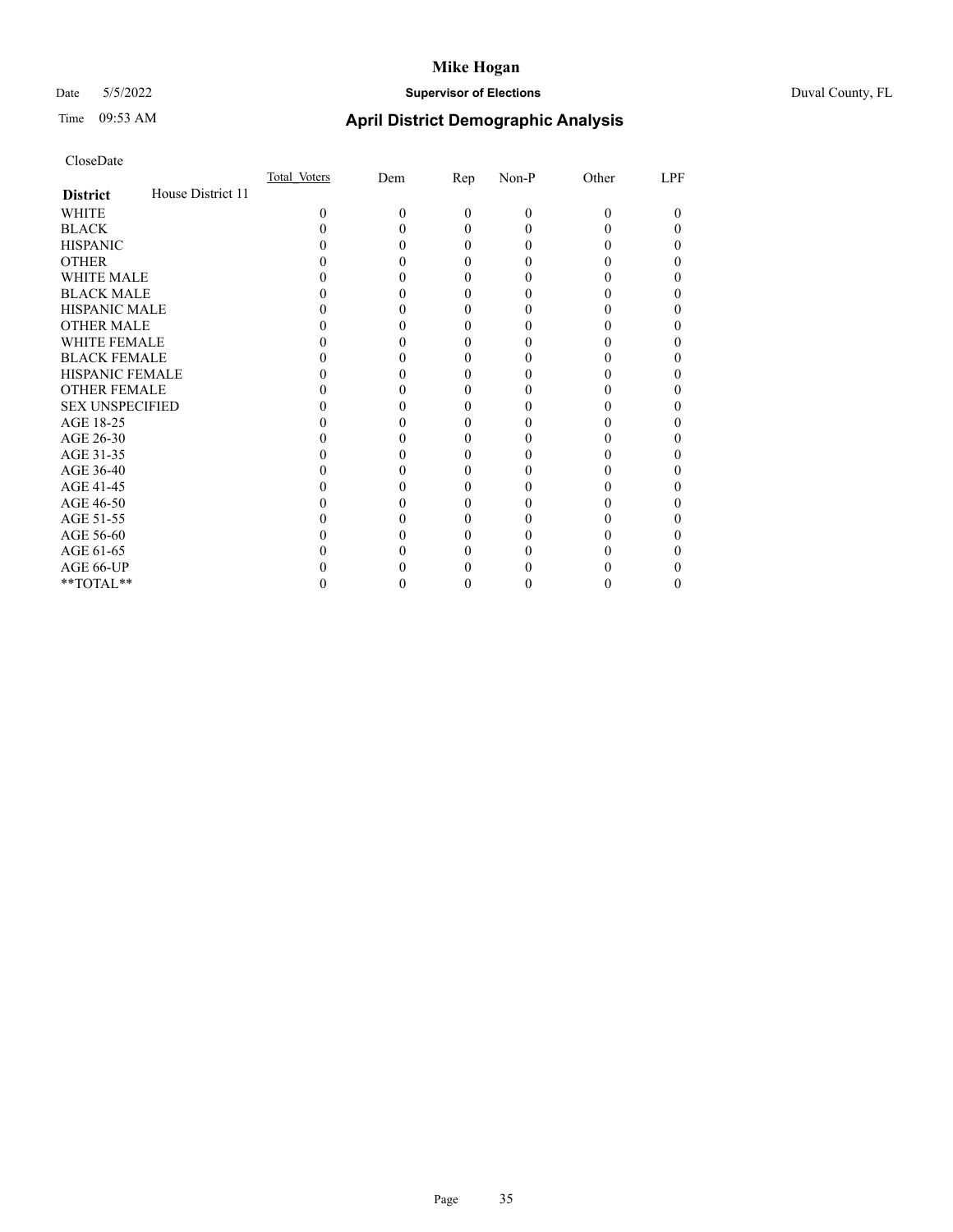# Date 5/5/2022 **Supervisor of Elections** Duval County, FL

# Time 09:53 AM **April District Demographic Analysis**

|                        |                   | Total Voters | Dem    | Rep    | Non-P  | Other | LPF |
|------------------------|-------------------|--------------|--------|--------|--------|-------|-----|
| <b>District</b>        | House District 12 |              |        |        |        |       |     |
| WHITE                  |                   | 74,049       | 17,394 | 40,412 | 14,710 | 1,103 | 430 |
| <b>BLACK</b>           |                   | 23,031       | 17,445 | 973    | 4,289  | 298   | 26  |
| <b>HISPANIC</b>        |                   | 7,927        | 2,895  | 1,980  | 2,914  | 111   | 27  |
| <b>OTHER</b>           |                   | 10,082       | 2,936  | 3,122  | 3,807  | 175   | 42  |
| <b>WHITE MALE</b>      |                   | 34,499       | 6,681  | 19,645 | 7,397  | 482   | 294 |
| <b>BLACK MALE</b>      |                   | 9,349        | 6,506  | 547    | 2,127  | 158   | 11  |
| <b>HISPANIC MALE</b>   |                   | 3,589        | 1,171  | 1,006  | 1,349  | 49    | 14  |
| <b>OTHER MALE</b>      |                   | 3,913        | 1,001  | 1,342  | 1,492  | 59    | 19  |
| <b>WHITE FEMALE</b>    |                   | 38,791       | 10,532 | 20,402 | 7,110  | 615   | 132 |
| <b>BLACK FEMALE</b>    |                   | 13,325       | 10,666 | 407    | 2,100  | 137   | 15  |
| <b>HISPANIC FEMALE</b> |                   | 4,155        | 1,647  | 938    | 1,501  | 58    | 11  |
| <b>OTHER FEMALE</b>    |                   | 4,624        | 1,558  | 1,425  | 1,541  | 84    | 16  |
| <b>SEX UNSPECIFIED</b> |                   | 2,844        | 908    | 775    | 1,103  | 45    | 13  |
| AGE 18-25              |                   | 11,636       | 4,187  | 3,347  | 3,741  | 314   | 47  |
| AGE 26-30              |                   | 10,279       | 3,587  | 3,076  | 3,295  | 232   | 89  |
| AGE 31-35              |                   | 10,711       | 4,006  | 3,294  | 3,114  | 196   | 101 |
| AGE 36-40              |                   | 9,668        | 3,645  | 3,061  | 2,734  | 145   | 83  |
| AGE 41-45              |                   | 8,655        | 3,172  | 2,897  | 2,389  | 135   | 62  |
| AGE 46-50              |                   | 8,373        | 2,880  | 3,238  | 2,086  | 126   | 43  |
| AGE 51-55              |                   | 9,543        | 3,265  | 4,156  | 1,966  | 126   | 30  |
| AGE 56-60              |                   | 10,001       | 3,378  | 4,771  | 1,735  | 97    | 20  |
| AGE 61-65              |                   | 10,146       | 3,523  | 5,001  | 1,503  | 101   | 18  |
| AGE 66-UP              |                   | 26,077       | 9,027  | 13,646 | 3,157  | 215   | 32  |
| $*$ TOTAL $*$          |                   | 115,089      | 40,670 | 46,487 | 25,720 | 1,687 | 525 |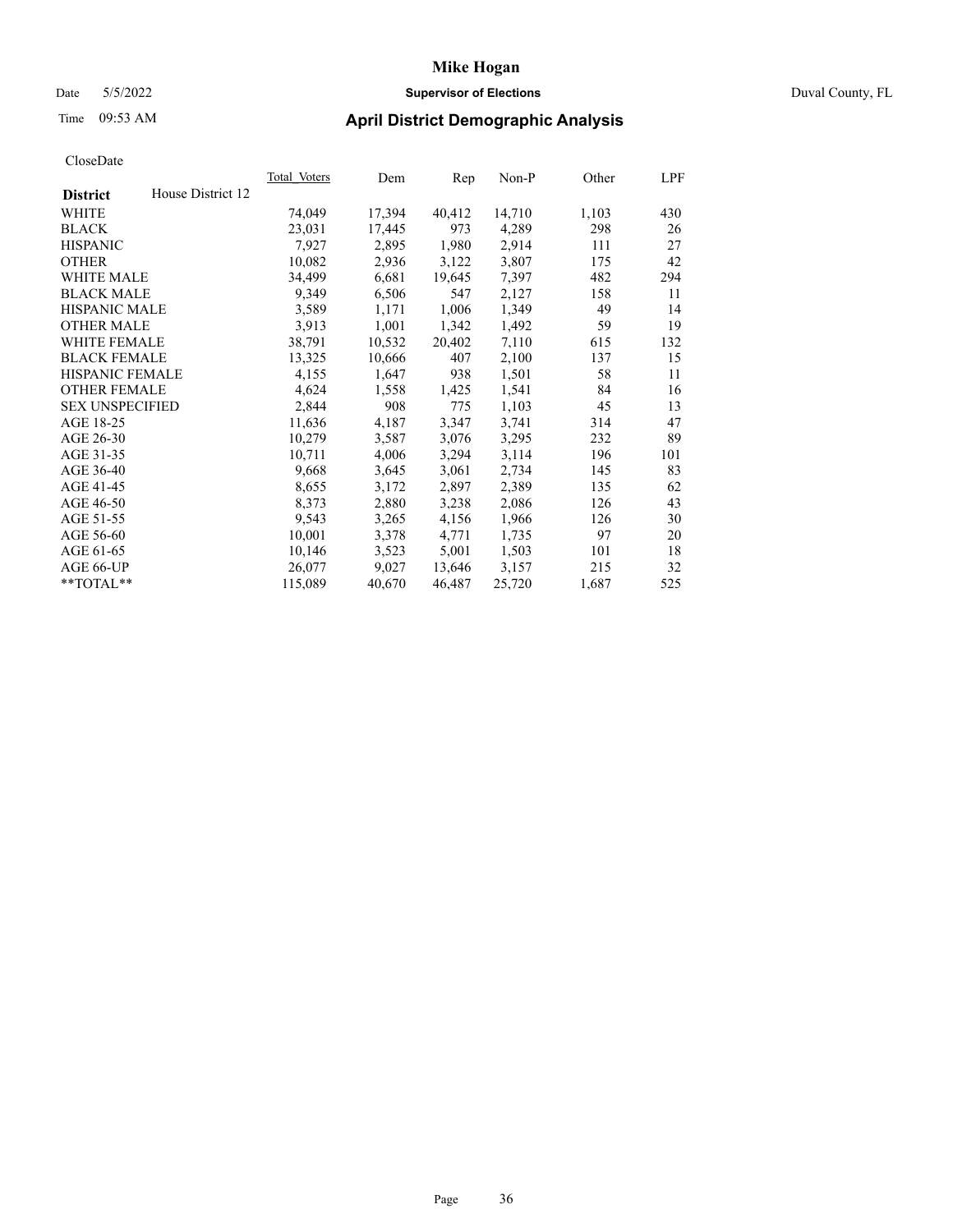### Date 5/5/2022 **Supervisor of Elections** Duval County, FL

# Time 09:53 AM **April District Demographic Analysis**

| Total Voters | Dem    | Rep    | $Non-P$ | Other | LPF |
|--------------|--------|--------|---------|-------|-----|
|              |        |        |         |       |     |
| 48,300       | 13,419 | 23,924 | 9,866   | 769   | 322 |
| 54,841       | 45,455 | 1,660  | 7,280   | 404   | 42  |
| 4,486        | 1,925  | 867    | 1,597   | 78    | 19  |
| 8,238        | 3,209  | 1,751  | 3,128   | 119   | 31  |
| 22,394       | 5,377  | 11,612 | 4,834   | 355   | 216 |
| 21,977       | 17,289 | 863    | 3,594   | 202   | 29  |
| 2,018        | 784    | 466    | 731     | 27    | 10  |
| 2,947        | 1,055  | 714    | 1,123   | 39    | 16  |
| 25,348       | 7,891  | 12,056 | 4,890   | 408   | 103 |
| 31,875       | 27,405 | 768    | 3,493   | 196   | 13  |
| 2,371        | 1,098  | 389    | 825     | 50    | 9   |
| 3,470        | 1,522  | 785    | 1,100   | 54    | 9   |
| 3,463        | 1,587  | 549    | 1,279   | 39    | 9   |
| 12,361       | 6,201  | 1,952  | 3,908   | 245   | 55  |
| 10,892       | 5,541  | 2,012  | 3,079   | 194   | 66  |
| 11,841       | 6,338  | 2,178  | 3,061   | 182   | 82  |
| 10,324       | 5,604  | 2,037  | 2,462   | 154   | 67  |
| 8,980        | 5,016  | 1,869  | 1,939   | 107   | 49  |
| 8,544        | 4,818  | 2,034  | 1,550   | 117   | 25  |
| 8,953        | 4,908  | 2,439  | 1,497   | 86    | 23  |
| 10,218       | 5,727  | 3,030  | 1,351   | 94    | 16  |
| 10,078       | 5,772  | 3,067  | 1,151   | 79    | 9   |
| 23,674       | 14,083 | 7,584  | 1,873   | 112   | 22  |
| 115,865      | 64,008 | 28,202 | 21,871  | 1,370 | 414 |
|              |        |        |         |       |     |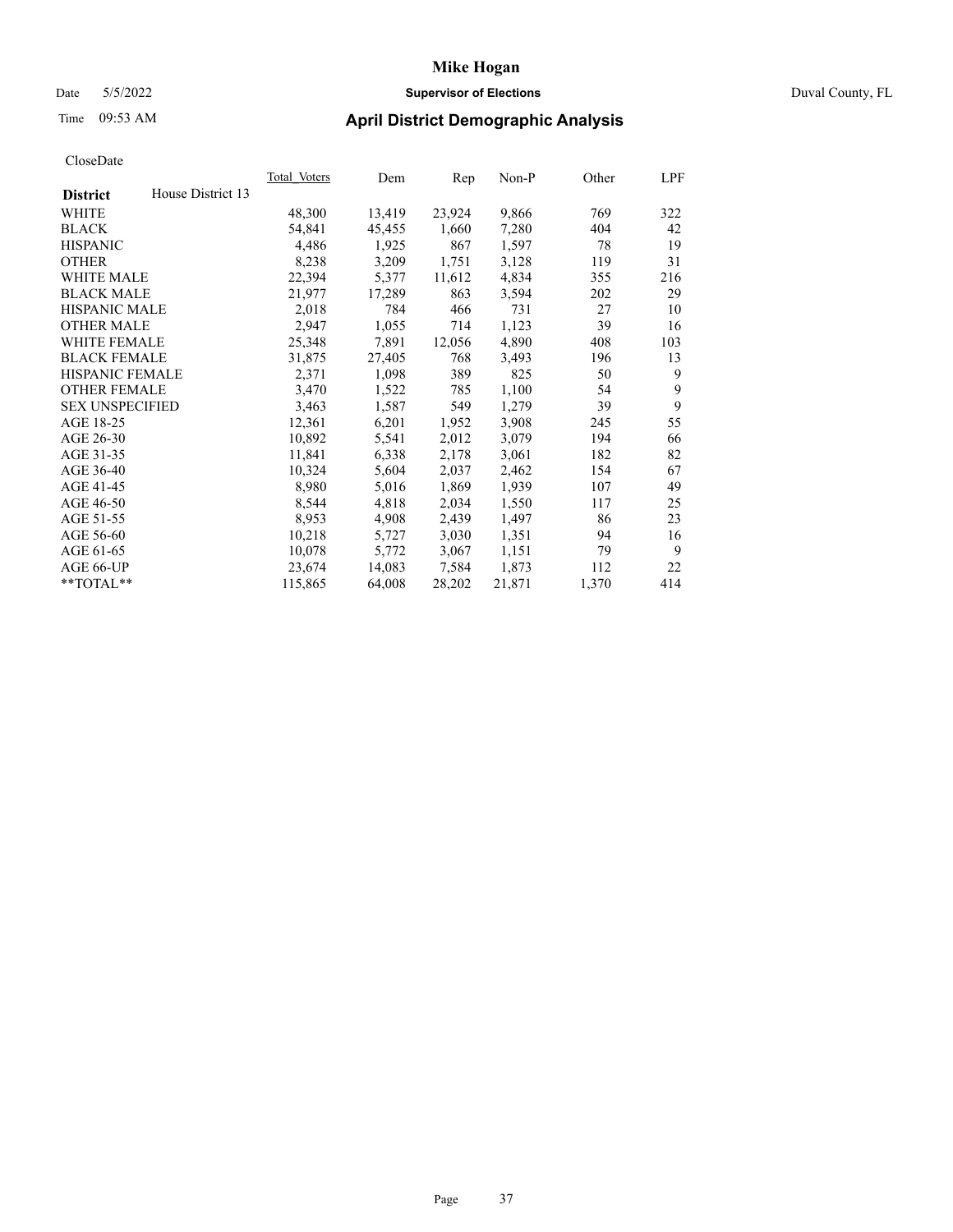### Date 5/5/2022 **Supervisor of Elections** Duval County, FL

# Time 09:53 AM **April District Demographic Analysis**

| <b>Total Voters</b> | Dem    | Rep    | $Non-P$ | Other | LPF |
|---------------------|--------|--------|---------|-------|-----|
|                     |        |        |         |       |     |
| 39,080              | 9,939  | 19,470 | 8,770   | 673   | 228 |
| 52,407              | 42,851 | 1,703  | 7,340   | 466   | 47  |
| 6,032               | 2,435  | 1,303  | 2,185   | 88    | 21  |
| 8,598               | 3,370  | 1,686  | 3,394   | 117   | 31  |
| 18,340              | 3,955  | 9,537  | 4,398   | 305   | 145 |
| 20,796              | 16,060 | 899    | 3,561   | 250   | 26  |
| 2,710               | 1,003  | 665    | 991     | 38    | 13  |
| 3,017               | 1,078  | 693    | 1,186   | 42    | 18  |
| 20,223              | 5,847  | 9,707  | 4,224   | 365   | 80  |
| 30,614              | 26,024 | 771    | 3,588   | 211   | 20  |
| 3,190               | 1,373  | 615    | 1,145   | 49    | 8   |
| 3,770               | 1,707  | 759    | 1,236   | 56    | 12  |
| 3,456               | 1,548  | 516    | 1,359   | 28    | 5   |
| 12,215              | 6,249  | 1,863  | 3,809   | 245   | 49  |
| 10,177              | 5,114  | 1,683  | 3,169   | 162   | 49  |
| 10,504              | 5,632  | 1,845  | 2,808   | 152   | 67  |
| 9,378               | 5,085  | 1,716  | 2,400   | 132   | 45  |
| 8,341               | 4,643  | 1,580  | 1,947   | 140   | 31  |
| 8,073               | 4,493  | 1,814  | 1,619   | 121   | 26  |
| 8,575               | 4,775  | 2,185  | 1,476   | 115   | 24  |
| 9,220               | 5,209  | 2,556  | 1,352   | 95    | 8   |
| 9,225               | 5,415  | 2,551  | 1,174   | 73    | 12  |
| 20,409              | 11,980 | 6,369  | 1,935   | 109   | 16  |
| 106,117             | 58,595 | 24,162 | 21,689  | 1,344 | 327 |
|                     |        |        |         |       |     |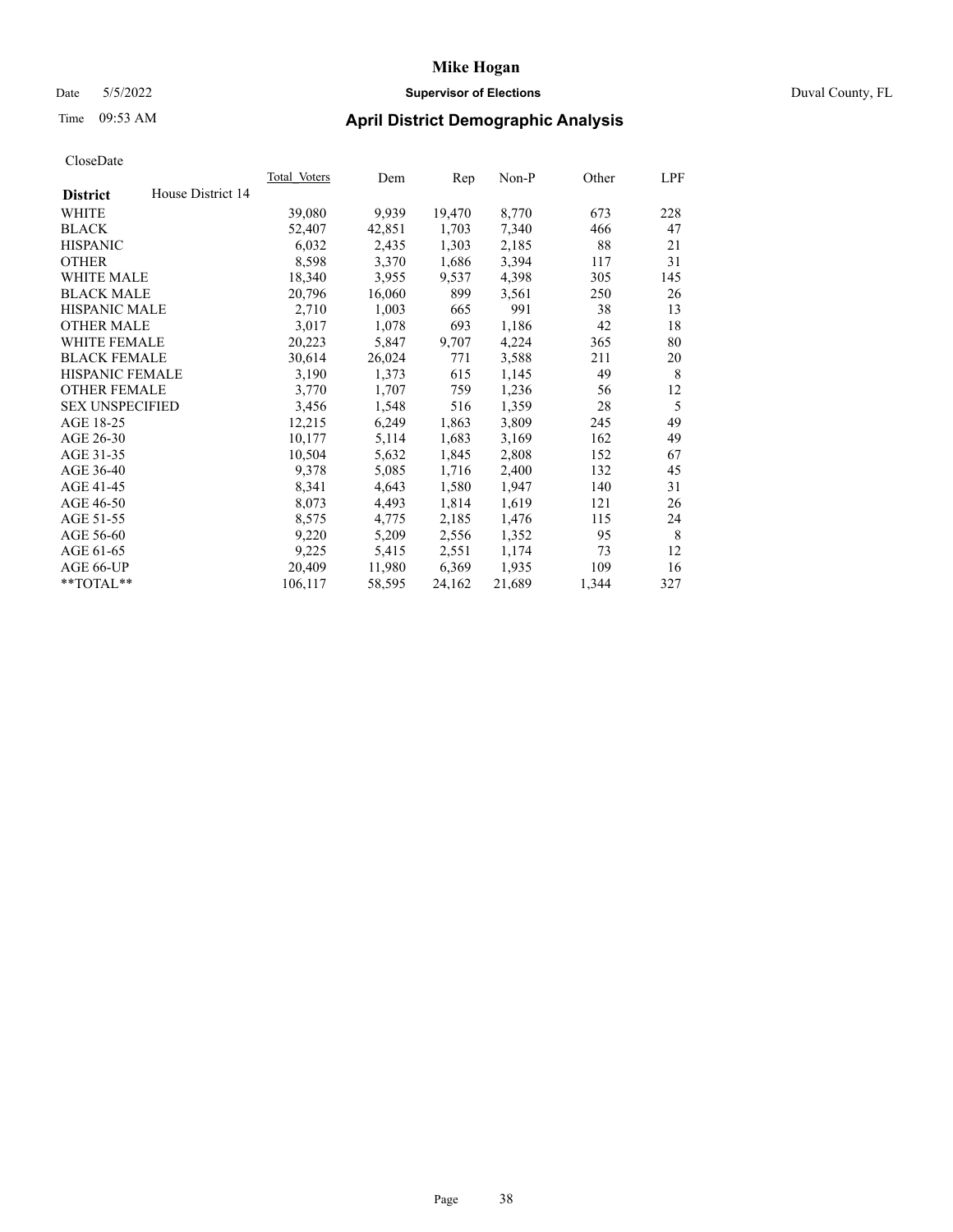# **Mike Hogan** Date 5/5/2022 **Supervisor of Elections** Duval County, FL

# Time 09:53 AM **April District Demographic Analysis**

| <b>Total Voters</b> | Dem    | Rep    | $Non-P$ | Other | LPF            |
|---------------------|--------|--------|---------|-------|----------------|
|                     |        |        |         |       |                |
| 34,647              | 5,441  | 21,622 | 6,840   | 539   | 205            |
| 20,752              | 16,156 | 796    | 3,520   | 266   | 14             |
| 3,778               | 1,311  | 964    | 1,445   | 50    | 8              |
| 4,810               | 1,469  | 1,448  | 1,801   | 69    | 23             |
| 16,617              | 2,144  | 10,628 | 3,463   | 254   | 128            |
| 8,948               | 6,500  | 453    | 1,847   | 139   | 9              |
| 1,782               | 552    | 528    | 674     | 24    | $\overline{4}$ |
| 1,861               | 517    | 600    | 702     | 27    | 15             |
| 17,655              | 3,249  | 10,758 | 3,289   | 282   | 77             |
| 11,514              | 9,451  | 333    | 1,600   | 125   | 5              |
| 1,941               | 741    | 420    | 751     | 25    | 4              |
| 2,130               | 733    | 661    | 698     | 33    | 5              |
| 1,538               | 489    | 449    | 582     | 15    | 3              |
| 7,028               | 2,694  | 1,943  | 2,226   | 148   | 17             |
| 5,710               | 1,938  | 1,803  | 1,793   | 124   | 52             |
| 6,177               | 2,158  | 2,081  | 1,778   | 111   | 49             |
| 6,028               | 2,321  | 1,998  | 1,568   | 91    | 50             |
| 5,842               | 2,407  | 1,917  | 1,394   | 90    | 34             |
| 5,763               | 2,421  | 2,074  | 1,170   | 79    | 19             |
| 6,140               | 2,507  | 2,522  | 1,031   | 74    | 6              |
| 5,838               | 2,228  | 2,673  | 867     | 64    | 6              |
| 5,209               | 1,954  | 2,486  | 708     | 52    | 9              |
| 10,252              | 3,749  | 5,333  | 1,071   | 91    | 8              |
| 63,987              | 24,377 | 24,830 | 13,606  | 924   | 250            |
|                     |        |        |         |       |                |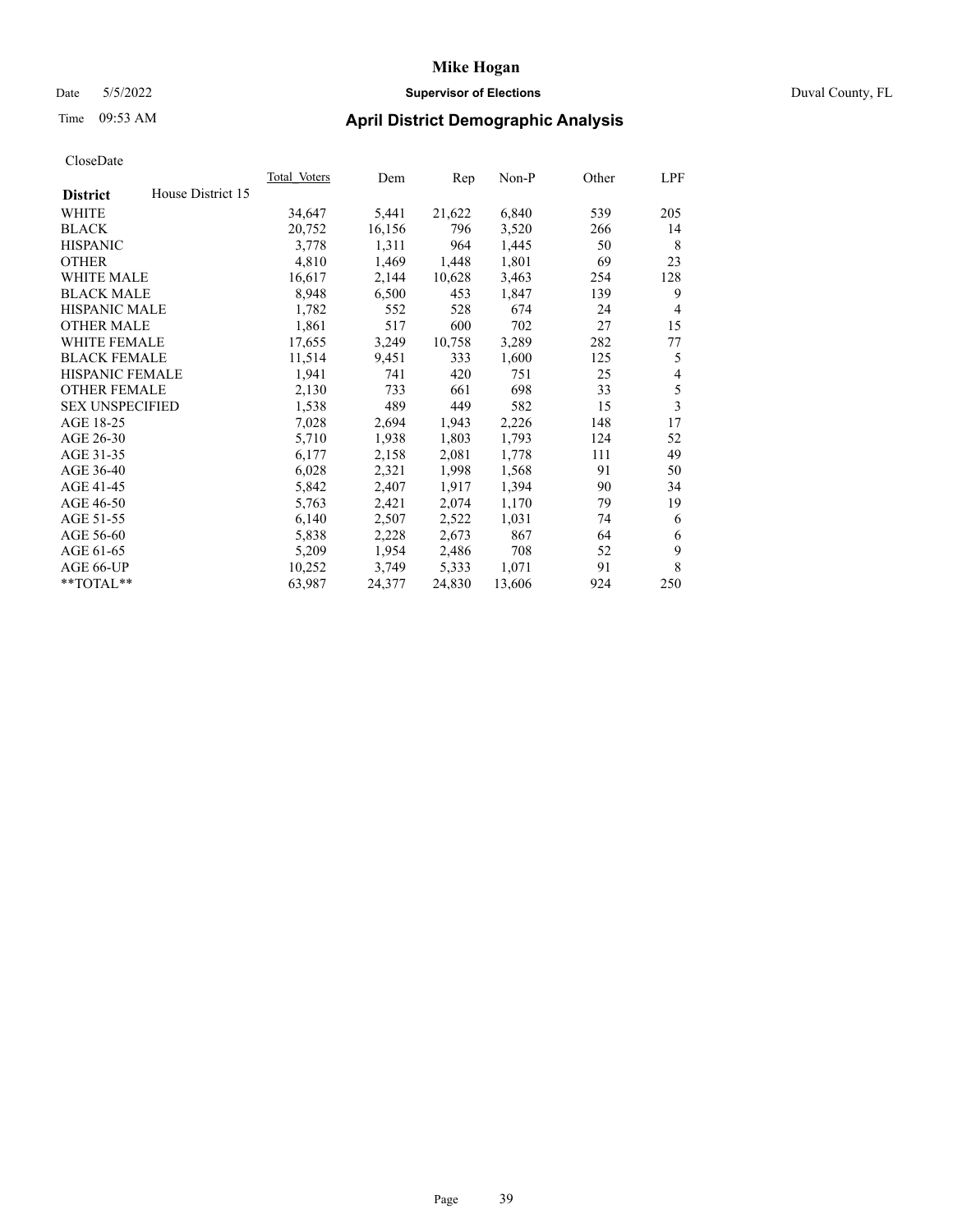### Date 5/5/2022 **Supervisor of Elections** Duval County, FL

# Time 09:53 AM **April District Demographic Analysis**

| <b>Total Voters</b> | Dem    | Rep    | Non-P  | Other | LPF |
|---------------------|--------|--------|--------|-------|-----|
| House District 16   |        |        |        |       |     |
| 90,218              | 19,981 | 47,917 | 20,333 | 1,499 | 488 |
| 13,095              | 9,582  | 698    | 2,629  | 170   | 16  |
| 7,169               | 2,473  | 2,058  | 2,494  | 117   | 27  |
| 12,901              | 3,413  | 4,277  | 4,976  | 180   | 55  |
| 43,240              | 7,647  | 24,060 | 10,467 | 727   | 339 |
| 5,785               | 3,871  | 404    | 1,410  | 88    | 12  |
| 3,186               | 926    | 1,008  | 1,190  | 46    | 16  |
| 5,137               | 1,256  | 1,778  | 2,000  | 80    | 23  |
| 46,060              | 12,138 | 23,399 | 9,613  | 764   | 146 |
| 7,097               | 5,562  | 282    | 1,169  | 81    | 3   |
| 3,831               | 1,488  | 1,021  | 1,241  | 71    | 10  |
| 5,984               | 1,762  | 2,066  | 2,051  | 81    | 24  |
| 3,060               | 799    | 932    | 1,288  | 28    | 13  |
| 12,106              | 3,680  | 4,100  | 3,910  | 349   | 67  |
| 11,246              | 3,181  | 3,965  | 3,762  | 247   | 91  |
| 11,476              | 3,329  | 4,225  | 3,603  | 217   | 102 |
| 10,951              | 3,095  | 4,077  | 3,503  | 179   | 97  |
| 10,032              | 2,835  | 3,896  | 3,079  | 166   | 56  |
| 9,260               | 2,547  | 4,075  | 2,438  | 144   | 56  |
| 10,112              | 2,621  | 5,050  | 2,262  | 134   | 45  |
| 11,291              | 3,010  | 5,950  | 2,156  | 147   | 28  |
| 10,923              | 3,149  | 5,693  | 1,912  | 147   | 22  |
| 25,986              | 8,002  | 13,919 | 3,807  | 236   | 22  |
| 123,383             | 35,449 | 54,950 | 30,432 | 1,966 | 586 |
|                     |        |        |        |       |     |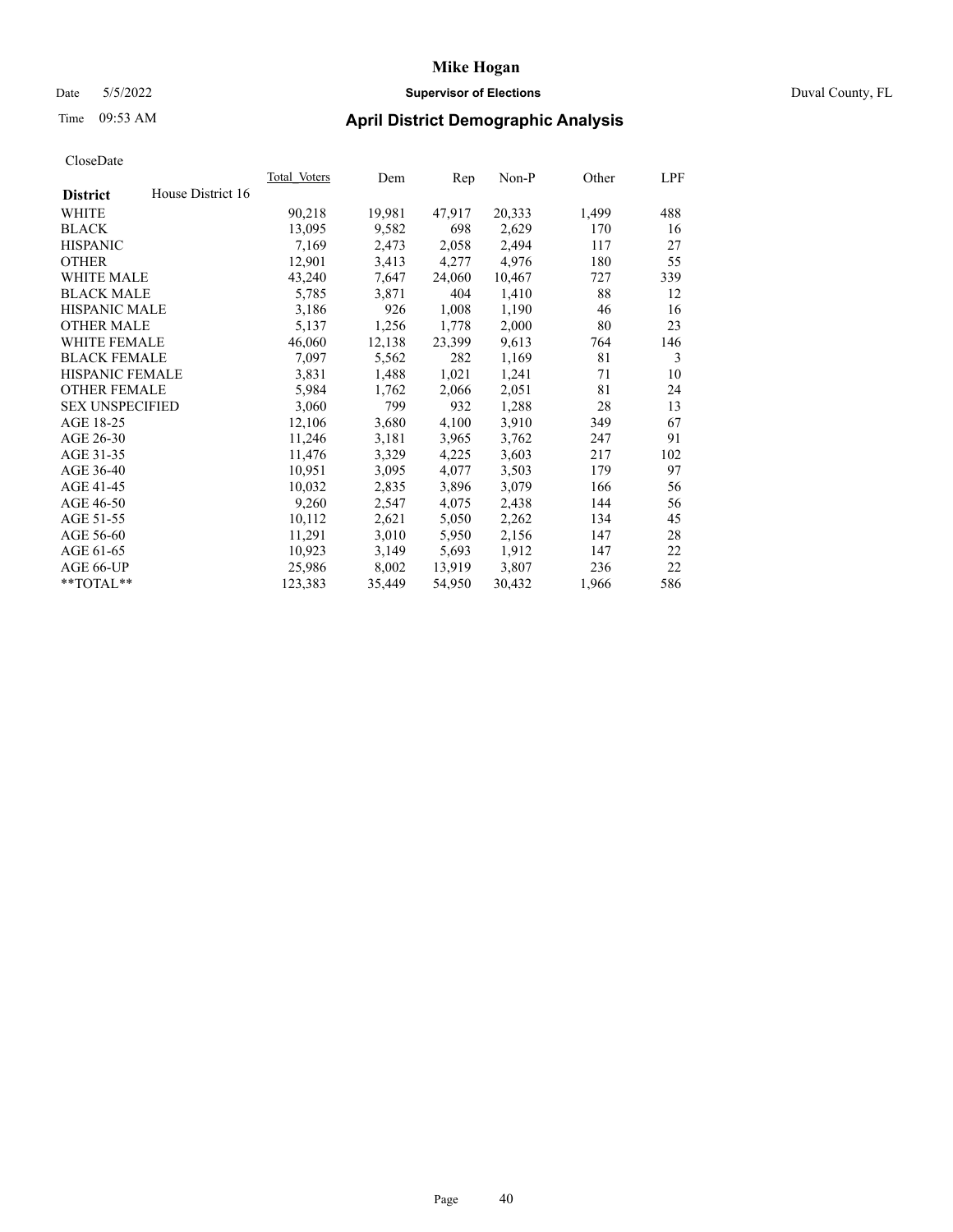# Date 5/5/2022 **Supervisor of Elections** Duval County, FL

| CloseDate              |              |        |        |        |       |            |
|------------------------|--------------|--------|--------|--------|-------|------------|
|                        | Total Voters | Dem    | Rep    | Non-P  | Other | <u>LPF</u> |
| <b>District</b>        |              |        |        |        |       |            |
| WHITE                  | 77,521       | 17,173 | 40,537 | 17,962 | 1,418 | 431        |
| <b>BLACK</b>           | 15,585       | 11,227 | 735    | 3,341  | 261   | 21         |
| <b>HISPANIC</b>        | 8,872        | 3,063  | 2,334  | 3,300  | 138   | 37         |
| <b>OTHER</b>           | 14,150       | 4,393  | 3,642  | 5,850  | 220   | 45         |
| <b>WHITE MALE</b>      | 35,995       | 6,508  | 19,660 | 8,924  | 616   | 287        |
| <b>BLACK MALE</b>      | 6,492        | 4,262  | 398    | 1,684  | 138   | 10         |
| <b>HISPANIC MALE</b>   | 3,952        | 1,227  | 1,124  | 1,522  | 56    | 23         |
| <b>OTHER MALE</b>      | 5,709        | 1,575  | 1,561  | 2,463  | 87    | 23         |
| <b>WHITE FEMALE</b>    | 40,823       | 10,502 | 20,547 | 8,843  | 790   | 141        |
| <b>BLACK FEMALE</b>    | 8,884        | 6,819  | 328    | 1,605  | 121   | 11         |
| <b>HISPANIC FEMALE</b> | 4,784        | 1,790  | 1,177  | 1,724  | 80    | 13         |
| <b>OTHER FEMALE</b>    | 6,638        | 2,352  | 1,709  | 2,458  | 105   | 14         |
| <b>SEX UNSPECIFIED</b> | 2,851        | 821    | 744    | 1,230  | 44    | 12         |
| AGE 18-25              | 13,707       | 4,533  | 4,229  | 4,429  | 423   | 93         |
| AGE 26-30              | 12,837       | 4,176  | 4,066  | 4,219  | 293   | 83         |
| AGE 31-35              | 11,615       | 3,811  | 3,705  | 3,763  | 223   | 113        |
| AGE 36-40              | 9,850        | 3,122  | 3,351  | 3,150  | 170   | 57         |
| AGE 41-45              | 9,005        | 2,792  | 3,179  | 2,833  | 142   | 59         |
| AGE 46-50              | 8,770        | 2,648  | 3,486  | 2,433  | 160   | 43         |
| AGE 51-55              | 9,386        | 2,615  | 4,305  | 2,291  | 141   | 34         |
| AGE 56-60              | 9,551        | 2,691  | 4,644  | 2,065  | 133   | 18         |
| AGE 61-65              | 8,809        | 2,563  | 4,425  | 1,709  | 96    | 16         |
| AGE 66-UP              | 22,598       | 6,905  | 11,858 | 3,561  | 256   | 18         |
| $*$ $TOTAL**$          | 116,128      | 35,856 | 47,248 | 30,453 | 2,037 | 534        |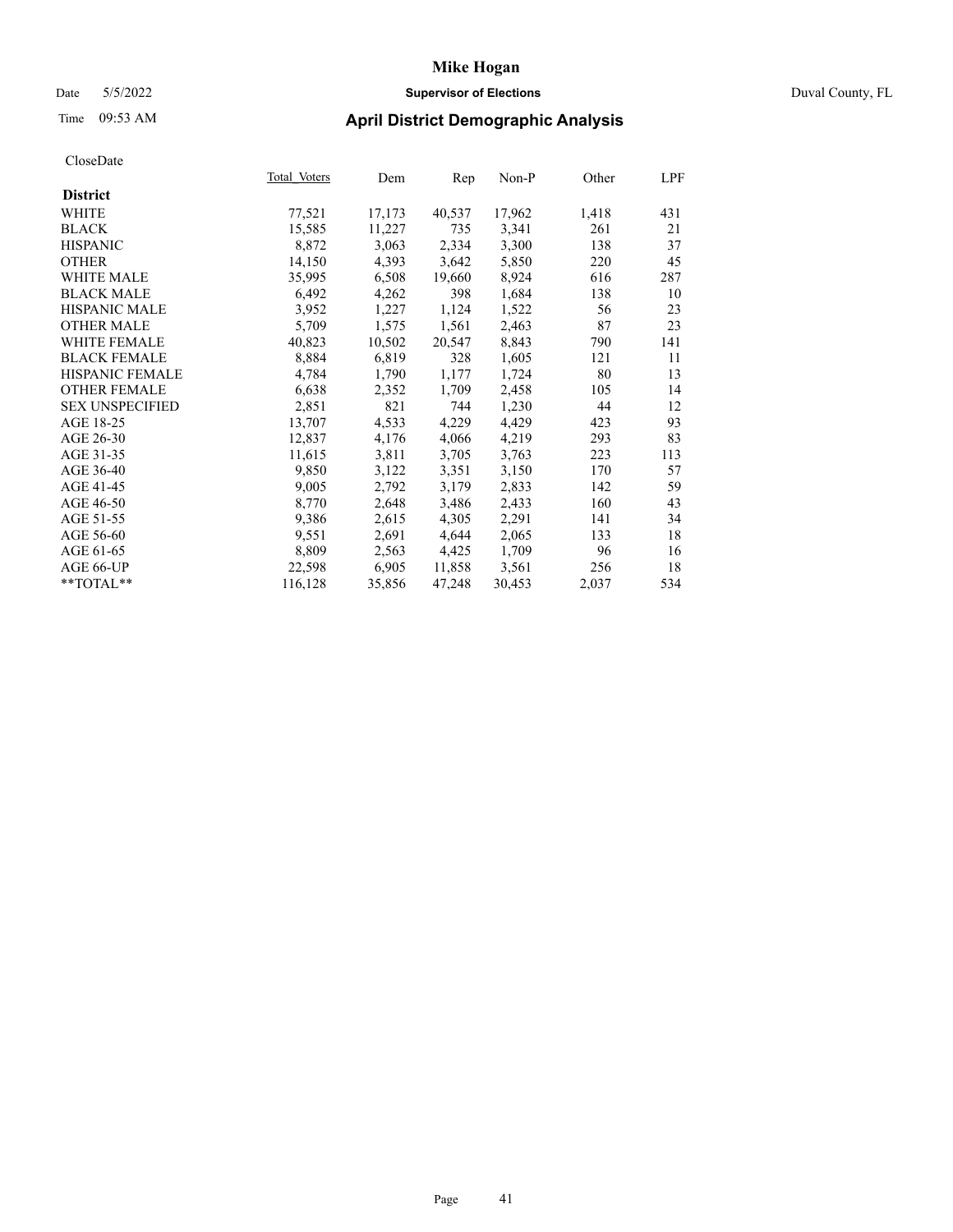### Date 5/5/2022 **Supervisor of Elections** Duval County, FL

# Time 09:53 AM **April District Demographic Analysis**

|                                        | <b>Total Voters</b> | Dem    | Rep    | Non-P  | Other | LPF            |
|----------------------------------------|---------------------|--------|--------|--------|-------|----------------|
| School Board Dist 1<br><b>District</b> |                     |        |        |        |       |                |
| WHITE                                  | 53,209              | 10,701 | 30,374 | 10,988 | 848   | 298            |
| <b>BLACK</b>                           | 23,758              | 18,023 | 1,050  | 4,339  | 318   | 28             |
| <b>HISPANIC</b>                        | 6,797               | 2,469  | 1,731  | 2,487  | 95    | 15             |
| <b>OTHER</b>                           | 8,664               | 2,630  | 2,540  | 3,345  | 111   | 38             |
| <b>WHITE MALE</b>                      | 25,278              | 4,203  | 14,851 | 5,644  | 388   | 192            |
| <b>BLACK MALE</b>                      | 9,955               | 6,988  | 572    | 2,210  | 165   | 20             |
| <b>HISPANIC MALE</b>                   | 3,047               | 1,004  | 868    | 1,119  | 45    | 11             |
| <b>OTHER MALE</b>                      | 3,293               | 888    | 1,083  | 1,266  | 36    | 20             |
| <b>WHITE FEMALE</b>                    | 27,332              | 6,374  | 15,203 | 5,201  | 452   | 102            |
| <b>BLACK FEMALE</b>                    | 13,355              | 10,715 | 455    | 2,027  | 150   | 8              |
| HISPANIC FEMALE                        | 3,604               | 1,406  | 837    | 1,309  | 48    | $\overline{4}$ |
| <b>OTHER FEMALE</b>                    | 3,968               | 1,401  | 1,161  | 1,332  | 60    | 14             |
| <b>SEX UNSPECIFIED</b>                 | 2,595               | 844    | 665    | 1,050  | 28    | 8              |
| AGE 18-25                              | 10,116              | 3,835  | 2,707  | 3,275  | 249   | 50             |
| AGE 26-30                              | 8,531               | 3,118  | 2,370  | 2,805  | 186   | 52             |
| AGE 31-35                              | 9,148               | 3,392  | 2,829  | 2,713  | 149   | 65             |
| AGE 36-40                              | 8,339               | 3,086  | 2,577  | 2,476  | 123   | 77             |
| AGE 41-45                              | 7,627               | 2,833  | 2,506  | 2,111  | 132   | 45             |
| AGE 46-50                              | 7,306               | 2,809  | 2,732  | 1,616  | 113   | 36             |
| AGE 51-55                              | 7,823               | 2,859  | 3,309  | 1,524  | 112   | 19             |
| AGE 56-60                              | 8,375               | 2,978  | 3,912  | 1,383  | 94    | 8              |
| AGE 61-65                              | 7,738               | 2,784  | 3,702  | 1,152  | 90    | 10             |
| AGE 66-UP                              | 17,425              | 6,129  | 9,051  | 2,104  | 124   | 17             |
| **TOTAL**                              | 92,428              | 33,823 | 35,695 | 21,159 | 1,372 | 379            |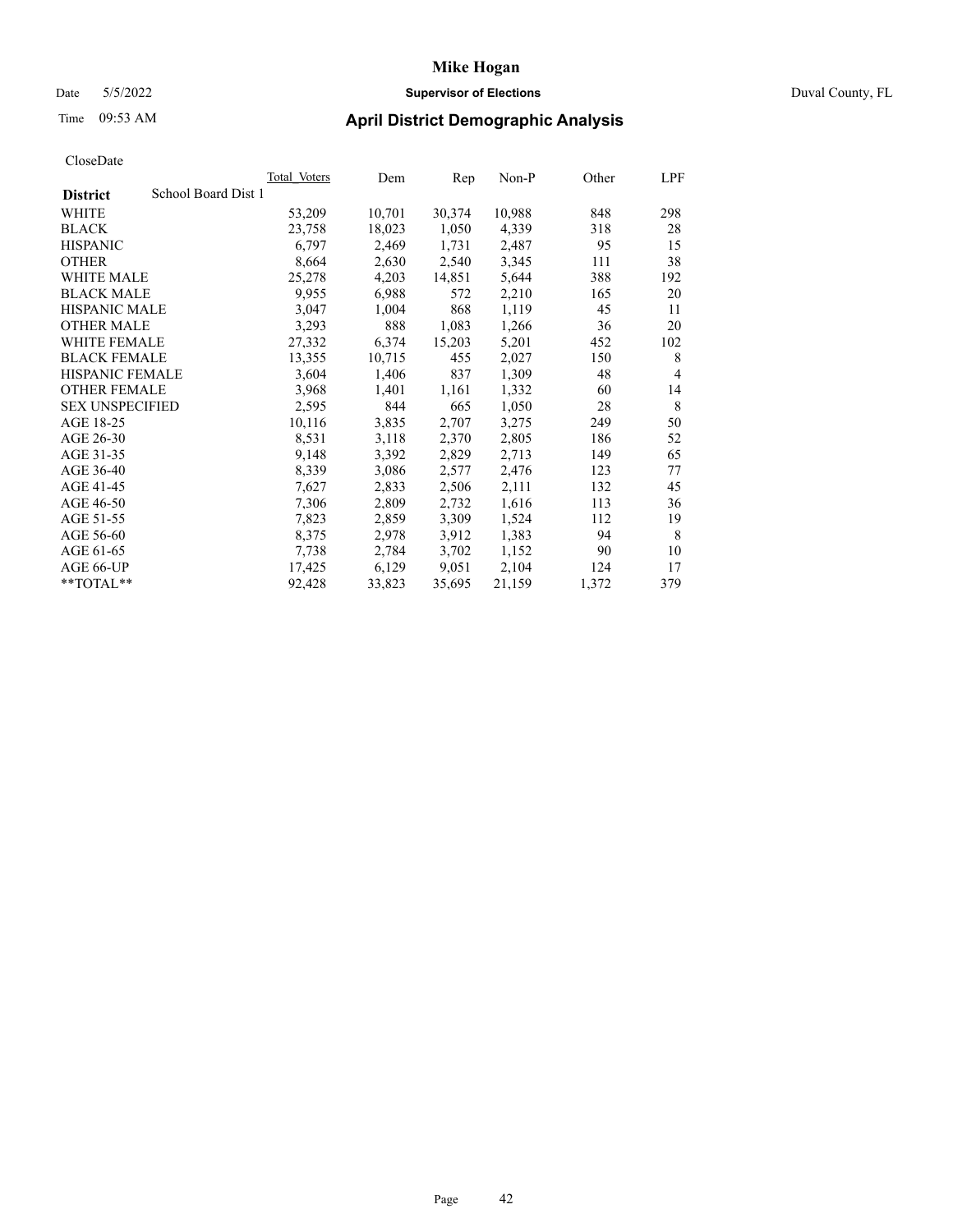# Date 5/5/2022 **Supervisor of Elections** Duval County, FL

# Time 09:53 AM **April District Demographic Analysis**

|                                        | Total Voters | Dem    | Rep    | Non-P  | Other | LPF |
|----------------------------------------|--------------|--------|--------|--------|-------|-----|
| School Board Dist 2<br><b>District</b> |              |        |        |        |       |     |
| WHITE                                  | 75,571       | 17,043 | 39,687 | 17,192 | 1,246 | 403 |
| <b>BLACK</b>                           | 6,935        | 4,961  | 414    | 1,460  | 91    | 9   |
| <b>HISPANIC</b>                        | 4,654        | 1,553  | 1,431  | 1,554  | 92    | 24  |
| <b>OTHER</b>                           | 9,361        | 2,452  | 3,137  | 3,603  | 129   | 40  |
| WHITE MALE                             | 36,021       | 6,406  | 19,905 | 8,827  | 600   | 283 |
| <b>BLACK MALE</b>                      | 3,194        | 2,084  | 246    | 805    | 54    | 5   |
| <b>HISPANIC MALE</b>                   | 2,060        | 586    | 687    | 737    | 37    | 13  |
| <b>OTHER MALE</b>                      | 3,706        | 894    | 1,281  | 1,459  | 54    | 18  |
| <b>WHITE FEMALE</b>                    | 38,830       | 10,474 | 19,434 | 8,167  | 638   | 117 |
| <b>BLACK FEMALE</b>                    | 3,636        | 2,810  | 161    | 625    | 37    | 3   |
| <b>HISPANIC FEMALE</b>                 | 2,510        | 938    | 724    | 785    | 54    | 9   |
| <b>OTHER FEMALE</b>                    | 4,323        | 1,264  | 1,510  | 1,476  | 58    | 15  |
| <b>SEX UNSPECIFIED</b>                 | 2,238        | 553    | 721    | 925    | 26    | 13  |
| AGE 18-25                              | 9,182        | 2,626  | 3,335  | 2,898  | 270   | 53  |
| AGE 26-30                              | 8,678        | 2,277  | 3,312  | 2,844  | 169   | 76  |
| AGE 31-35                              | 8,776        | 2,360  | 3,411  | 2,761  | 166   | 78  |
| AGE 36-40                              | 8,415        | 2,213  | 3,288  | 2,689  | 151   | 74  |
| AGE 41-45                              | 7,776        | 2,035  | 3,155  | 2,412  | 130   | 44  |
| AGE 46-50                              | 7,284        | 1,882  | 3,297  | 1,943  | 117   | 45  |
| AGE 51-55                              | 7,870        | 1,859  | 4,121  | 1,748  | 101   | 41  |
| AGE 56-60                              | 8,602        | 2,090  | 4,661  | 1,706  | 118   | 27  |
| AGE 61-65                              | 8,491        | 2,304  | 4,514  | 1,528  | 125   | 20  |
| AGE 66-UP                              | 21,447       | 6,363  | 11,575 | 3,280  | 211   | 18  |
| $*$ $TOTAL**$                          | 96,521       | 26,009 | 44,669 | 23,809 | 1,558 | 476 |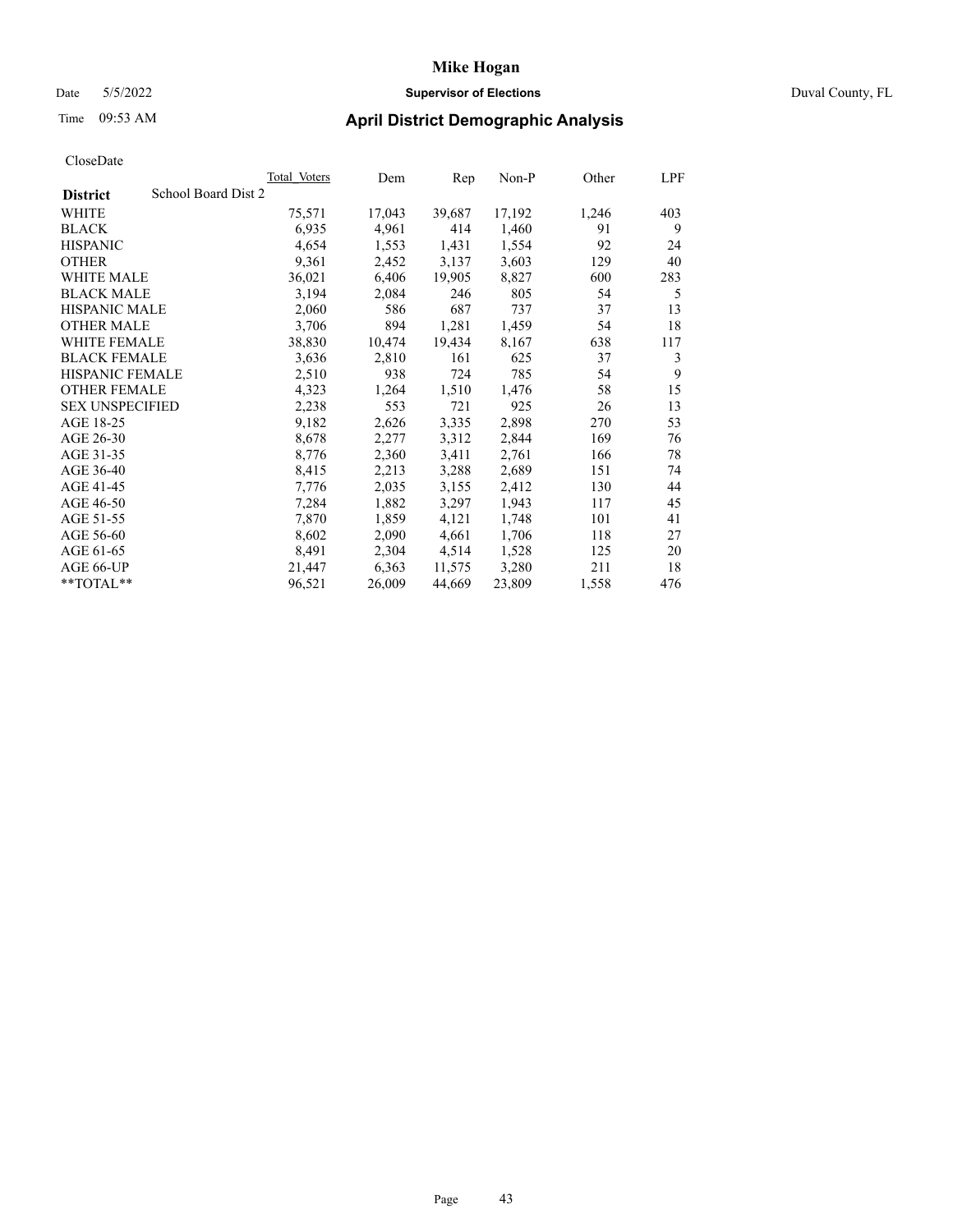### Date 5/5/2022 **Supervisor of Elections** Duval County, FL

# Time 09:53 AM **April District Demographic Analysis**

|                                        | <b>Total Voters</b> | Dem    | Rep    | $Non-P$ | Other | LPF |
|----------------------------------------|---------------------|--------|--------|---------|-------|-----|
| School Board Dist 3<br><b>District</b> |                     |        |        |         |       |     |
| WHITE                                  | 53,132              | 13,747 | 26,560 | 11,633  | 858   | 334 |
| <b>BLACK</b>                           | 14,415              | 10,795 | 636    | 2,780   | 184   | 20  |
| <b>HISPANIC</b>                        | 6,844               | 2,592  | 1,588  | 2,555   | 92    | 17  |
| <b>OTHER</b>                           | 9,112               | 2,754  | 2,512  | 3,692   | 130   | 24  |
| <b>WHITE MALE</b>                      | 24,667              | 5,380  | 12,881 | 5,808   | 376   | 222 |
| <b>BLACK MALE</b>                      | 5,853               | 4,044  | 342    | 1,366   | 87    | 14  |
| <b>HISPANIC MALE</b>                   | 3,068               | 1,043  | 807    | 1,176   | 35    | 7   |
| <b>OTHER MALE</b>                      | 3,579               | 967    | 1,092  | 1,456   | 53    | 11  |
| WHITE FEMALE                           | 27,828              | 8,197  | 13,411 | 5,633   | 480   | 107 |
| <b>BLACK FEMALE</b>                    | 8,315               | 6,570  | 281    | 1,364   | 94    | 6   |
| HISPANIC FEMALE                        | 3,610               | 1,487  | 744    | 1,313   | 56    | 10  |
| <b>OTHER FEMALE</b>                    | 4,050               | 1,411  | 1,112  | 1,459   | 60    | 8   |
| <b>SEX UNSPECIFIED</b>                 | 2,533               | 789    | 626    | 1,085   | 23    | 10  |
| AGE 18-25                              | 8,770               | 3,195  | 2,331  | 2,950   | 245   | 49  |
| AGE 26-30                              | 8,765               | 3,090  | 2,468  | 2,939   | 203   | 65  |
| AGE 31-35                              | 8,360               | 3,083  | 2,421  | 2,616   | 158   | 82  |
| AGE 36-40                              | 7,126               | 2,553  | 2,194  | 2,208   | 113   | 58  |
| AGE 41-45                              | 6,255               | 2,254  | 1,987  | 1,880   | 95    | 39  |
| AGE 46-50                              | 5,963               | 2,030  | 2,206  | 1,604   | 89    | 34  |
| AGE 51-55                              | 6,529               | 2,226  | 2,680  | 1,525   | 75    | 23  |
| AGE 56-60                              | 7,008               | 2,402  | 3,133  | 1,376   | 83    | 14  |
| AGE 61-65                              | 7,141               | 2,484  | 3,331  | 1,234   | 77    | 15  |
| AGE 66-UP                              | 17,586              | 6,571  | 8,545  | 2,328   | 126   | 16  |
| **TOTAL**                              | 83,503              | 29,888 | 31,296 | 20,660  | 1,264 | 395 |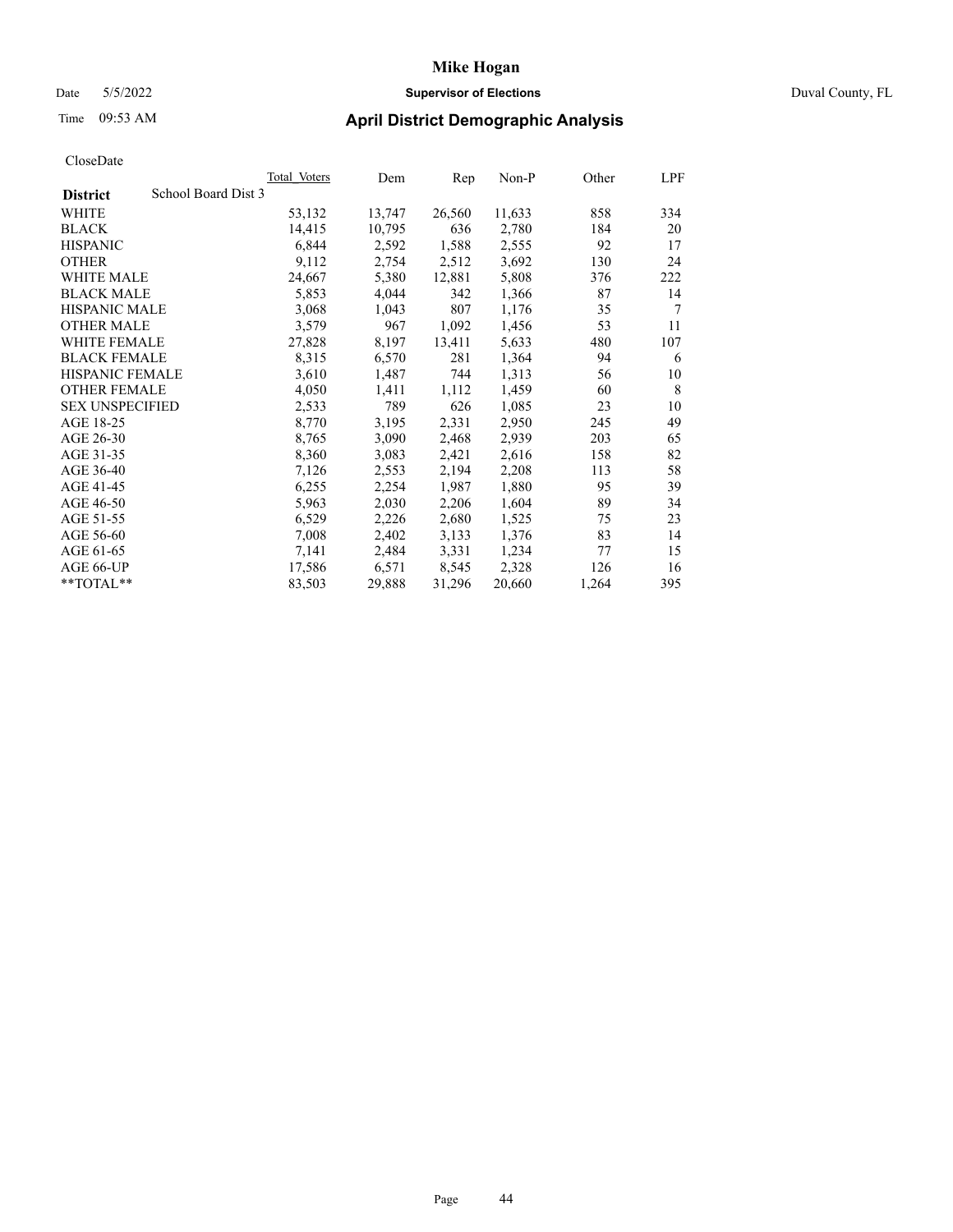### Date 5/5/2022 **Supervisor of Elections** Duval County, FL

| CloseDate |
|-----------|
|-----------|

|                                        | Total Voters | Dem    | Rep    | $Non-P$ | Other | LPF            |
|----------------------------------------|--------------|--------|--------|---------|-------|----------------|
| School Board Dist 4<br><b>District</b> |              |        |        |         |       |                |
| WHITE                                  | 23,520       | 5,306  | 12,455 | 5,170   | 432   | 157            |
| <b>BLACK</b>                           | 53,173       | 44,590 | 1,503  | 6,647   | 395   | 38             |
| <b>HISPANIC</b>                        | 2,558        | 1,082  | 493    | 934     | 36    | 13             |
| <b>OTHER</b>                           | 5,534        | 2,459  | 854    | 2,121   | 78    | 22             |
| <b>WHITE MALE</b>                      | 11,272       | 2,173  | 6,203  | 2,589   | 205   | 102            |
| <b>BLACK MALE</b>                      | 21,378       | 17,059 | 814    | 3,273   | 214   | 18             |
| <b>HISPANIC MALE</b>                   | 1,181        | 446    | 280    | 438     | 11    | 6              |
| <b>OTHER MALE</b>                      | 1,897        | 792    | 332    | 730     | 31    | 12             |
| <b>WHITE FEMALE</b>                    | 11,944       | 3,066  | 6,102  | 2,494   | 227   | 55             |
| <b>BLACK FEMALE</b>                    | 30,899       | 26,825 | 672    | 3,207   | 176   | 19             |
| HISPANIC FEMALE                        | 1,330        | 615    | 207    | 477     | 24    | 7              |
| <b>OTHER FEMALE</b>                    | 2,304        | 1,172  | 388    | 703     | 32    | 9              |
| <b>SEX UNSPECIFIED</b>                 | 2,579        | 1,288  | 307    | 961     | 21    | $\overline{2}$ |
| AGE 18-25                              | 9,727        | 5,463  | 1,242  | 2,828   | 164   | 30             |
| AGE 26-30                              | 7,628        | 4,192  | 1,111  | 2,179   | 99    | 47             |
| AGE 31-35                              | 7,950        | 4,701  | 1,176  | 1,908   | 108   | 57             |
| AGE 36-40                              | 7,594        | 4,602  | 1,198  | 1,675   | 92    | 27             |
| AGE 41-45                              | 6,946        | 4,385  | 1,113  | 1,333   | 94    | 21             |
| AGE 46-50                              | 6,805        | 4,268  | 1,255  | 1,177   | 93    | 12             |
| AGE 51-55                              | 7,242        | 4,573  | 1,526  | 1,048   | 82    | 13             |
| AGE 56-60                              | 7,502        | 4,897  | 1,645  | 876     | 78    | 6              |
| AGE 61-65                              | 7,485        | 5,102  | 1,550  | 779     | 44    | 10             |
| AGE 66-UP                              | 15,906       | 11,254 | 3,489  | 1,069   | 87    | 7              |
| **TOTAL**                              | 84,785       | 53,437 | 15,305 | 14,872  | 941   | 230            |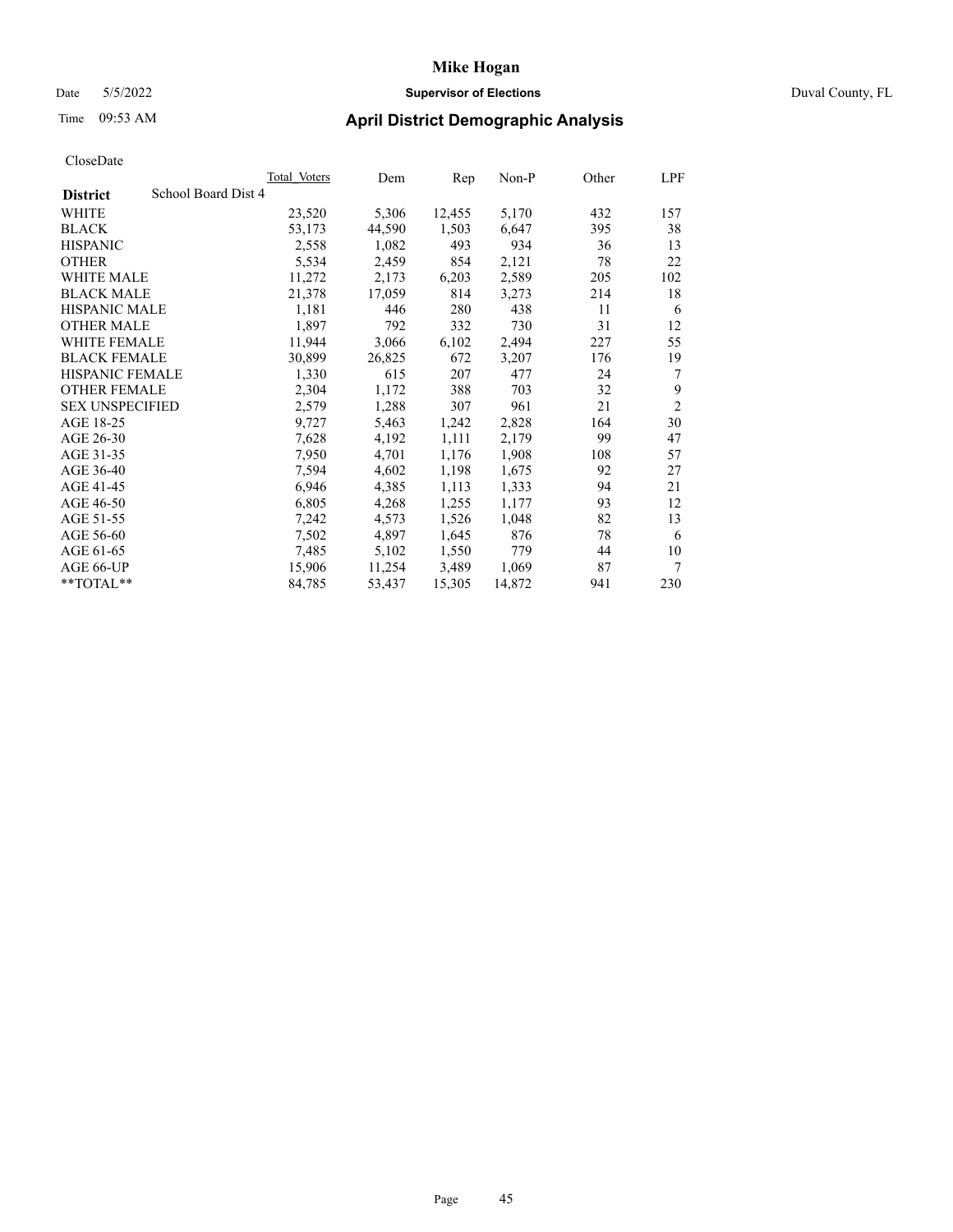### Date 5/5/2022 **Supervisor of Elections** Duval County, FL

# Time 09:53 AM **April District Demographic Analysis**

|                                        | Total Voters | Dem    | Rep    | $Non-P$ | Other | LPF |
|----------------------------------------|--------------|--------|--------|---------|-------|-----|
| School Board Dist 5<br><b>District</b> |              |        |        |         |       |     |
| WHITE                                  | 23,002       | 5,940  | 11,110 | 5,371   | 422   | 159 |
| <b>BLACK</b>                           | 46,506       | 38,280 | 1,409  | 6,410   | 372   | 35  |
| <b>HISPANIC</b>                        | 4,038        | 1,673  | 702    | 1,585   | 64    | 14  |
| <b>OTHER</b>                           | 6,428        | 2,510  | 1,340  | 2,473   | 86    | 19  |
| WHITE MALE                             | 10,657       | 2,340  | 5,461  | 2,551   | 191   | 114 |
| <b>BLACK MALE</b>                      | 18,267       | 14,191 | 715    | 3,149   | 190   | 22  |
| <b>HISPANIC MALE</b>                   | 1,805        | 645    | 386    | 737     | 29    | 8   |
| <b>OTHER MALE</b>                      | 2,323        | 821    | 555    | 906     | 32    | 9   |
| <b>WHITE FEMALE</b>                    | 12,049       | 3,514  | 5,532  | 2,731   | 228   | 44  |
| <b>BLACK FEMALE</b>                    | 27,386       | 23,422 | 672    | 3,104   | 175   | 13  |
| HISPANIC FEMALE                        | 2,136        | 983    | 303    | 811     | 33    | 6   |
| <b>OTHER FEMALE</b>                    | 2,827        | 1,228  | 632    | 923     | 38    | 6   |
| <b>SEX UNSPECIFIED</b>                 | 2,524        | 1,259  | 305    | 927     | 28    | 5   |
| AGE 18-25                              | 9,422        | 4,992  | 1,099  | 3,108   | 192   | 31  |
| AGE 26-30                              | 7,757        | 4,273  | 1,019  | 2,290   | 126   | 49  |
| AGE 31-35                              | 8,249        | 4,809  | 1,042  | 2,239   | 115   | 44  |
| AGE 36-40                              | 7,032        | 4,222  | 990    | 1,684   | 110   | 26  |
| AGE 41-45                              | 6,231        | 3,813  | 994    | 1,324   | 75    | 25  |
| AGE 46-50                              | 6,007        | 3,721  | 1,079  | 1,123   | 73    | 11  |
| AGE 51-55                              | 6,233        | 3,801  | 1,305  | 1,047   | 66    | 14  |
| AGE 56-60                              | 6,913        | 4,344  | 1,544  | 955     | 60    | 10  |
| AGE 61-65                              | 6,700        | 4,200  | 1,624  | 828     | 45    | 3   |
| AGE 66-UP                              | 15,430       | 10,228 | 3,865  | 1,241   | 82    | 14  |
| $*$ $TOTAL**$                          | 79,974       | 48,403 | 14,561 | 15,839  | 944   | 227 |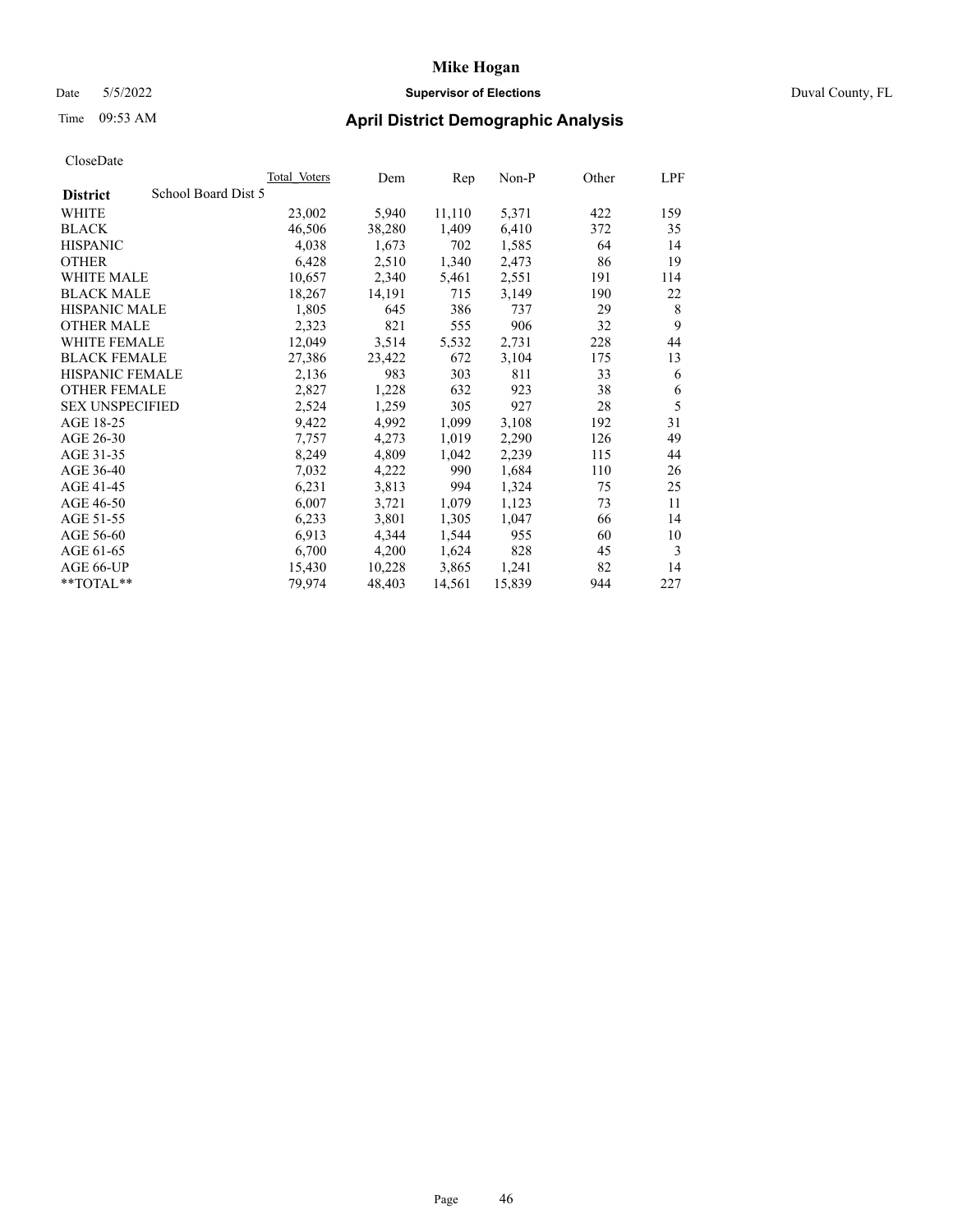# Date 5/5/2022 **Supervisor of Elections** Duval County, FL

# Time 09:53 AM **April District Demographic Analysis**

|                                        | Total Voters | Dem    | Rep    | Non-P  | Other | LPF |
|----------------------------------------|--------------|--------|--------|--------|-------|-----|
| School Board Dist 6<br><b>District</b> |              |        |        |        |       |     |
| WHITE                                  | 58,159       | 13,786 | 31,817 | 11,337 | 887   | 332 |
| <b>BLACK</b>                           | 22,403       | 17,151 | 922    | 4,020  | 290   | 20  |
| <b>HISPANIC</b>                        | 5,785        | 2,211  | 1,358  | 2,097  | 96    | 23  |
| <b>OTHER</b>                           | 7,601        | 2,329  | 2,251  | 2,840  | 149   | 32  |
| <b>WHITE MALE</b>                      | 27,187       | 5,417  | 15,484 | 5,649  | 421   | 216 |
| <b>BLACK MALE</b>                      | 9,359        | 6,656  | 523    | 2,013  | 153   | 14  |
| <b>HISPANIC MALE</b>                   | 2,671        | 931    | 708    | 978    | 43    | 11  |
| <b>OTHER MALE</b>                      | 2,871        | 798    | 941    | 1,063  | 53    | 16  |
| <b>WHITE FEMALE</b>                    | 30,360       | 8,248  | 15,998 | 5,541  | 459   | 114 |
| <b>BLACK FEMALE</b>                    | 12,699       | 10,245 | 378    | 1,933  | 137   | 6   |
| <b>HISPANIC FEMALE</b>                 | 3,019        | 1,237  | 631    | 1,089  | 52    | 10  |
| <b>OTHER FEMALE</b>                    | 3,461        | 1,196  | 1,041  | 1,145  | 71    | 8   |
| <b>SEX UNSPECIFIED</b>                 | 2,319        | 749    | 644    | 881    | 33    | 12  |
| AGE 18-25                              | 9,530        | 3,611  | 2,554  | 3,087  | 237   | 41  |
| AGE 26-30                              | 8,938        | 3,222  | 2,658  | 2,792  | 206   | 60  |
| AGE 31-35                              | 9,540        | 3,716  | 2,865  | 2,692  | 189   | 78  |
| AGE 36-40                              | 8,503        | 3,370  | 2,645  | 2,266  | 145   | 77  |
| AGE 41-45                              | 7,658        | 3,089  | 2,450  | 1,943  | 125   | 51  |
| AGE 46-50                              | 7,205        | 2,808  | 2,654  | 1,590  | 122   | 31  |
| AGE 51-55                              | 7,973        | 3,027  | 3,301  | 1,525  | 96    | 24  |
| AGE 56-60                              | 8,360        | 3,112  | 3,854  | 1,300  | 81    | 13  |
| AGE 61-65                              | 8,188        | 3,099  | 3,894  | 1,098  | 81    | 16  |
| AGE 66-UP                              | 18,053       | 6,423  | 9,473  | 2,001  | 140   | 16  |
| $*$ TOTAL $*$                          | 93,948       | 35,477 | 36,348 | 20,294 | 1,422 | 407 |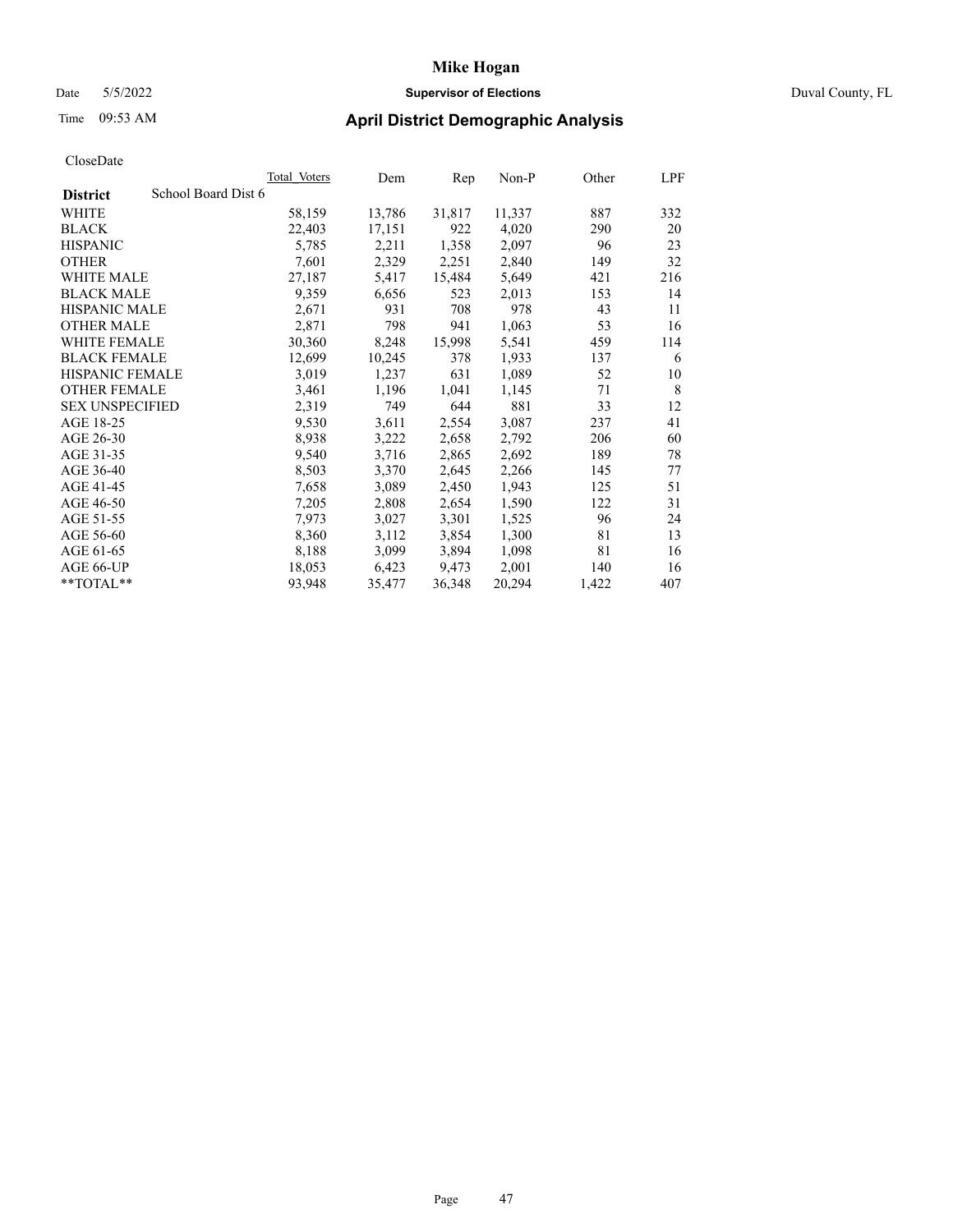### Date 5/5/2022 **Supervisor of Elections** Duval County, FL

# Time 09:53 AM **April District Demographic Analysis**

| <b>Total Voters</b> | Dem    | Rep    | $Non-P$ | Other | <b>LPF</b> |
|---------------------|--------|--------|---------|-------|------------|
| School Board Dist 7 |        |        |         |       |            |
| 77,222              | 16,824 | 41,879 | 16,790  | 1,308 | 421        |
| 12,521              | 8,916  | 631    | 2,743   | 215   | 16         |
| 7,588               | 2,522  | 2,203  | 2,723   | 107   | 33         |
| 12,079              | 3,656  | 3,292  | 4,882   | 197   | 52         |
| 36,003              | 6,393  | 20,357 | 8,415   | 558   | 280        |
| 5,341               | 3,466  | 352    | 1,407   | 112   | 4          |
| 3,405               | 1,008  | 1,061  | 1,272   | 40    | 24         |
| 4,915               | 1,322  | 1,404  | 2,086   | 75    | 28         |
| 40,557              | 10,286 | 21,189 | 8,202   | 740   | 140        |
| 7,019               | 5,340  | 270    | 1,295   | 102   | 12         |
| 4,063               | 1,471  | 1,114  | 1,403   | 66    | 9          |
| 5,683               | 1,962  | 1,561  | 2,046   | 94    | 20         |
| 2,424               | 670    | 697    | 1,012   | 40    | 5          |
| 12,306              | 3,822  | 4,166  | 3,877   | 367   | 74         |
| 10,844              | 3,365  | 3,667  | 3,468   | 263   | 81         |
| 10,301              | 3,213  | 3,584  | 3,198   | 196   | 110        |
| 9,190               | 2,826  | 3,348  | 2,819   | 137   | 60         |
| 8,362               | 2,456  | 3,133  | 2,578   | 129   | 66         |
| 8,213               | 2,289  | 3,498  | 2,243   | 140   | 43         |
| 9,039               | 2,346  | 4,415  | 2,106   | 144   | 28         |
| 9,359               | 2,420  | 4,875  | 1,930   | 116   | 18         |
| 8,647               | 2,403  | 4,608  | 1,538   | 86    | 12         |
| 23,149              | 6,778  | 12,711 | 3,381   | 249   | 30         |
| 109,410             | 31,918 | 48,005 | 27,138  | 1,827 | 522        |
|                     |        |        |         |       |            |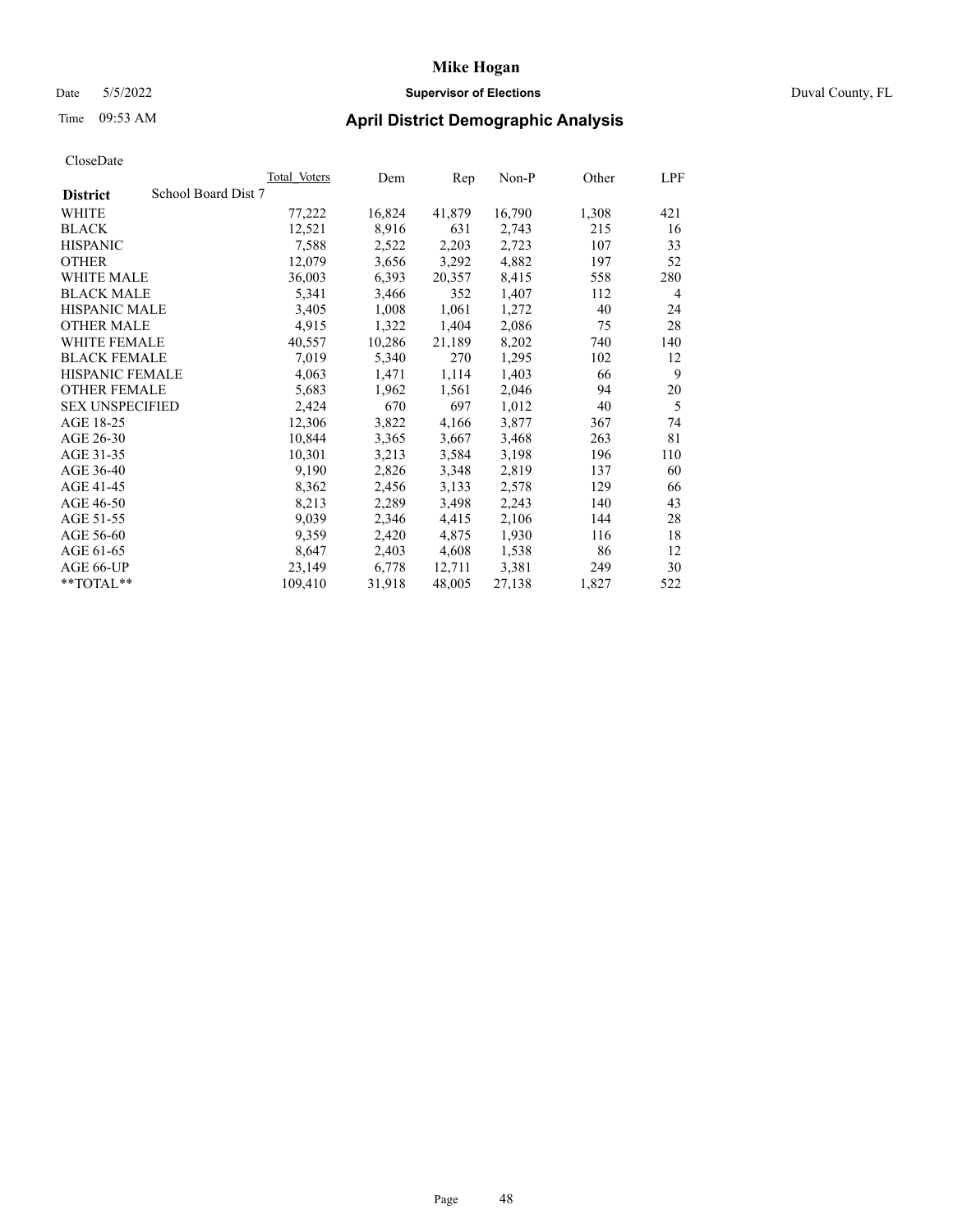# Date 5/5/2022 **Supervisor of Elections** Duval County, FL

# Time 09:53 AM **April District Demographic Analysis**

|                        |                       | Total Voters | Dem    | Rep     | Non-P  | Other | LPF   |
|------------------------|-----------------------|--------------|--------|---------|--------|-------|-------|
| <b>District</b>        | Florida Senate Dist 4 |              |        |         |        |       |       |
| WHITE                  |                       | 215,282      | 44,974 | 118,864 | 46,736 | 3,537 | 1,171 |
| <b>BLACK</b>           |                       | 43,315       | 32,293 | 2,042   | 8,339  | 598   | 43    |
| <b>HISPANIC</b>        |                       | 18,915       | 6,446  | 5,379   | 6,739  | 283   | 68    |
| <b>OTHER</b>           |                       | 30,836       | 8,750  | 9,417   | 12,087 | 454   | 128   |
| WHITE MALE             |                       | 101,951      | 17,197 | 58,609  | 23,723 | 1,636 | 786   |
| <b>BLACK MALE</b>      |                       | 18,769       | 12,875 | 1,174   | 4,374  | 319   | 27    |
| <b>HISPANIC MALE</b>   |                       | 8,530        | 2,546  | 2,651   | 3,175  | 114   | 44    |
| <b>OTHER MALE</b>      |                       | 12,295       | 3,169  | 3,930   | 4,949  | 184   | 63    |
| <b>WHITE FEMALE</b>    |                       | 111,249      | 27,353 | 59,178  | 22,459 | 1,880 | 379   |
| <b>BLACK FEMALE</b>    |                       | 23,918       | 18,982 | 838     | 3,809  | 274   | 15    |
| <b>HISPANIC FEMALE</b> |                       | 10,055       | 3,781  | 2,658   | 3,428  | 166   | 22    |
| <b>OTHER FEMALE</b>    |                       | 14,244       | 4,554  | 4,455   | 4,975  | 212   | 48    |
| <b>SEX UNSPECIFIED</b> |                       | 7,333        | 2,005  | 2,209   | 3,006  | 87    | 26    |
| AGE 18-25              |                       | 32,327       | 10,191 | 10,818  | 10,258 | 892   | 168   |
| AGE 26-30              |                       | 28,427       | 8,431  | 9,950   | 9,188  | 632   | 226   |
| AGE 31-35              |                       | 28,666       | 8,690  | 10,363  | 8,815  | 532   | 266   |
| AGE 36-40              |                       | 26,751       | 8,118  | 9,880   | 8,133  | 412   | 208   |
| AGE 41-45              |                       | 24,863       | 7,600  | 9,417   | 7,287  | 394   | 165   |
| AGE 46-50              |                       | 23,928       | 7,222  | 10,145  | 6,058  | 378   | 125   |
| AGE 51-55              |                       | 26,121       | 7,365  | 12,684  | 5,631  | 356   | 85    |
| AGE 56-60              |                       | 27,639       | 7,719  | 14,300  | 5,209  | 356   | 55    |
| AGE 61-65              |                       | 26,066       | 7,653  | 13,639  | 4,417  | 306   | 51    |
| AGE 66-UP              |                       | 63,560       | 19,474 | 34,506  | 8,905  | 614   | 61    |
| $*$ $TOTAL**$          |                       | 308,348      | 92,463 | 135,702 | 73,901 | 4,872 | 1,410 |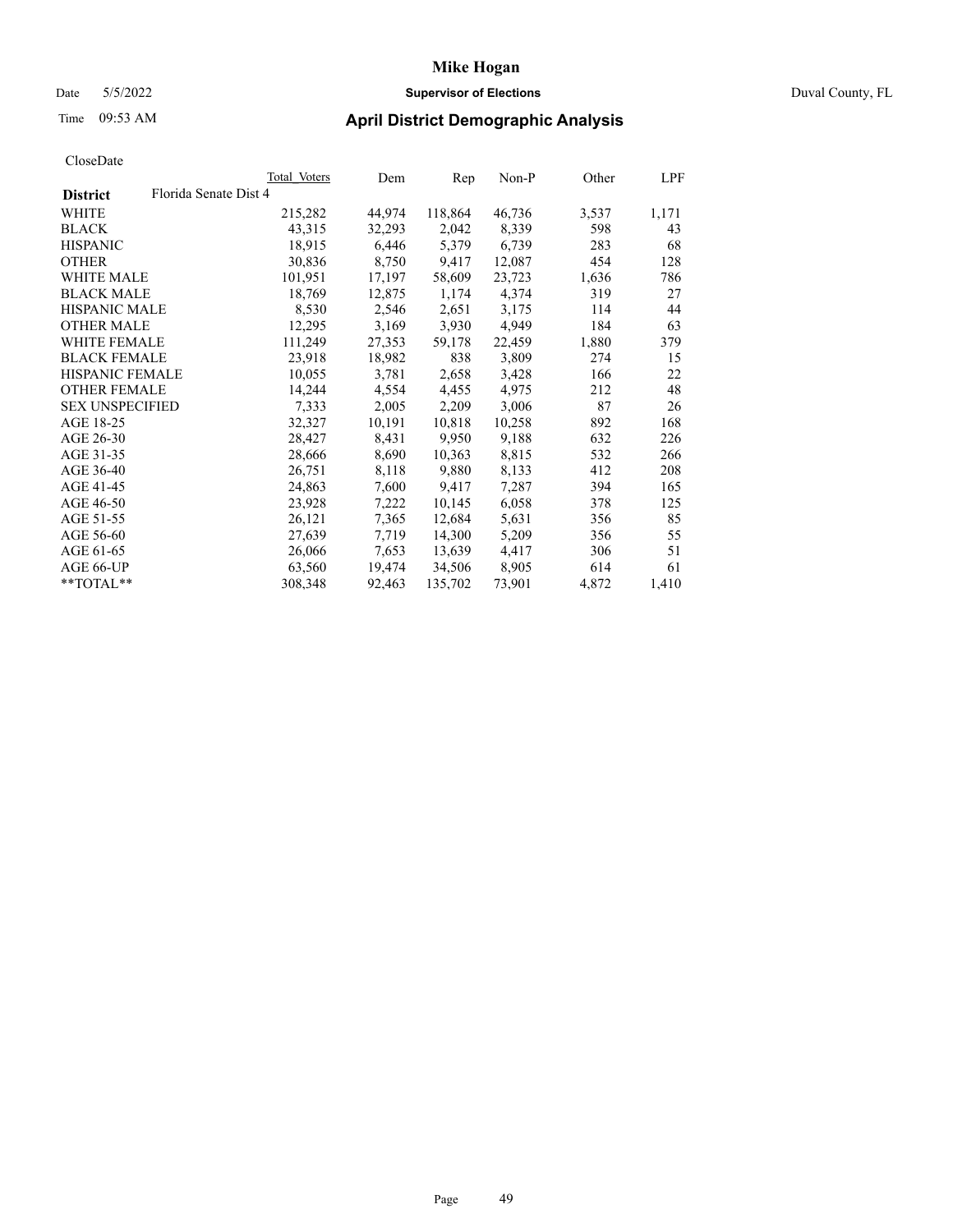# Date 5/5/2022 **Supervisor of Elections** Duval County, FL

| CloseDate              |              |         |        |        |       |            |
|------------------------|--------------|---------|--------|--------|-------|------------|
|                        | Total Voters | Dem     | Rep    | Non-P  | Other | <u>LPF</u> |
| <b>District</b>        |              |         |        |        |       |            |
| WHITE                  | 148,533      | 38,373  | 75,018 | 31,745 | 2,464 | 933        |
| <b>BLACK</b>           | 136,396      | 110,423 | 4,523  | 20,060 | 1,267 | 123        |
| <b>HISPANIC</b>        | 19,349       | 7,656   | 4,127  | 7,196  | 299   | 71         |
| <b>OTHER</b>           | 27,943       | 10,040  | 6,509  | 10,869 | 426   | 99         |
| WHITE MALE             | 69,134       | 15,115  | 36,533 | 15,760 | 1,103 | 623        |
| <b>BLACK MALE</b>      | 54,578       | 41,613  | 2,390  | 9,849  | 656   | 70         |
| <b>HISPANIC MALE</b>   | 8,707        | 3,117   | 2,146  | 3,282  | 126   | 36         |
| <b>OTHER MALE</b>      | 10,289       | 3,313   | 2,758  | 4,017  | 150   | 51         |
| <b>WHITE FEMALE</b>    | 77,651       | 22,806  | 37,691 | 15,510 | 1,344 | 300        |
| <b>BLACK FEMALE</b>    | 79,391       | 66,945  | 2,051  | 9,746  | 597   | 52         |
| <b>HISPANIC FEMALE</b> | 10,217       | 4,356   | 1,902  | 3,759  | 167   | 33         |
| <b>OTHER FEMALE</b>    | 12,372       | 5,080   | 2,950  | 4,109  | 201   | 32         |
| <b>SEX UNSPECIFIED</b> | 9,879        | 4,147   | 1,756  | 3,835  | 112   | 29         |
| AGE 18-25              | 36,726       | 17,353  | 6,616  | 11,765 | 832   | 160        |
| AGE 26-30              | 32,714       | 15,106  | 6,655  | 10,129 | 620   | 204        |
| AGE 31-35              | 33,658       | 16,584  | 6,965  | 9,312  | 549   | 248        |
| AGE 36-40              | 29,448       | 14,754  | 6,360  | 7,684  | 459   | 191        |
| AGE 41-45              | 25,992       | 13,265  | 5,921  | 6,294  | 386   | 126        |
| AGE 46-50              | 24,855       | 12,585  | 6,576  | 5,238  | 369   | 87         |
| AGE 51-55              | 26,588       | 13,326  | 7,973  | 4,892  | 320   | 77         |
| AGE 56-60              | 28,480       | 14,524  | 9,324  | 4,317  | 274   | 41         |
| AGE 61-65              | 28,324       | 14,723  | 9,584  | 3,740  | 242   | 35         |
| AGE 66-UP              | 65,436       | 34,272  | 24,203 | 6,499  | 405   | 57         |
| $*$ $TOTAL**$          | 332.221      | 166,492 | 90,177 | 69.870 | 4,456 | 1,226      |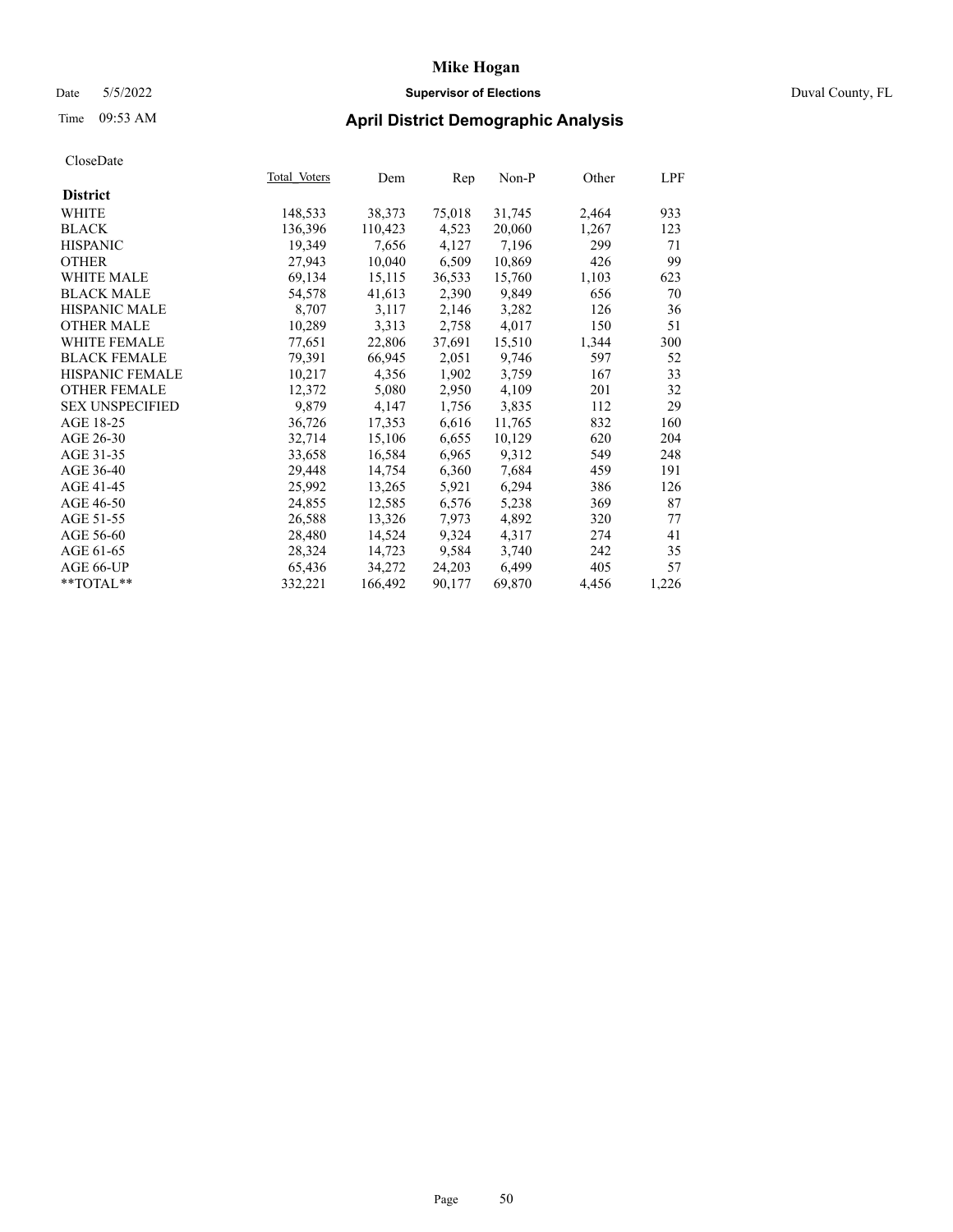# Date 5/5/2022 **Supervisor of Elections** Duval County, FL

# Time 09:53 AM **April District Demographic Analysis**

|                        | Total Voters          | Dem | Rep      | Non-P | Other | LPF |
|------------------------|-----------------------|-----|----------|-------|-------|-----|
| <b>District</b>        | Florida Senate Dist 6 |     |          |       |       |     |
| WHITE                  | 0                     | 0   | $\Omega$ | 0     | 0     | 0   |
| <b>BLACK</b>           |                       |     | $\theta$ |       |       | 0   |
| <b>HISPANIC</b>        |                       |     | 0        |       |       | 0   |
| <b>OTHER</b>           |                       |     |          |       |       |     |
| WHITE MALE             |                       |     |          |       |       |     |
| <b>BLACK MALE</b>      |                       |     |          |       |       |     |
| <b>HISPANIC MALE</b>   |                       |     |          |       |       |     |
| <b>OTHER MALE</b>      |                       |     |          |       |       |     |
| <b>WHITE FEMALE</b>    |                       |     |          |       |       |     |
| <b>BLACK FEMALE</b>    |                       |     |          |       |       | 0   |
| <b>HISPANIC FEMALE</b> |                       |     |          |       |       |     |
| <b>OTHER FEMALE</b>    |                       |     |          |       |       |     |
| <b>SEX UNSPECIFIED</b> |                       |     |          |       |       |     |
| AGE 18-25              |                       |     |          |       |       |     |
| AGE 26-30              |                       |     |          |       |       |     |
| AGE 31-35              |                       |     |          |       |       |     |
| AGE 36-40              |                       |     |          |       |       | 0   |
| AGE 41-45              |                       |     |          |       |       |     |
| AGE 46-50              |                       |     |          |       |       |     |
| AGE 51-55              |                       |     |          |       |       |     |
| AGE 56-60              |                       |     |          |       |       |     |
| AGE 61-65              |                       |     |          |       |       |     |
| AGE 66-UP              |                       |     |          |       |       |     |
| **TOTAL**              |                       |     |          |       |       | 0   |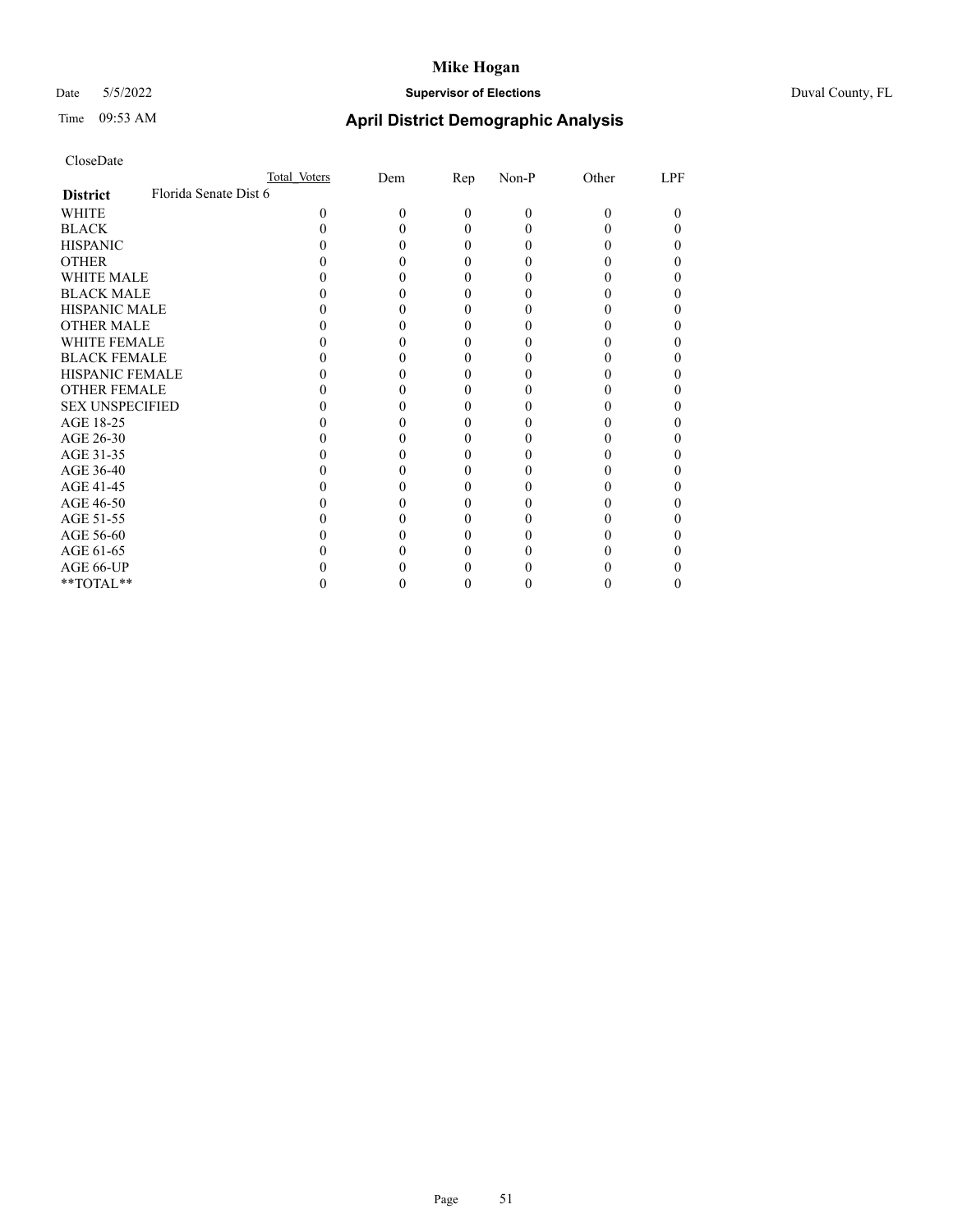# Date 5/5/2022 **Supervisor of Elections** Duval County, FL

# Time 09:53 AM **April District Demographic Analysis**

|                        | Total Voters          | Dem | Rep      | Non-P | Other | LPF |
|------------------------|-----------------------|-----|----------|-------|-------|-----|
| <b>District</b>        | Florida Senate Dist 9 |     |          |       |       |     |
| WHITE                  | $\Omega$              | 0   | $\Omega$ | 0     | 0     | 0   |
| <b>BLACK</b>           |                       |     | $\theta$ |       |       | 0   |
| <b>HISPANIC</b>        |                       |     | 0        |       |       | 0   |
| <b>OTHER</b>           |                       |     |          |       |       |     |
| WHITE MALE             |                       |     |          |       |       |     |
| <b>BLACK MALE</b>      |                       |     |          |       |       |     |
| <b>HISPANIC MALE</b>   |                       |     |          |       |       |     |
| <b>OTHER MALE</b>      |                       |     |          |       |       |     |
| <b>WHITE FEMALE</b>    |                       |     |          |       |       |     |
| <b>BLACK FEMALE</b>    |                       |     |          |       |       | 0   |
| <b>HISPANIC FEMALE</b> |                       |     |          |       |       |     |
| <b>OTHER FEMALE</b>    |                       |     |          |       |       |     |
| <b>SEX UNSPECIFIED</b> |                       |     |          |       |       |     |
| AGE 18-25              |                       |     |          |       |       |     |
| AGE 26-30              |                       |     |          |       |       |     |
| AGE 31-35              |                       |     |          |       |       |     |
| AGE 36-40              |                       |     |          |       |       | 0   |
| AGE 41-45              |                       |     |          |       |       |     |
| AGE 46-50              |                       |     |          |       |       |     |
| AGE 51-55              |                       |     |          |       |       |     |
| AGE 56-60              |                       |     |          |       |       |     |
| AGE 61-65              |                       |     |          |       |       |     |
| AGE 66-UP              |                       |     |          |       |       |     |
| **TOTAL**              |                       |     |          |       |       | 0   |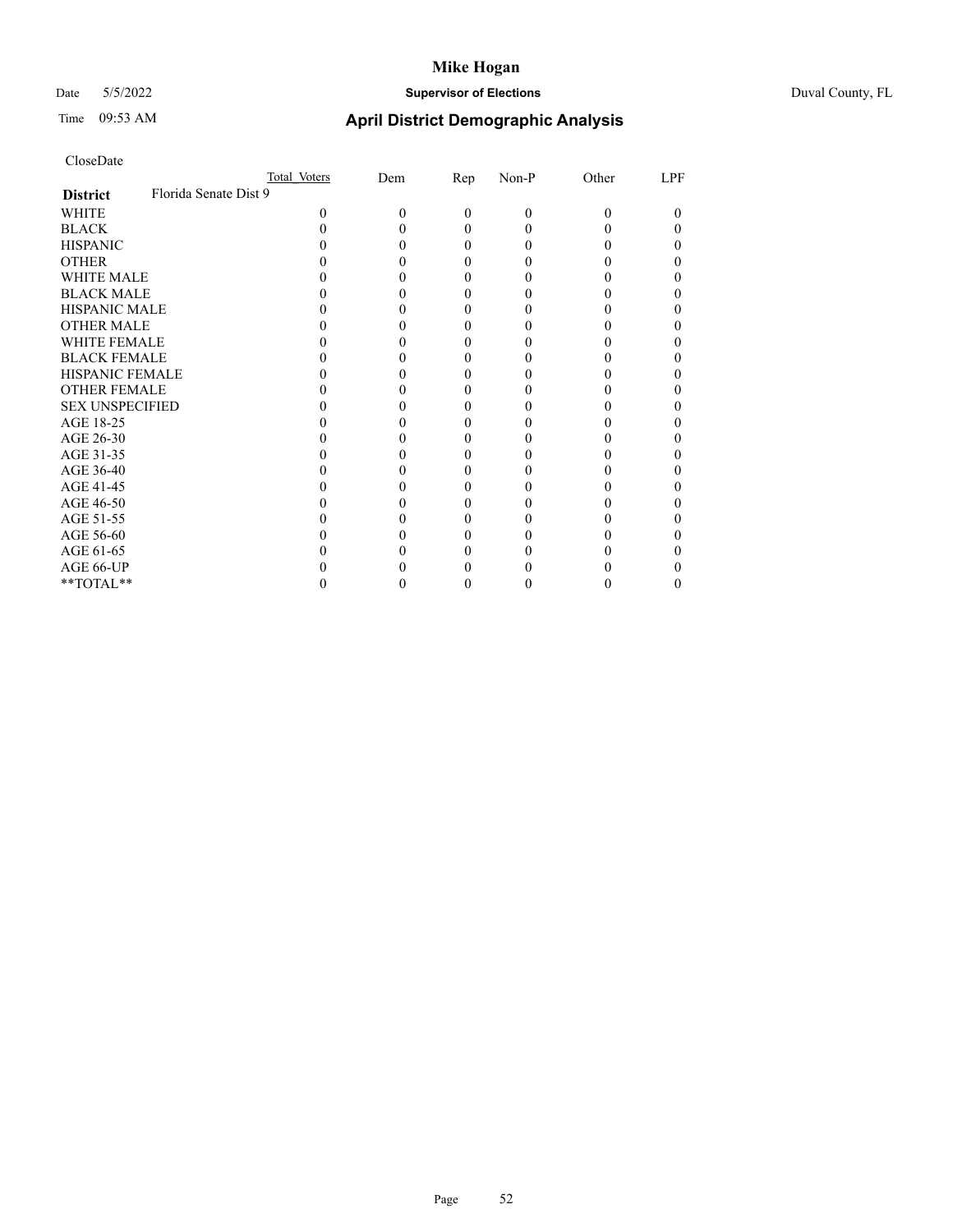### Date 5/5/2022 **Supervisor of Elections** Duval County, FL

|                        |                               | Total Voters | Dem   | Rep   | $Non-P$ | Other          | LPF            |
|------------------------|-------------------------------|--------------|-------|-------|---------|----------------|----------------|
| <b>District</b>        | Jacksonville Beach District 1 |              |       |       |         |                |                |
| WHITE                  |                               | 5,035        | 1,223 | 2,500 | 1,181   | 100            | 31             |
| <b>BLACK</b>           |                               | 376          | 280   | 17    | 76      | 2              | 1              |
| <b>HISPANIC</b>        |                               | 178          | 58    | 63    | 53      | 3              | 1              |
| <b>OTHER</b>           |                               | 350          | 80    | 122   | 135     | 10             | 3              |
| <b>WHITE MALE</b>      |                               | 2,456        | 491   | 1,269 | 626     | 52             | 18             |
| <b>BLACK MALE</b>      |                               | 142          | 102   | 6     | 33      | $\mathbf{0}$   | 1              |
| <b>HISPANIC MALE</b>   |                               | 73           | 16    | 32    | 25      | $\theta$       | $\theta$       |
| <b>OTHER MALE</b>      |                               | 138          | 28    | 47    | 57      | 5              | 1              |
| WHITE FEMALE           |                               | 2,535        | 725   | 1,204 | 547     | 48             | 11             |
| <b>BLACK FEMALE</b>    |                               | 226          | 171   | 11    | 42      | $\overline{2}$ | $\mathbf{0}$   |
| HISPANIC FEMALE        |                               | 102          | 41    | 30    | 27      | 3              | 1              |
| <b>OTHER FEMALE</b>    |                               | 144          | 42    | 53    | 45      | 4              | $\mathbf{0}$   |
| <b>SEX UNSPECIFIED</b> |                               | 122          | 25    | 50    | 42      | 1              | 4              |
| AGE 18-25              |                               | 509          | 151   | 194   | 150     | 13             | 1              |
| AGE 26-30              |                               | 734          | 177   | 302   | 228     | 16             | 11             |
| AGE 31-35              |                               | 612          | 170   | 234   | 182     | 16             | 10             |
| AGE 36-40              |                               | 506          | 140   | 186   | 167     | 10             | 3              |
| AGE 41-45              |                               | 420          | 106   | 171   | 129     | 10             | 4              |
| AGE 46-50              |                               | 391          | 99    | 186   | 98      | 7              | 1              |
| AGE 51-55              |                               | 456          | 96    | 235   | 118     | 5              | $\overline{c}$ |
| AGE 56-60              |                               | 516          | 134   | 270   | 99      | 12             | 1              |
| AGE 61-65              |                               | 483          | 151   | 248   | 74      | 9              |                |
| AGE 66-UP              |                               | 1,312        | 417   | 676   | 200     | 17             | $\overline{2}$ |
| **TOTAL**              |                               | 5,939        | 1,641 | 2,702 | 1,445   | 115            | 36             |
|                        |                               |              |       |       |         |                |                |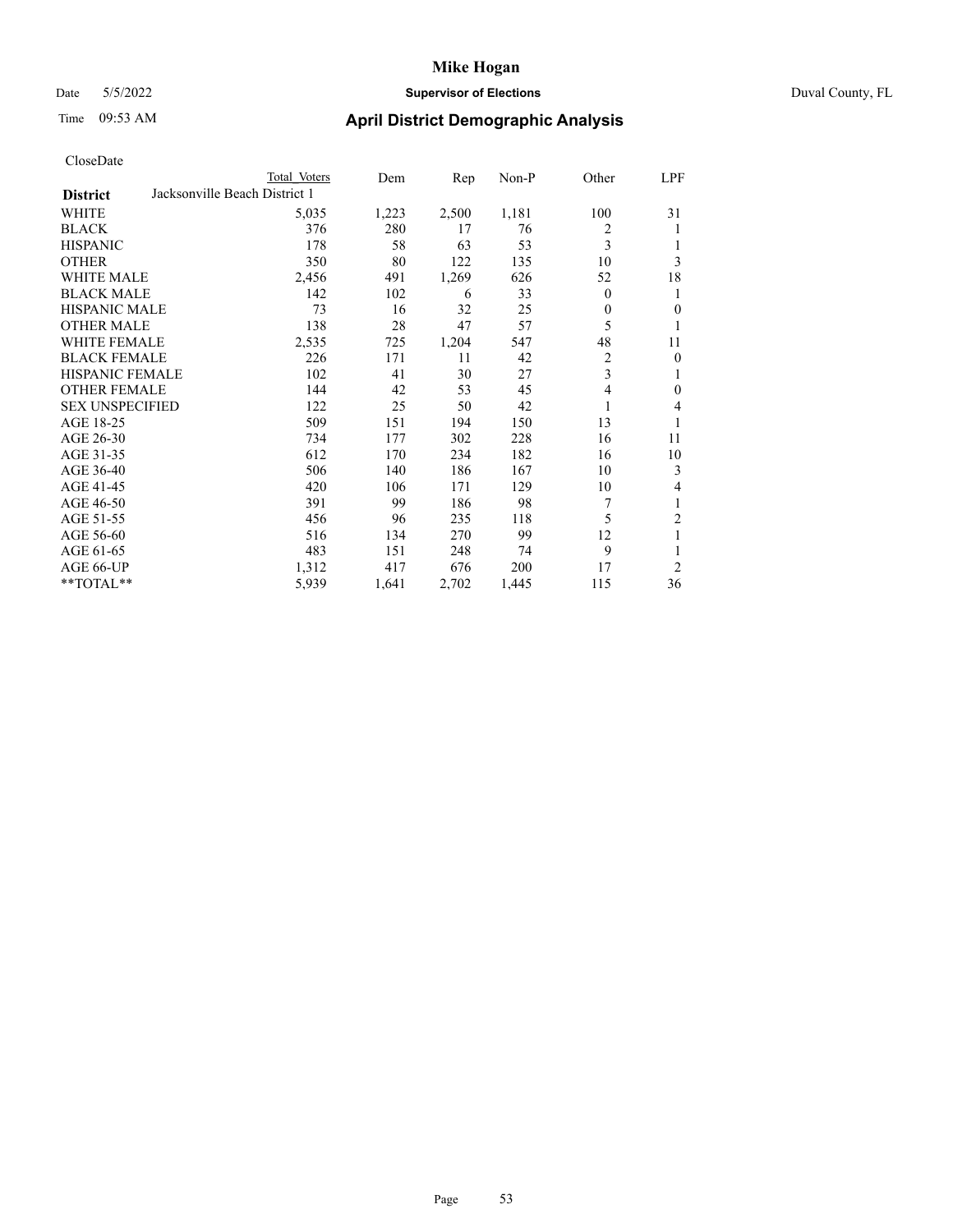### Date 5/5/2022 **Supervisor of Elections** Duval County, FL

|                        | Total Voters                  | Dem   | Rep            | Non-P          | Other          | LPF                     |
|------------------------|-------------------------------|-------|----------------|----------------|----------------|-------------------------|
| <b>District</b>        | Jacksonville Beach District 2 |       |                |                |                |                         |
| WHITE                  | 6,242                         | 1,476 | 3,319          | 1,297          | 119            | 31                      |
| BLACK                  | 105                           | 71    | 10             | 21             | 2              | 1                       |
| <b>HISPANIC</b>        | 148                           | 49    | 53             | 43             | 3              | $\overline{0}$          |
| OTHER                  | 403                           | 111   | 151            | 134            | 5              | 2                       |
| <b>WHITE MALE</b>      | 2,965                         | 567   | 1,650          | 673            | 54             | 21                      |
| <b>BLACK MALE</b>      | 62                            | 38    | 6              | 16             | 2              | $\theta$                |
| <b>HISPANIC MALE</b>   | 54                            | 14    | 21             | 19             | 0              | $\overline{0}$          |
| OTHER MALE             | 155                           | 38    | 61             | 52             | 3              | 1                       |
| <b>WHITE FEMALE</b>    | 3,222                         | 896   | 1,646          | 605            | 65             | 10                      |
| <b>BLACK FEMALE</b>    | 42                            | 33    | $\overline{4}$ | $\overline{4}$ | $\theta$       | 1                       |
| <b>HISPANIC FEMALE</b> | 91                            | 35    | 31             | 22             | 3              | $\theta$                |
| <b>OTHER FEMALE</b>    | 179                           | 59    | 71             | 46             | $\overline{2}$ | 1                       |
| <b>SEX UNSPECIFIED</b> | 128                           | 27    | 43             | 58             | $\theta$       | $\mathbf{0}$            |
| AGE 18-25              | 551                           | 128   | 254            | 148            | 20             | 1                       |
| AGE 26-30              | 554                           | 119   | 253            | 164            | 10             | 8                       |
| AGE 31-35              | 623                           | 140   | 283            | 181            | 13             | 6                       |
| AGE 36-40              | 515                           | 120   | 232            | 149            | 11             | 3                       |
| AGE 41-45              | 523                           | 121   | 230            | 157            | 13             | $\overline{\mathbf{c}}$ |
| AGE 46-50              | 454                           | 107   | 231            | 107            | 6              | $\overline{\mathbf{3}}$ |
| AGE 51-55              | 615                           | 95    | 378            | 124            | 13             | 5                       |
| AGE 56-60              | 624                           | 142   | 356            | 109            | 14             | 3                       |
| AGE 61-65              | 729                           | 185   | 412            | 117            | 13             | $\overline{c}$          |
| AGE 66-UP              | 1,710                         | 550   | 904            | 239            | 16             | 1                       |
| **TOTAL**              | 6,898                         | 1,707 | 3,533          | 1,495          | 129            | 34                      |